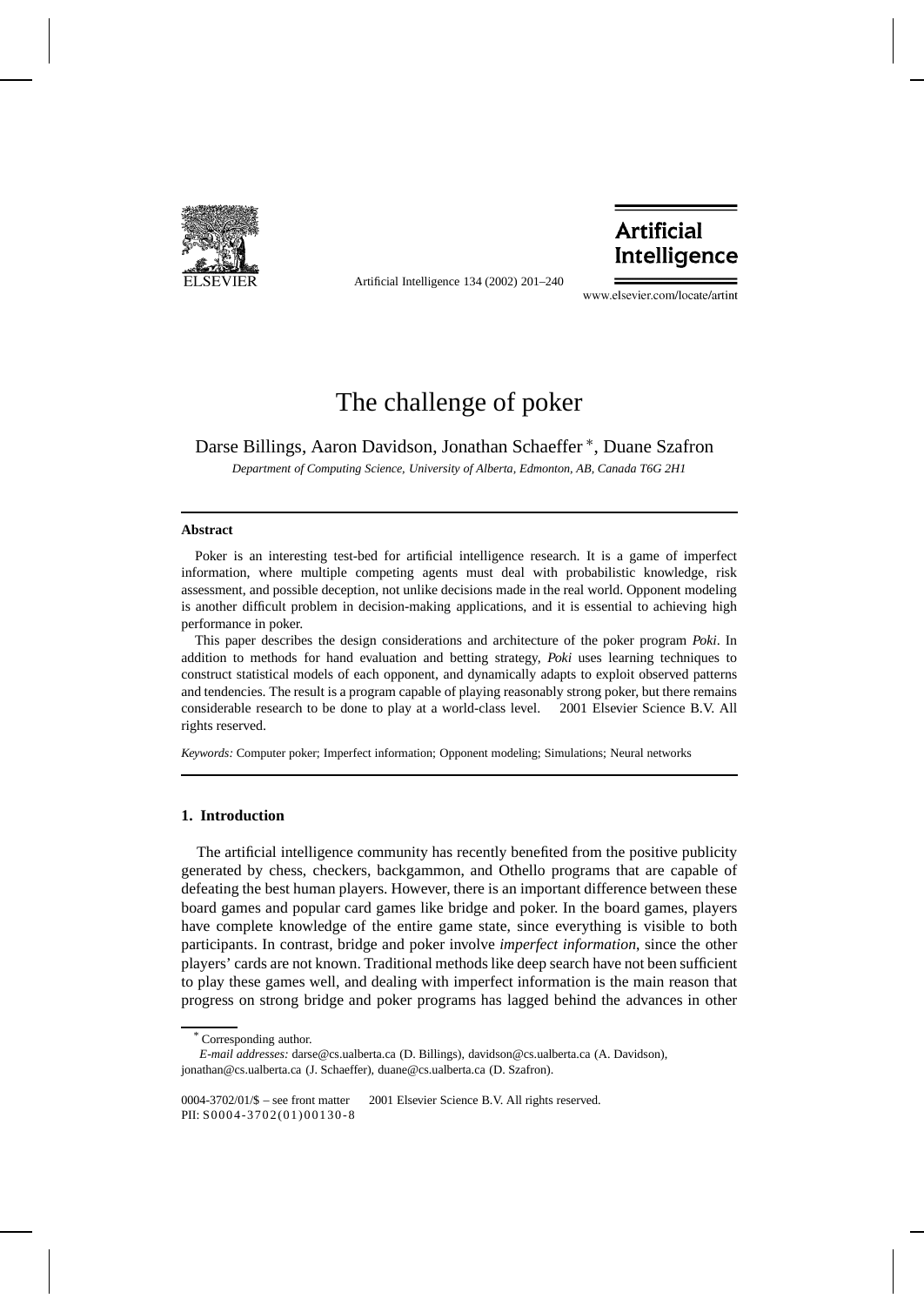games. However, it is also the reason these games promise greater potential research benefits.

Poker has a rich history of study in other academic fields. Economists and mathematicians have applied a variety of analytical techniques to poker-related problems. For example, the earliest investigations in *game theory*, by luminaries such as John von Neumann and John Nash, used simplified poker to illustrate the fundamental principles [22,23,38].

Until recently, the computing science community has largely ignored poker. However, the game has a number of attributes that make it an interesting domain for artificial intelligence research. These properties include incomplete knowledge, multiple competing agents, risk management, opponent modeling, deception, and dealing with unreliable information. All of these are challenging dimensions to a difficult problem.

We are attempting to build a program that is capable of playing poker at a worldclass level. We have chosen to study the game of Texas Hold'em, which is one of the most strategically complex and popular variants of poker. Our experiences with our first program, called *Loki*, were positive [6,7]. In 1999, we rewrote the program, christening the new system *Poki*.

These programs have been playing on Internet poker servers since 1997, and have accrued an impressive winning record, albeit against weak opponents. Early versions of the program were only able to break even against better opposition, but recent improvements have made the program substantially stronger, and it is now winning comfortably in those more difficult games. Although most of these Internet games simulate real game conditions quite well, it would be premature to extrapolate that degree of success to games where real money is at stake. Regardless, analysis of *Poki*'s play indicates that it is not yet ready to challenge the best human players. Ongoing research is attempting to bridge that gap.

Section 2 of this article reviews previous work and related research on poker. Section 3 provides an overview of Texas Hold'em, including an illustrative example of strategic concepts, and a minimal set of requirements necessary to achieve world-class play. An overview of *Poki*'s architecture is described in Section 4. Section 5 discusses the program's betting strategy, detailing some of the components of the system. The special problem of opponent modeling is addressed in Section 6. Experimental methods and the performance of the program are assessed in Section 7. Section 8 provides a generalized framework for non-deterministic games, based on *Poki*'s simulation search strategy. Section 9 discusses the challenges that remain for building a world-class poker-playing program.

## **2. Other research**

There are several ways that poker can be used for artificial intelligence research. One approach is to study simplified variants that are easier to analyze. We have already mentioned some of the the founding work in game theory, which could only handle extremely simple poker games. An example is Kuhn's game for two players, using a threecard deck, one-card hands, and one betting round, with at most two betting decisions [21]. While this was sufficient to demonstrate certain fundamental principles of game theory, it bears little resemblance to normal competitive poker variations.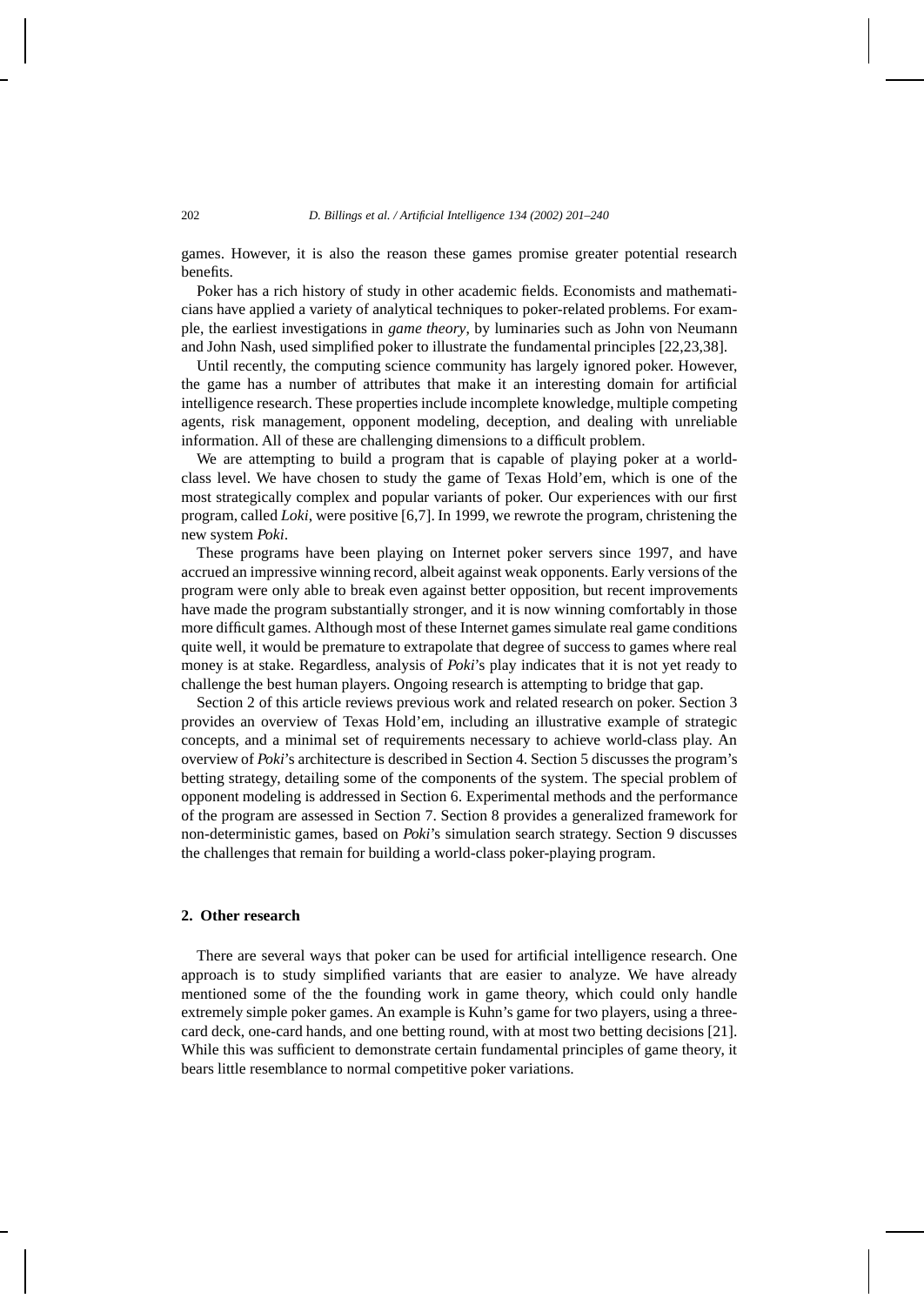Mathematicians have also explored many interesting problems related to poker, and highly simplified variations are again sufficient to provide complex problems (see [26], for example).

Another way to reduce the complexity of the problem is to look at a subset of the game, and try to address each sub-problem in isolation. Several attempts have been made to apply machine learning techniques to a particular aspect of poker (some examples include [9,20, 34,39]). Similarly, many studies only look at two-player poker games. Multi-player games are vastly more complicated, even with the usual assumption of no co-operative behavior between players. The danger with any type of simplification is that it can destroy the most challenging and interesting aspects of the problem.

An alternate approach, which we advocate, is to tackle the entire problem: choose a real variant of poker and address all of the considerations necessary to build a program that performs at a level comparable to or beyond the best human players. Clearly this is a most ambitious undertaking, but also the one that promises the most exciting research contributions if successful.

Nicholas Findler worked on and off for 20 years on a poker-playing program for 5-card Draw poker [12]. His primary objective was to model human cognitive processes, and he developed a program that could learn. While successful to a degree, the program itself was not reported to be a strong player. Furthermore, the game of 5-card Draw, although quite popular at that time, is not as strategically complex as other poker games, such as 7-card Stud and Texas Hold'em.

Some success in analyzing larger scale poker variants was achieved by Norman Zadeh in the 1970s, and much of this work is still of value today [40,41]. Other individuals, including expert players with a background in mathematics, have gained considerable insight into "real" poker by using partial mathematical analyses, simulation, and *ad hoc* expert experience (see [33] is a popular example).

There is a viable middle-ground between the theoretical and empirical approaches. Recently, Daphne Koller and Avi Pfeffer have revived the possibility of investigating poker from a game-theoretic point of view [19]. They presented a new algorithm for finding optimal randomized strategies in two-player imperfect information games, which avoids the usual exponential blow-up of the problem size when converting it to *normal form*. This algorithm is used in their *Gala* system, a tool for specifying and solving a greatly extended range of such problems. However, the size of the translated problems is still proportional to the size of the game tree, which is prohibitively large for most common variations of poker. For this reason, the authors concluded "*...* we are nowhere close to being able to solve huge games such as full-scale poker, and it is unlikely that we will ever be able to do so".

Nevertheless, this does raise the interesting possibility of computing *near-optimal* solutions for real poker variants, which might require far less computation to obtain a satisfactory answer. This is analogous to efficient approximation algorithms for certain combinatorial optimization problems that are known to be intractable (NP-hard).

One obvious technique for simplifying the problem is to use abstraction, collecting many instances of similar sub-problems into a single class. There are many states in the poker game tree that are isomorphic to each other (for example, a hand where all relevant cards are hearts and diamonds is isomorphic to two corresponding hands with all spades and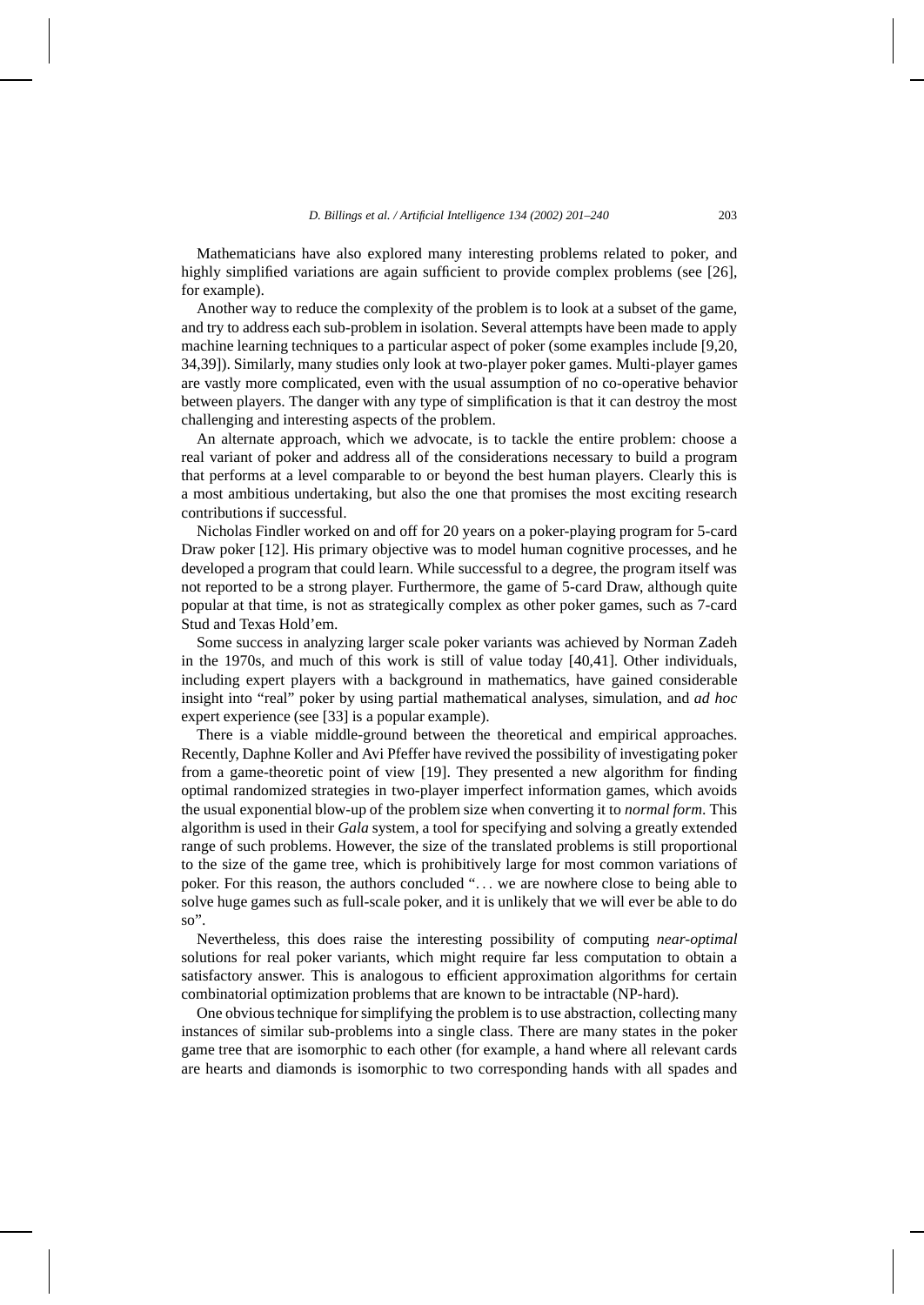clubs). Beyond this, strictly distinct cases might be so similar that the appropriate strategy is essentially identical. For example, the smallest card of a hand being a deuce instead of a trey may have no bearing on the outcome. This is analogous to the approach used by Matt Ginsberg in *partition search*, where he defined equivalence classes for the smallest cards of each suit in a bridge hand [14]. Jiefu Shi and Michael Littman have made some preliminary attempts along these lines to produce near-optimal solutions for a scaled-down version of Texas Hold'em [31].

A second method is aimed at constructing a shallower game tree, using expected value estimates to effectively truncate subtrees. This is similar to the method used so successfully in most perfect information games, where an evaluation function is applied to the leaves of a depth-limited search. However, it is not as easy to accomplish because, unlike perfect information games, the states of a poker game tree are not independent of each other (specifically, we cannot distinguish states where the opponent has different possible hidden cards). Ken Takusagawa, a former student of Koller and Pfeffer, has extended their work by combining this method with abstraction, to produce some near-optimal solutions for particular scenarios of Texas Hold'em [35]. Alex Selby has applied the Simplex algorithm directly to two-player pre-flop Hold'em, and has computed optimal solutions for that redefined game, using expected values in place of the post-flop phase [28].

Our own empirical studies over the past few years have used similar methods of abstraction and expected value estimation to reduce the computational complexity of the problem, so the approaches are not as different as they may at first appear. It will be interesting to see if these theoretical "hybrid techniques" can be applied directly to a competitive poker program in the future.

## **3. Texas Hold'em**

We have chosen to study the game of Texas Hold'em, the poker variation used to determine the world champion in the annual World Series of Poker. Hold'em is generally considered to be the most strategically complex poker variant that is widely played in casinos and card clubs. It is also convenient because it has particularly simple rules and logistics.

We assume the reader is familiar with the ranking of poker hands (if not, many good introductions to poker can be found on the Internet). In the following description, and throughout the paper, italics are used for common poker terms, which are defined in the glossary (Appendix A).

## *3.1. Rules of play*

A *hand* <sup>1</sup> of Texas Hold'em begins with the *pre-flop*. Each player is dealt two *hole cards* face down, followed by the first round of betting, which is started with two forced bets

<sup>&</sup>lt;sup>1</sup> The term "hand" is used in two ways: to denote a player's private cards, and to refer to one complete deal, or game. We have not tried to avoid the possible ambiguity, preferring to use the same terminology used by most serious poker players whenever possible. In each instance, the intended meaning of "hand" should be clear from the context.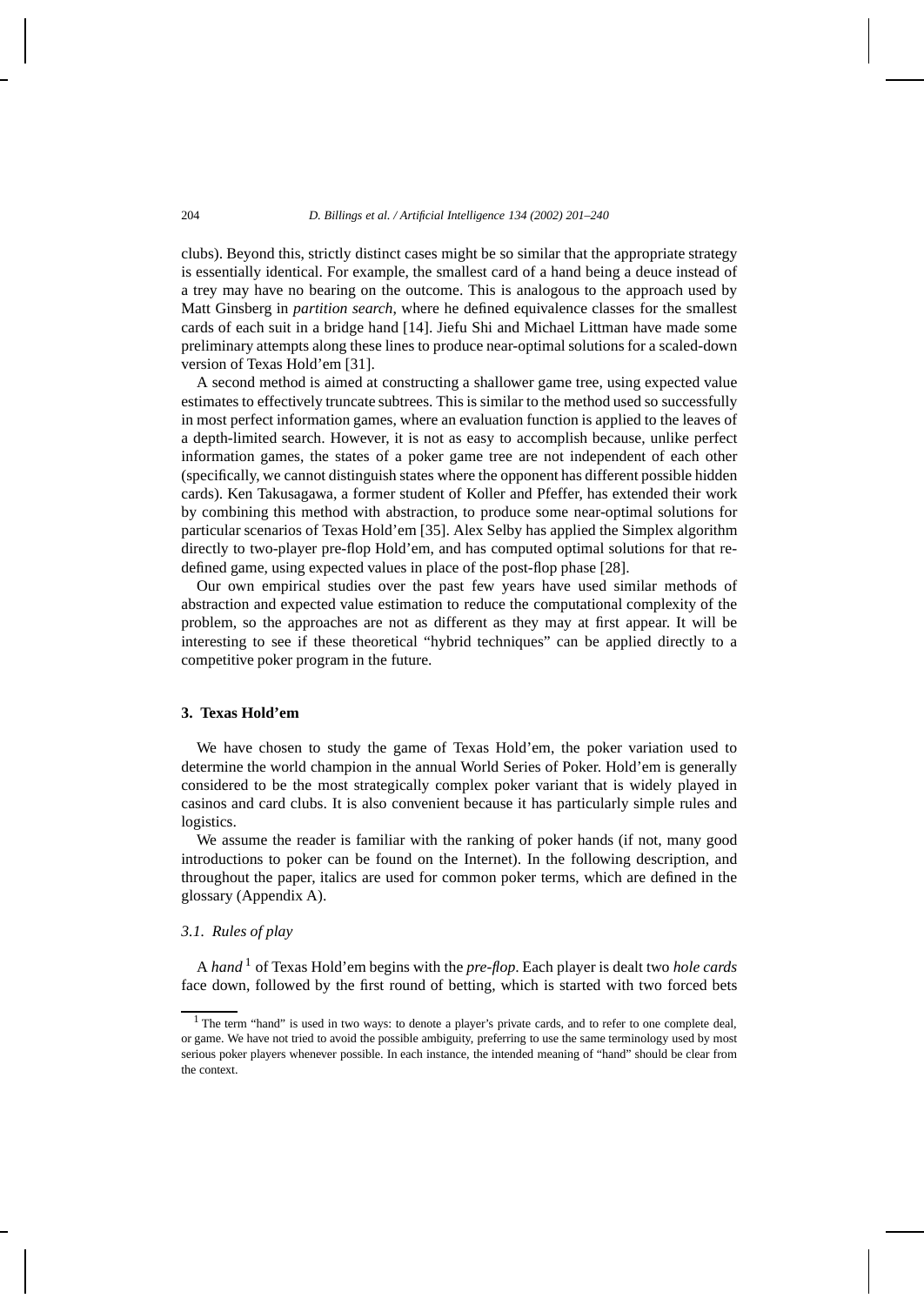called the *small blind* and the *big blind*. Three *community cards*, collectively called the *flop*, are then dealt face up on the table, and the second round of betting occurs. On the *turn*, a fourth community card is dealt face up and another round of betting ensues. Finally, on the *river*, a fifth community card is dealt face up and the final round of betting occurs. The players still active in the game at that time reveal their two hole cards for the *showdown*. The best five-card poker hand formed from each player's two private hole cards and the five public community cards wins the pot. If a tie occurs, the pot is split.

Texas Hold'em is typically played with 8 to 10 players. Limit Texas Hold'em uses a structured betting system, where the amount of each bet is strictly controlled in each betting round. <sup>2</sup> There are two denominations of bets, called a *small bet* and a *big bet*, which will be \$10 and \$20 in this paper. In the first two betting rounds, all bets and raises are \$10, while in the last two rounds, they are always \$20. In general, when it is a player's turn to act, one of three betting options is available: *fold*, *check/call*, or *bet/raise*. <sup>3</sup> There is normally a maximum of three raises allowed per betting round. The betting option rotates clockwise until each player has matched the current bet, or folded. If there is only one player remaining (all others having folded) that player is the winner and is awarded the pot without having to reveal their cards.

#### *3.2. Poker strategy*

To illustrate some of the decisions one must face in Hold'em, we will present a sample hand, with some typical reasoning a good player might go through. This hand is relatively basic, in order to make the example easier to follow. Many complex interactions can contribute to much more difficult situations, but it is hoped that this example will suffice to demonstrate some of the strategic richness of the game.

The game is \$10–\$20 Limit Hold'em with ten players. We "have the button", meaning that we will be the last to act in each betting round, which is an advantage. The two players to the left of us post the *small blind* (\$5) and the *big blind* (\$10), and the cards are dealt. The action begins with the player to the left of the big blind, who calls \$10 (we will refer to this player as "EP", for "early position"). The next three players fold (throwing their cards into the discard pile), a middle position player (MP) calls \$10, and the next two players fold.

We are next to act and have  $7\diamondsuit -6\diamondsuit$ . A strong poker player would know that this is a reasonably good drawing hand, which should be profitable to play for one bet from late position against several players. This would not be a good hand to call a raise with, or to play against only one or two opponents. From previous hands played, we know that EP is a *tight* (conservative) player. We expect that EP probably has two big cards, since he called in early position (but didn't raise, making large pairs highly unlikely for this particular player). Our opponent modeling has concluded that MP is a *loose* player, who sees the flop about 70% of the time, so he could have almost anything (e.g., any pair, any two cards of

<sup>2</sup> In No-limit Texas Hold'em, there are no restrictions on the size of bets; a player may wager any amount, up to their entire stack, at any time.

<sup>3</sup> A *check* and a *call* are logically equivalent, in that the betting level is not increased. The term *check* is used when the current betting level is zero, and *call* when there has been a wager in the current betting round. Similarly, a *bet* and a *raise* are logically equivalent, but the term *bet* is used for the first wager of a betting round.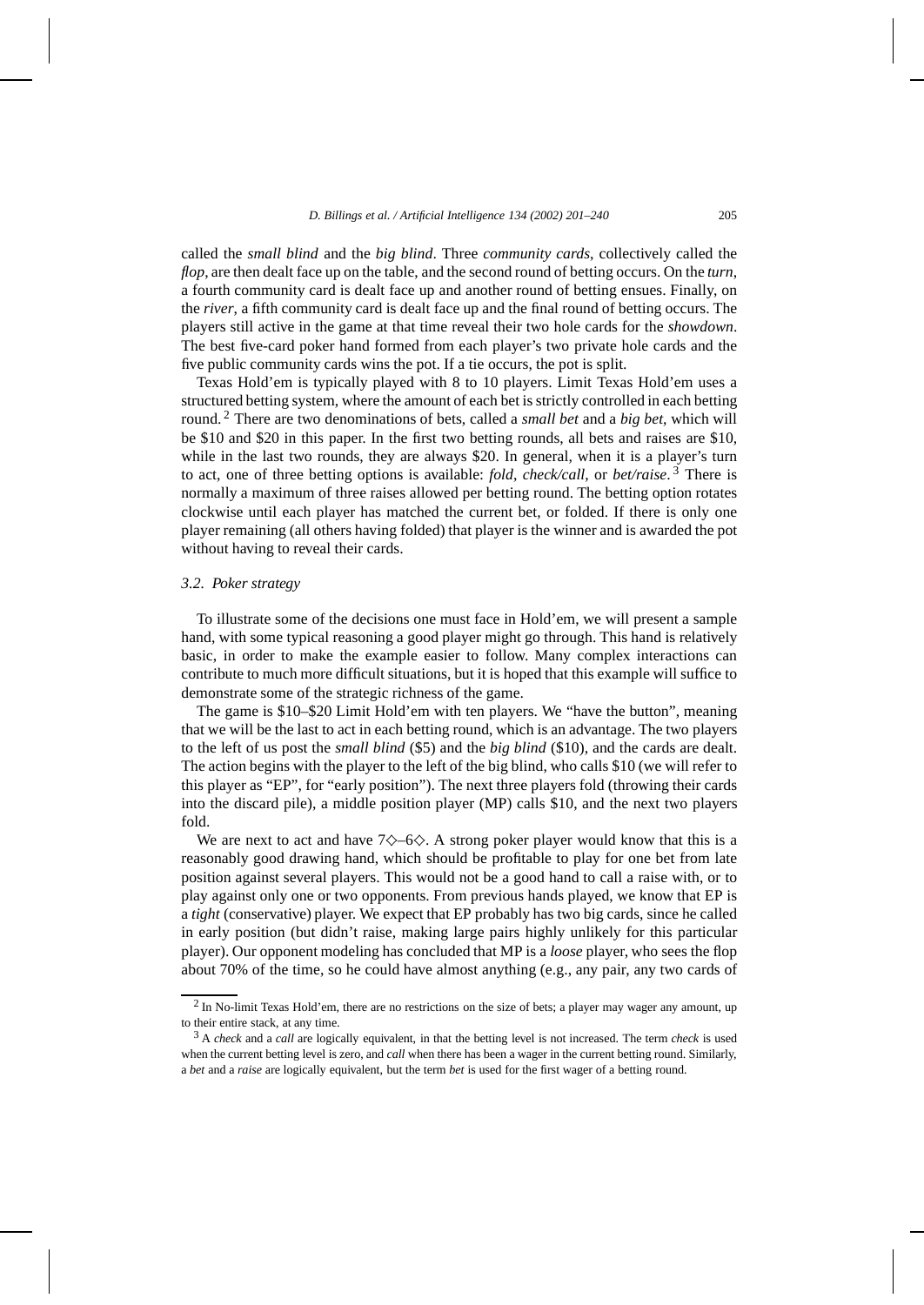

Fig. 1. Sample hand after the flop.

the same suit, or even a hand like 6–4 of different suits). The small blind is an extremely tight player who will probably fold most hands rather than calling another \$5. The big blind almost always defends her blind (i.e., she will call a raise).

A raise in this situation, for deceptive purposes, is not completely out of the question. However, it would be inappropriate against this particular set of opponents (it might be more suitable in a game with higher limits). We call the \$10, the small blind calls, and the big blind checks.

The flop is  $Q\spadesuit$ –7 $\heartsuit$ –4 $\diamond$ . We have *second pair* (connecting with the second largest card on the board) for a hand of moderate strength and moderate potential for improvement. If we do not currently have the best hand, there are five direct *outs* (outcomes) that can immediately improve our hand (7 $\spadesuit$ , 7 $\clubsuit$ , 6 $\spadesuit$ , 6 $\clubsuit$ , 6 $\heartsuit$ ). We also have some indirect flush and straight potential, which will come in about  $7\%$  of the time,  $4$  and can be treated as roughly three direct outs. The board texture is fairly *dry*, with only a few possible straight draws, and no direct flush draws. Therefore, any bets by the opponents are likely to indicate a *made hand* (e.g., a pair) rather than a *draw* (a hand where additional cards are needed), unless they are a chronic bluffer. An expert player wouldn't actually need to go through this thought process—it would simply be known the moment the flop hits the table, through experience and pattern recognition.

Both blinds check, EP bets, and MP folds (see Fig. 1). There is \$60 in the pot, and it will cost us \$10 to call. We believe the bettor seldom bluffs, and almost certainly has a Queen, given his early position pre-flop call. <sup>5</sup> The small blind is known to *check-raise* on occasion, and might also have a Queen, but is more likely to have a poor match with the board cards, because he is highly selective before the flop. We have never observed the big blind check-raising in the past, so the danger of being trapped for an extra bet is not too high.

If we play, we must decide whether to raise, trying to drive the other players out of the hand, or call, inviting others to call also. If there was a good chance of currently having the best hand, we would be much more inclined to raise. However, we feel that chance

<sup>4</sup> 73 out of 990 outcomes (43 flushes and 30 straights).

<sup>5</sup> Ironically, reasonably good players are often the most predictable, whereas *very good* players are not.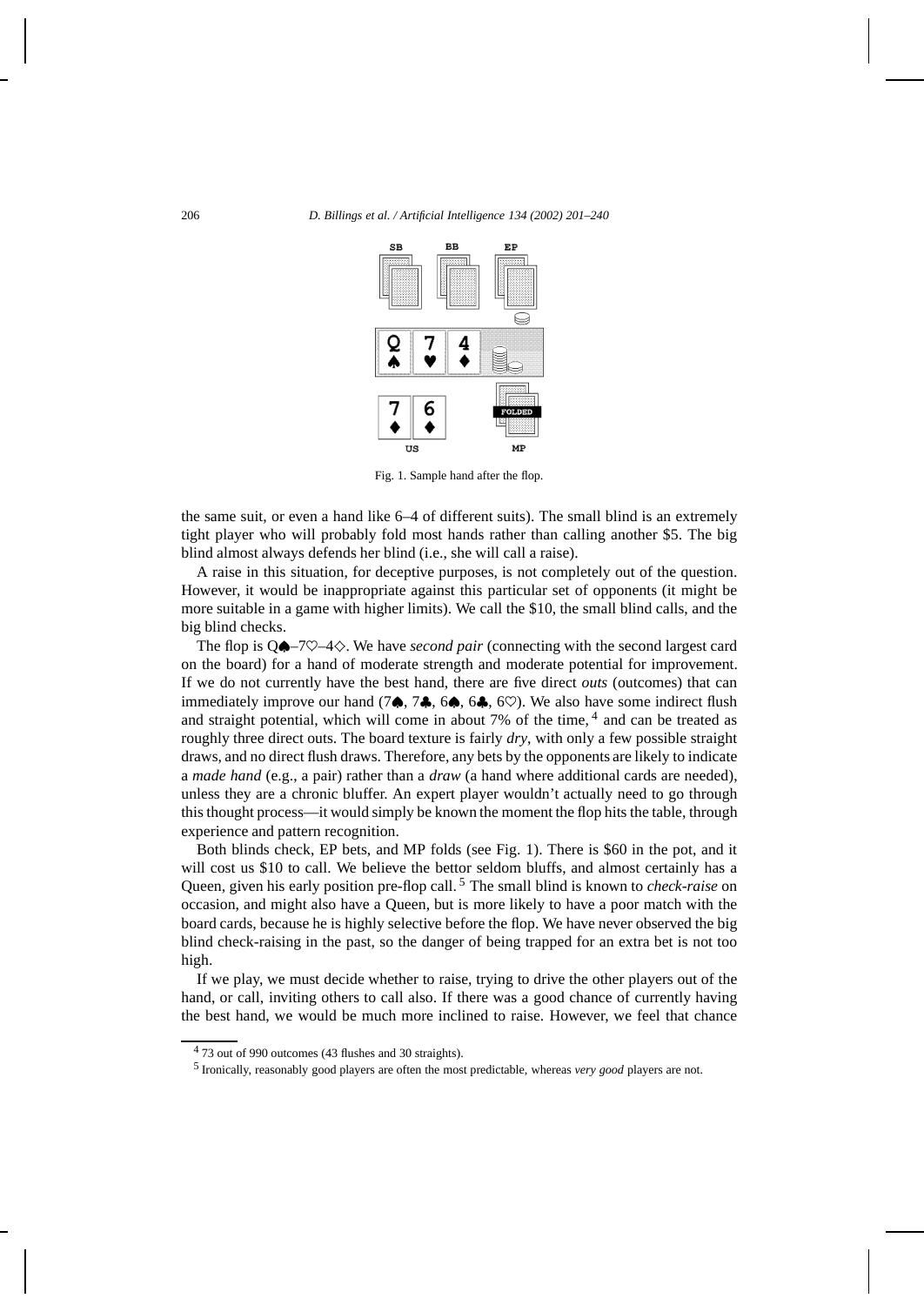is relatively small in the current situation. We might also want to drive out other players who are looking to hit the same cards we want, such as 5–3, which needs a 6 to make a straight against our two pair. However, the added equity from having an extra bet in the pot is normally greater than the risk of shared outs, so we are happy to let the blinds draw with us against the bettor.

From our previous study and experience, we know that calling in this situation is a small positive expectation play, but we still cannot rule out the possibility of *raising for a freecard*. If we raise now, we may induce the bettor to call and then check to us next round, when we can also check and get a second card for "free" (actually for half-price). We need to assess the likelihood that EP will re-raise immediately (costing us two extra bets, which is a very bad result), or will call but then bet into us again on the turn anyway (costing us one extra bet). Since we do not feel we have much control over this particular player, we reject the fancy raise maneuver, and just call the \$10. Both of the blinds fold, so we are now one-on-one with the bettor. Despite the many factors to consider, our decision is made quickly (normally within one second when it is our turn).

The turn card is the 5 $\heartsuit$  and EP bets. The 5 $\heartsuit$  gives us an open-ended draw to a straight, in addition to our other outs. In terms of expected value, this is essentially a "free pass" to the river, as we now have a clearly correct call of \$20 to win \$90. However, we again need to consider raising. This opponent will probably give us credit for having a very strong hand, since the  $5\heartsuit$  connects for several plausible two pair hands or straights. We could also be *slow-playing* a very strong hand, like a *set* (three of a kind using a *pocket pair*, such as 4♠–4♣). Since we're quite certain he has only one pair, this particular opponent might even fold the best hand, especially if his *kicker* (side-card) is weak. At the very least, he will probably check to us on the river, when we can also check, unless we improve our hand. Thus we would be investing the same amount of money as calling twice to reach the showdown, and we would be earning an extra big bet whenever we make our draw. On the other hand, we don't necessarily have to call that last bet on the river (although if we fold too often, we will become vulnerable to bluffing). We decide to make the expert play in this situation, confidently raising immediately after his bet. He thinks about his decision for a long time, and reluctantly calls.

The river card is the 5♠, and our opponent immediately checks. We know that he is not comfortable with his hand, so we can consider bluffing with what we believe is the secondbest hand. From our past sessions we know that once this player goes to the river, he will usually see the hand through to the end. In effect, his decision after our raise was whether to fold, or to call two more bets. Since a bluff in this situation is unlikely to be profitable, we stick to our plan and check. He shows Q♣–J♣, we say "good hand", and throw our cards into the discard pile.

Now we consider what effect this hand has had on our *table image*, in anticipation of how the players at the table will react to our future actions. The better players might have a pretty good idea of what we had (a small pair that picked up a good draw on the turn), and won't make any major adjustments to their perception of our play. Our opponent, EP, is more likely to call us down if a similar situation arises, so we might earn an extra bet on a strong hand later. Weaker players may think we are a somewhat wild gambler, so we expect them to call even more liberally against us. This reinforces our plan of seldom bluffing against them, but betting for value with more marginal hands.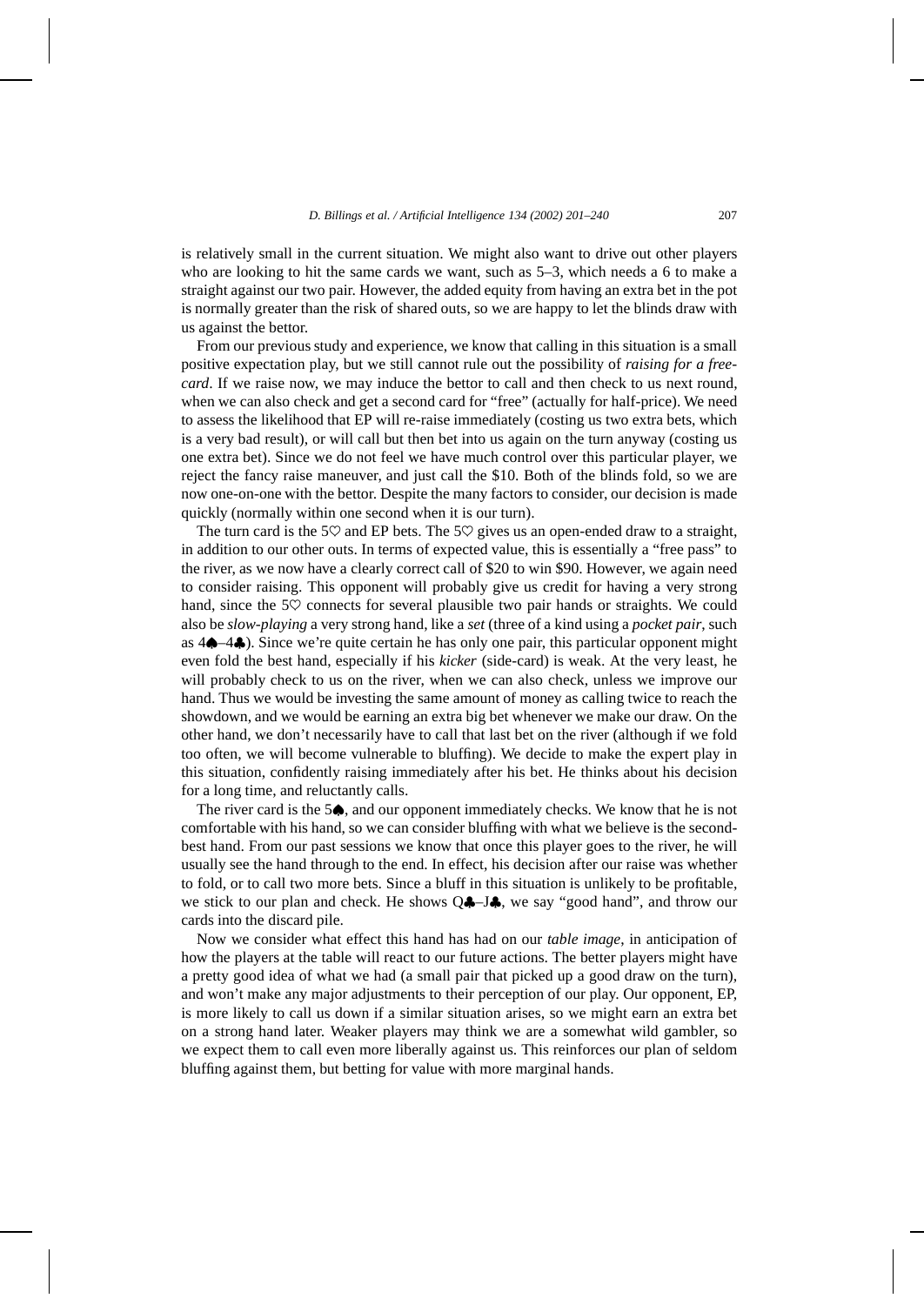#### *3.3. Requirements for a world-class poker player*

We have identified several necessary attributes for an algorithm to play poker at a worldclass level. A system may handle some of these requirements indirectly, rather than by explicit design, but all of them must be solved at least satisfactorily if a program is to compete with the best human players. We present one or more ways of solving each requirement, but there are many different approaches that could be just as viable, or possibly much better. Furthermore, these components are not independent of each other. They must be continually refined and integrated as new capabilities are added to the system.

*Hand strength* assesses the strength of a hand in relation to the other hands. A simple hand strength computation is a function of the cards held and the current community cards. A better evaluation takes into account the number of players still in the game, the relative position of the player at the table, and the history of betting for the current game. An even more accurate calculation considers the probabilities for each possible opponent hand, based on the likelihood of each hand being played to the current point in the game.

*Hand potential* computes the probability that a hand will improve to win, or that a leading hand will lose, after future community cards appear. For example, a hand that contains four cards in the same suit may have a low hand strength, but has good potential to win with a flush as additional community cards are dealt. Conversely, a hand with a high pair might be expected to decrease in strength if many draws are available for opposing hands. At a minimum, hand potential is a function of the cards in the hand and the current community cards. However, a better calculation would use all of the additional factors described in the hand strength computation.

*Bluffing* makes it possible to win with a weak hand, <sup>6</sup> and creates doubt on the part of the opponent, thereby increasing the amount won on subsequent strong hands. Bluffing is essential for successful play. Game theory can be used to compute a theoretically optimal bluffing frequency in certain situations. A minimal bluffing system would bluff this percentage of hands, indiscriminately. In practice, other factors (such as hand potential) should also considered. A better system would identify profitable bluffing opportunities by deducing the opponent's approximate hand strength and predicting their probability of folding.

*Unpredictability* makes it difficult for opponents to form an accurate model of our strategy. Mixing strategies (occasionally handling a given situation in different ways) hides information about the nature of our current hand. By varying our playing style over time, opponents may be induced to make mistakes based on incorrect beliefs.

*Opponent modeling* determines a likely probability distribution of the opponent's hand. Minimal opponent modeling might use a single generic model for all opponents. This can be improved by modifying those probabilities based on the personal betting history and collected statistics of each opponent.

Certain fundamental principles of poker, such as *pot odds*, are taken as a given. There are several other identifiable characteristics that might not be necessary to play reasonably strong poker, but may eventually be required for world-class play. Collectively, these concepts are part of an overall *betting strategy*, which determines whether we fold, call, or

<sup>6</sup> Other forms of deception such as *slow-playing* (calling with a strong hand) are not considered here.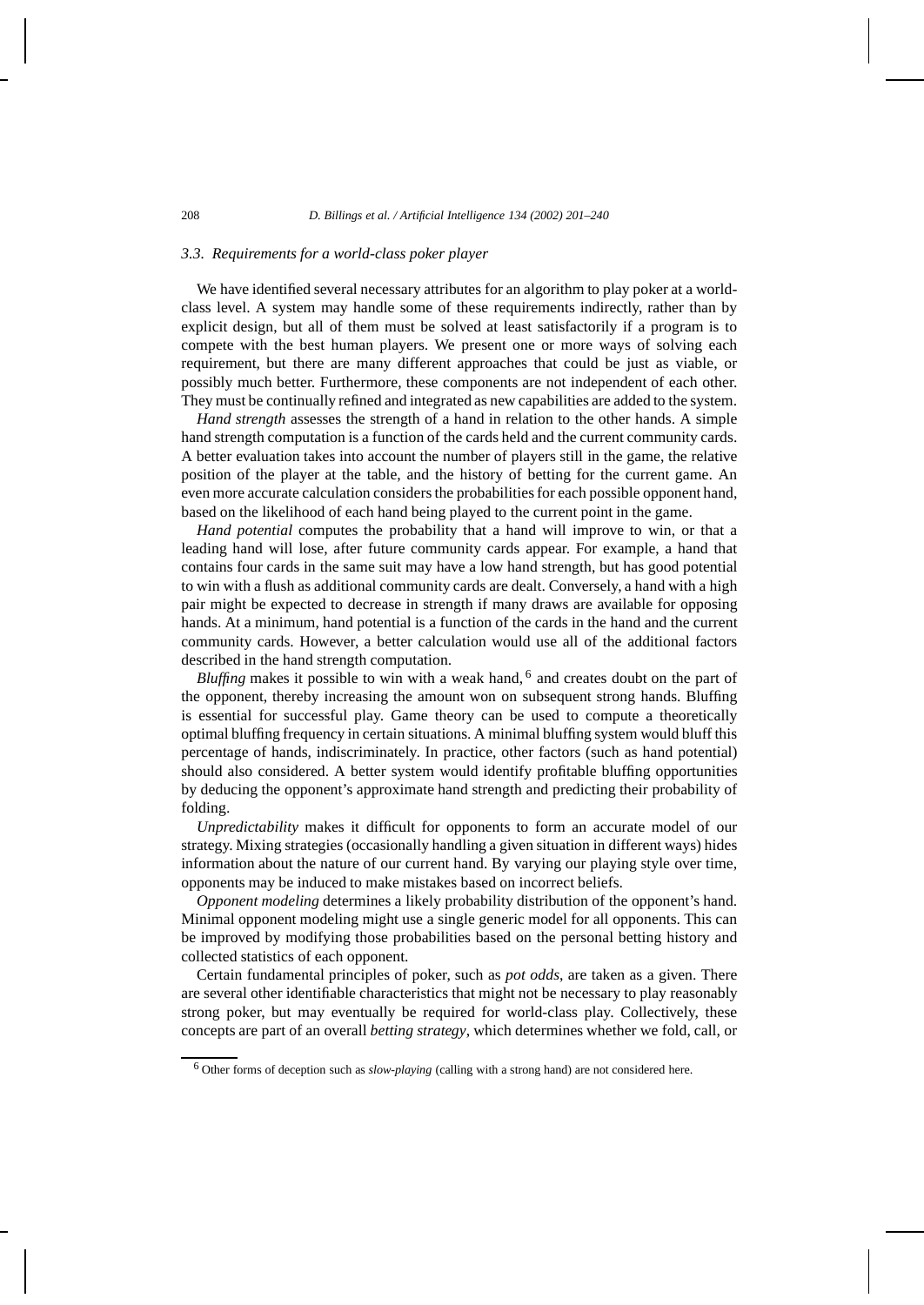raise in any particular situation. The most important of these attributes for poker-playing programs are discussed in greater detail in the following sections.

#### **4.** *Poki***'s architecture**

A poker game consists of a *dealer* together with multiple *players* that represent either human players or computer players. In our Java implementation, these players are defined as objects. The dealer handles the addition and removal of players from the game, deals the cards to each player at the start of a new hand, prompts each player for an appropriate action when it is their turn, broadcasts player actions to other players, and updates a public game context as the game progresses. The game context contains all of the public information about the game, including the names and relative locations of the players, and the board cards.

We have implemented several different dealer interfaces: an IRC-Dealer for playing against other players on the Internet Relay Chat poker server, a Tournament-Dealer for self-play experiments, and a TCP/IP-Dealer that allows *Poki* to play against humans using a web browser, and against other programs using a published protocol (see http: //www.cs.ualberta.ca/~games/poker/).

An overview of *Poki*'s architecture is shown in Fig. 2. Although each version of the program represents and uses the available information in a different way, all versions share a common high-level architecture.

In addition to the public game context, *Poki* stores private information: its current hand, and a collection of statistical opponent models. The assessment of the initial two-card hand is explained in Section 5.1, and the first-round betting decisions are made with a simple rule-based system. The opponent model (essentially a probability distribution over all possible hands) is maintained for each player participating in the game, including *Poki*



## Poki Program Architecture

Fig. 2. The architecture of *Poki*.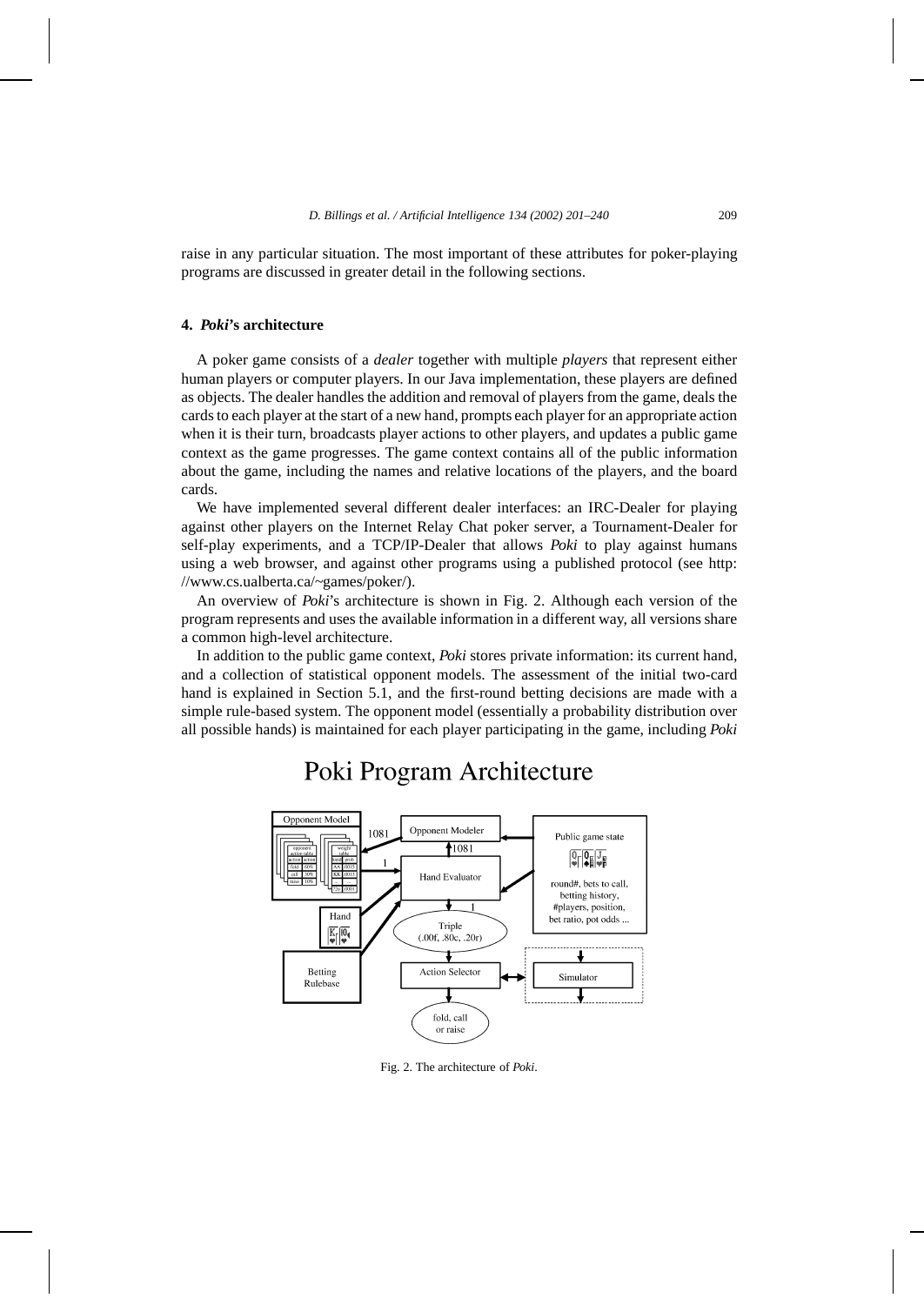itself, as detailed in Section 6. The Opponent Modeler uses the Hand Evaluator, a simplified rule-based Betting Strategy, and learned parameters about each player to update the current model after each opponent action, as described in Section 5.2.4. After the flop, the Hand Evaluator in turn uses the opponent model and the game state information to assess the value of *Poki's* hand in the current context, as explained in Sections 5.2.1 and 5.2.2. Thus, there is a certain amount of cyclic feedback among the core components of the system. The evaluation is used by a more sophisticated rule-based Betting Strategy to determine a plan (how often to fold, call, or raise in the current situation), and a specific action is chosen, as discussed in Section 5.2.5 and throughout Section 5. The entire process is repeated each time it is our turn to act. For a more advanced decision procedure, the Simulator iterates this process using different instantiations of opponent hands, as discussed in Section 5.3.

## **5. Betting strategy**

Betting strategies before the flop and after the flop are significantly different. Before the flop there is little information available to influence the betting decision (just two hole cards and the previous player actions), and a relatively simple expert system is sufficient for competent play. After the flop the program can analyze how all possible opponent holdings combine with the given public cards, and many other factors are relevant to each decision. A post-flop betting strategy uses the full game context, the private hand, and the applicable opponent models to generate an action. Three betting strategies will be described in this paper, one for the pre-flop and two for the post-flop.

## *5.1. Pre-flop betting strategy*

There are  $\{52 \text{ choose } 2\} = 1326$  possible hands prior to the flop. The value of one of these hands is called an *income rate*, and is based on a simple technique that we will call a *roll-out simulation*. This is an off-line computation that consists of playing several million hands (trials) where all players call the first bet (i.e., the big blind), and then all the remaining cards are dealt out without any further betting. This highly unrealistic *always call assumption* does not necessarily reflect an accurate estimate for the expected value of the hand. However, it does provide a first-order approximation, and the *relative* values of the hands are reasonably accurate for the given situation.

More generally, this method is referred to as the *all-in equity*. It is a calculation of the percentage expectation for the current hand assuming the player is *all-in*, <sup>7</sup> and all active hands proceed to the showdown. It can be applied at any phase of the game, and serves as a baseline estimate of the expected value of a hand in any given situation.

#### *5.1.1. Comparing pre-flop strategies*

The best known and most widely respected expert opinion on pre-flop play is that of David Sklansky, a professional poker player and author of the most important books

<sup>7</sup> Under normal *table stakes* rules, a player who does not have enough money on the table to meet the outstanding bet can go *all-in*, and remains eligible to win the portion of the pot contributed to. The betting continues (toward a *side-pot*) for the remaining active hands.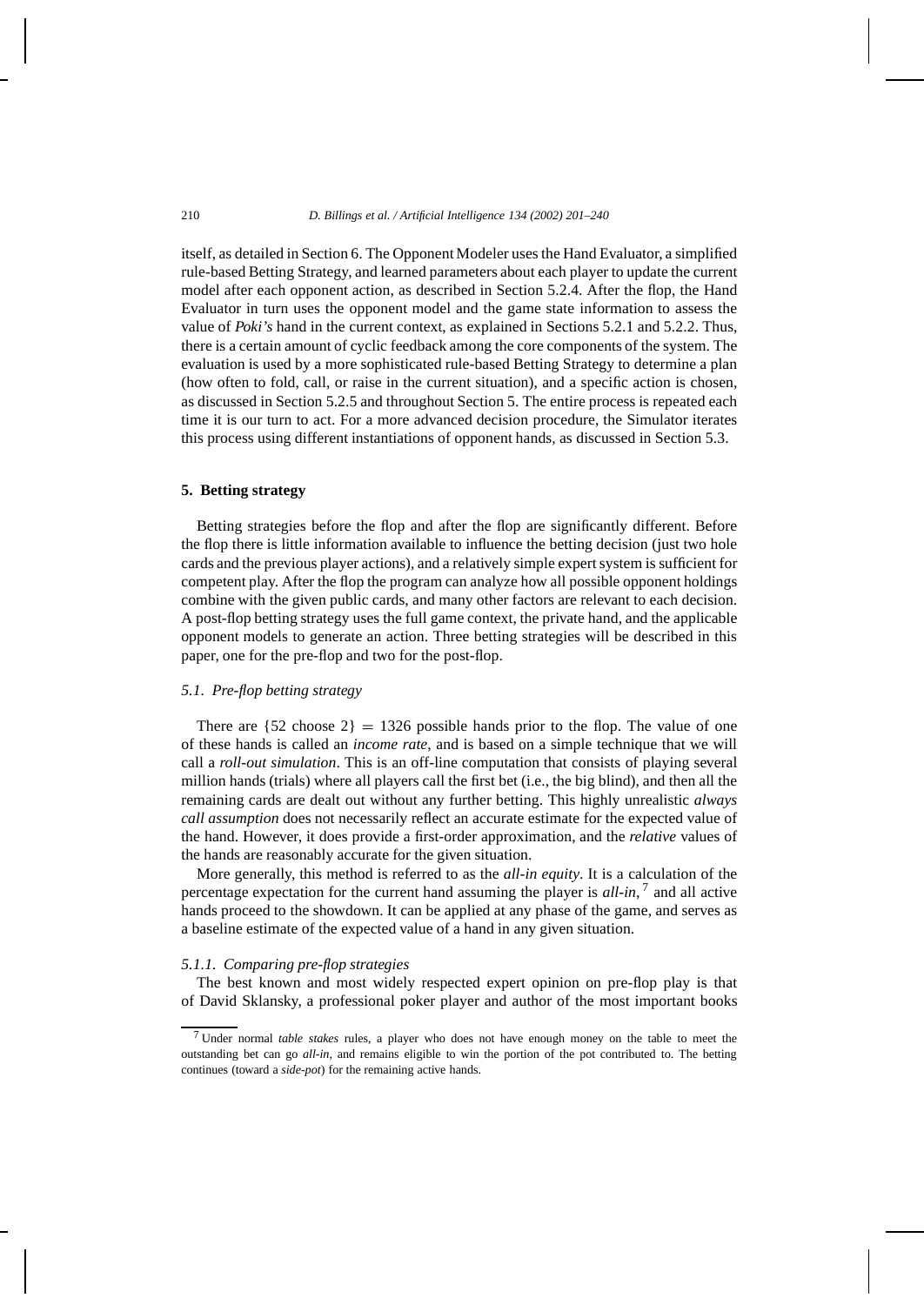on the game [32,33]. In *Texas Hold'em for the Advanced Player* [33] he prescribes a hand classification scheme to be used in typical middle limit games (e.g., \$20–\$40 limit Hold'em). There is a strong correlation between his rankings and the results of the roll-out simulations.

Before proceeding to a closer comparison of the two ranking systems, a few caveats should be mentioned. First, there is no single ranking of starting hands that applies to all situations. An expert player will make adjustments based on the prevailing conditions (for example, a *loose game* (many players seeing the flop), a *wild game* (lots of gambling), etc.). Furthermore, the true expectation of each hand will depend on the precise context at the time of each betting decision. For example, a hand is assessed very differently after all previous players have folded than it would be after one or more players have called. The general guidelines must cover a wide variety of situations, so naturally there will be exceptions. Sklansky's recommendations are also intended for a full game of ten players. A completely different set of hand rankings are necessary for short-handed games, and this is reflected in the different income rates computed by roll-out simulations with fewer players in the hand.

Table 1 shows how the roll-out simulations compare to Sklansky's rankings. In the tables, "s" refers to a *suited* hand (two cards of the same suit), "o" refers to an *offsuit* hand (two cards of different suits), and "\*" indicates a *pocket pair* (two cards of the same rank). Table 1 is divided into eight groups, corresponding to Sklansky's rating system, with Group 1 being the best hands, and Group 8 being weak hands that should only be played under special circumstances (e.g., for one bet after many players have called). In general, there is a strong correlation between Sklansky's rankings and the income rates obtained from roll-out simulations.

The simulation values demonstrate a bias in favor of certain hands that play well against many players, known as "good multi-way hands". These are cards that can easily draw to a very strong hand, such as a flush (e.g., *suited* hands like  $A\heartsuit$ –2 $\heartsuit$ ), a straight (e.g., *connectors* like 8♡–7♣), or three of a kind (e.g., a *pocket pair* like 2♡–2♣). Since all ten players proceed to the showdown in a roll-out simulation, the average winning hand needs to be considerably stronger than in a real ten player game (where typically half of the players will fold before the flop, and many hands are won uncontested before the showdown). By the same reasoning, large pairs may be undervalued, because of the unaccounted potential of winning without improvement against a smaller number of opponents.

Conversely, Sklansky's rankings show evidence of a bias in favor of unsuited connectors, where suited hands should be preferred.<sup>8</sup> Certain small-card combinations, such as 7♦– 6♠, may have been given a higher ranking by Sklansky because they add a good balance of deception to the overall play list (for example, one does not want the opposition to conclude that we cannot have a 7 when the flop is  $7\heartsuit$ –7 $\diamond$ –3 $\clubsuit$ ). However, the hands intended for information hiding purposes should not extend to the unsuited connectors like  $7\clubsuit -6\heartsuit$ , which have a much lower overall expectation.

<sup>8</sup> The highest valued hands not in Sklansky's rankings are T7s *(*+231*)* and Q7s *(*+209*)*.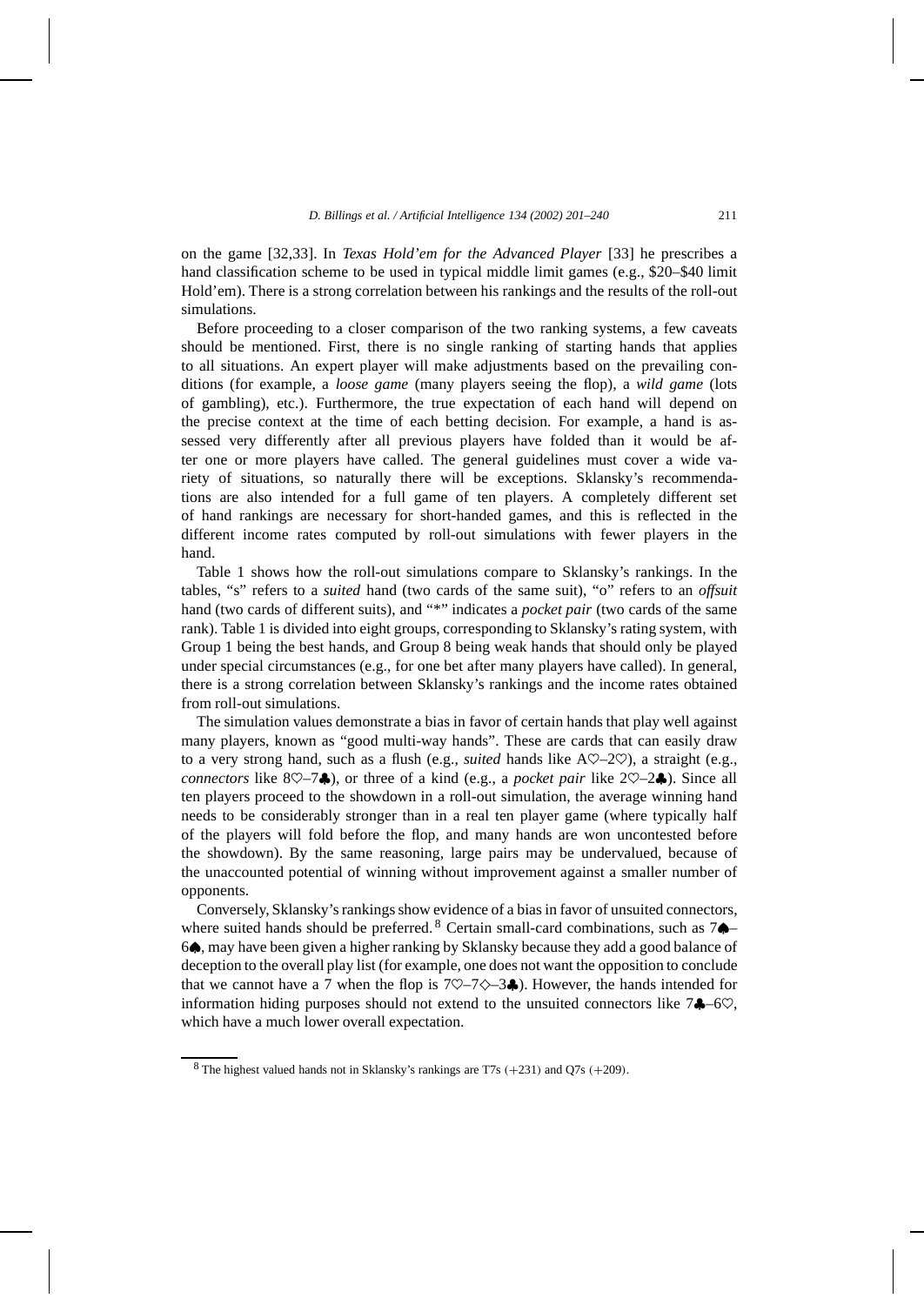|         |                 | Income rate values versus Sklansky groupings |        |        |                 |        |                       |  |  |
|---------|-----------------|----------------------------------------------|--------|--------|-----------------|--------|-----------------------|--|--|
| Group 1 |                 | Group 2                                      |        |        | Group 3         |        | Group 4               |  |  |
| $+2112$ | $AA^*$          | $+714$                                       | $TT^*$ | $+553$ | 99*             | $+481$ | T9s [1]               |  |  |
| $+1615$ | $\rm KK^*$      | $+915$                                       | AQs    | $+657$ | <b>JTs</b>      | $+515$ | KQo                   |  |  |
| $+1224$ | $QQ^*$          | $+813$                                       | $A$ Js | $+720$ | QJs             | $+450$ | 88*                   |  |  |
| $+935$  | $\mathrm{JJ}^*$ | $+858$                                       | KQs    | $+767$ | KJs             | $+655$ | QTs                   |  |  |
| $+1071$ | AKs             | $+718$                                       | AKo    | $+736$ | AT <sub>s</sub> | $+338$ | 98s [1]               |  |  |
|         |                 |                                              |        | $+555$ | AQo             | $+449$ | J9s                   |  |  |
|         |                 |                                              |        |        |                 | $+430$ | AJo                   |  |  |
|         |                 |                                              |        |        |                 | $+694$ | <b>KTs</b>            |  |  |
| Group 5 |                 | Group 6                                      |        |        | Group 7         |        | Group 8               |  |  |
| $+364$  | $77*$           | $+304$                                       | $66*$  | $+214$ | $44*$           | $-75$  | 87o [2]               |  |  |
| $+270$  | 87s [1]         | $+335$                                       | ATo    | $+92$  | J9o [2]         | $+87$  | $53s$ [3] ( $> 43s$ ) |  |  |
| $+452$  | Q9s             | $+238$                                       | $55*$  | $+41$  | 43s $[3]$       | $+119$ | A9o                   |  |  |
| $+353$  | T8s[1]          | $+185$                                       | 86s    | $+141$ | 75s             | $+65$  | Q <sub>90</sub>       |  |  |
| $+391$  | KJo             | $+306$                                       | KTo    | $+127$ | T <sub>90</sub> | $-129$ | 760 [2]               |  |  |
| $+359$  | QJo             | $+287$                                       | QTo    | $+199$ | $33*$           | $-42$  | $42s$ [3] (< 52s)     |  |  |
| $+305$  | <b>JTo</b>      | $+167$                                       | 54s    | $-15$  | 980 [2]         | $-83$  | 32s [3] (< 52s)       |  |  |
| $+222$  | 76s [1]         | $+485$                                       | K9s    | $+106$ | 64s             | $+144$ | 96s                   |  |  |
| $+245$  | 97s [1]         | $+327$                                       | J8s    | $+196$ | $22*$           | $+85$  | 85s                   |  |  |
| $+538$  | A9s             |                                              |        | $+356$ | K8s             | $-51$  | J80 [2]               |  |  |
| $+469$  | A8s             |                                              |        | $+309$ | K7s             | $+206$ | J7s                   |  |  |
| $+427$  | A7s             |                                              |        | $+278$ | K6s             | $-158$ | 650 [2]               |  |  |
| $+386$  | A6s             |                                              |        | $+245$ | K5s             | $-181$ | 54o [2]               |  |  |
| $+448$  | A5s             |                                              |        | $+227$ | K4s             | $+41$  | 74s                   |  |  |
| $+422$  | A <sub>4s</sub> |                                              |        | $+211$ | K3s             | $+85$  | K90                   |  |  |
| $+392$  | A3s             |                                              |        | $+192$ | K2s             | $-10$  | T <sub>80</sub>       |  |  |
| $+356$  | A2s             |                                              |        | $+317$ | Q8s             |        |                       |  |  |
| $+191$  | 65s [1]         |                                              |        |        |                 |        |                       |  |  |

Three possible explanations for the differences: [1] small card balancing, [2] bias for unsuited connectors, and [3] logical error (inconsistent).

There are also a few instances of small logical errors in Sklansky's rankings. For example, 43s is ranked in Group 7, ahead of 53s in Group 8, but it can be shown that 53s logically dominates 43s, because it has the same straight and flush potential, with better high-card strength. Similarly, 52s dominates 42s and 32s, but 52s is not ranked in any of the eight groups, whereas the latter are members of Group 8.

Table 1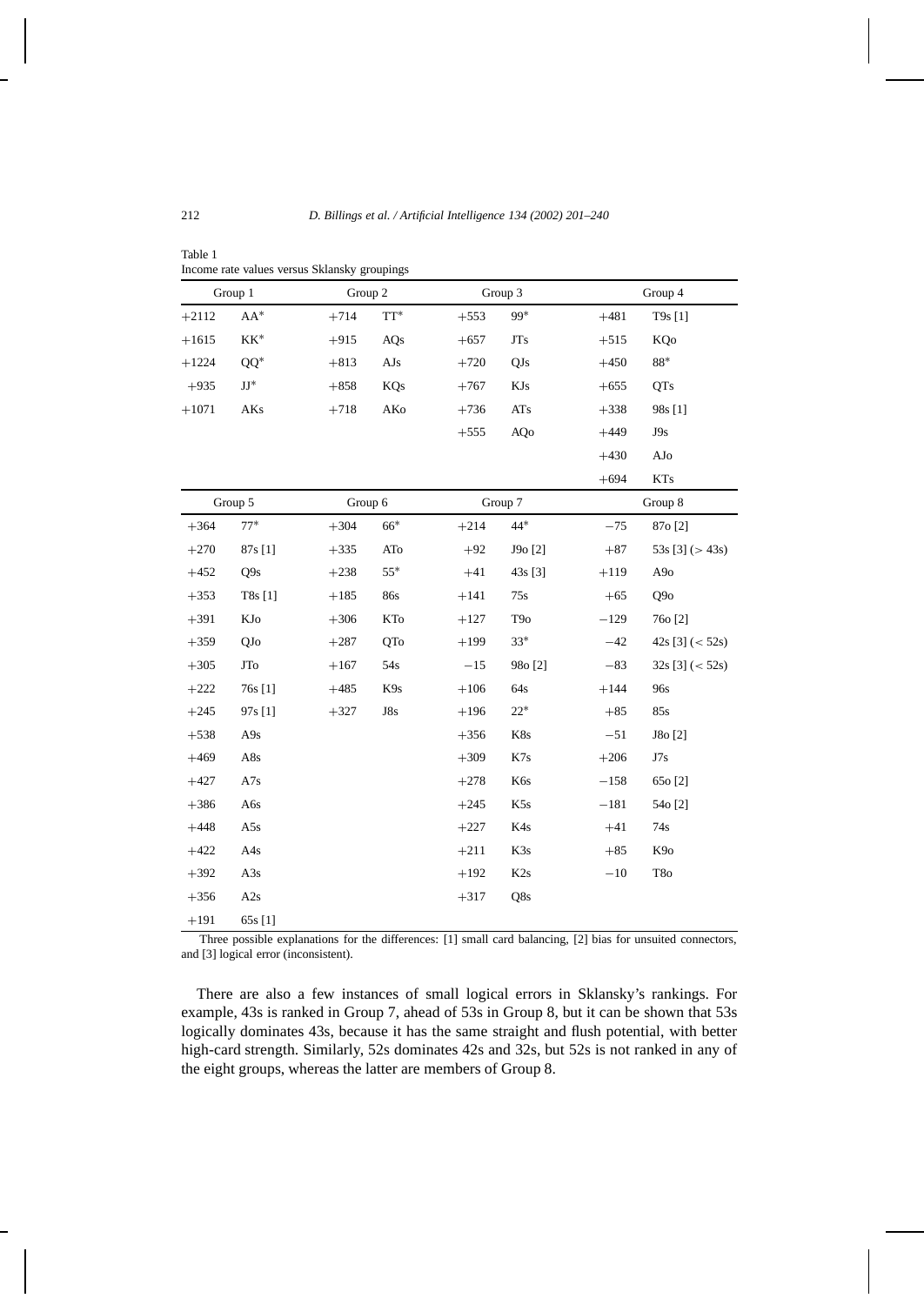Since the differences are not large, it is clear that roll-out simulations provide an acceptable means of quantifying the pre-flop value of each hand. This information is currently used as part of a formula-based expert system for playing before the flop, which is not unlike the guidelines given by Sklansky in the aforementioned text. We prefer to use the computed results, rather than transcribing the Sklansky rules, because

- (a) we wish to eliminate the use of human knowledge whenever possible,
- (b) the roll-out simulation information is quantitative rather than qualitative, and
- (c) the algorithmic approach can be applied to many different specific situations (such as having exactly six players in the game), whereas Sklansky gives only a few recommendations for atypical circumstances.

Future versions of the program should be even more autonomous, adapting to the observed game conditions and making context-sensitive decisions on its own.

#### *5.1.2. Iterated roll-out simulations*

An interesting refinement to roll-out simulation is to use repeated iterations of the technique, where the previous results govern the betting decision for each player. In the ten player case, a negative value in the previous simulation would dictate that the hand be folded, rather than calling the big blind. This drastically reduces the number of active players in each hand, producing a more realistic distribution of opponents and probable hands. The result is a reduction in the bias toward multi-way hands, and a much better estimation of the hands that can be played profitably when ten players are originally dealt in.

After each round of simulations has reached a reasonable degree of stability, another iteration is performed. This process eventually reaches an equilibrium, defining a set of hands that can be played profitably against the blinds and the other unknown hands. The results are most applicable to the "play or don't play" decision for each player. Although much better than a simple roll-out simulation, this technique is still far from perfect, because other important considerations such as betting position and known opponent actions have not been accounted for.

In our experiments, each iteration lasted for 50,000 trials. A diminishing noise factor was added to each income rate, analogous to the cooling factor used in simulated annealing. This gives negative expectation hands a chance to recover as the prevailing context changes. After ten generations, the remaining positive expectation hands were played for another 500,000 trials, to ensure stability. The resulting set of profitable hands, shown in Table 2, is in strong agreement with expert opinion on this matter. The table shows a comparison of the income rates for 10-player roll-out simulations (IR-10) and the results refined by iterating (Iterated). The values shown are in *milli-bets* (e.g., a hand with an income rate of +1000 should win an average of one small bet each time it is played). The iterated values are reasonable estimates of actual income rates, unlike the simple roll-out values, which are only used as relative measures.

One of the factors used by Sklansky and other experts is the possibility of a hand being *dominated*. For example, AQ is said to dominate AJ, because the AQ has a tremendous advantage if they are in a hand against each other (an Ace on board does not help the AJ). In contrast, AQ does not dominate the inferior holding of KJ, because they are striving to hit different cards. The role of domination is clearly demonstrated in the results of the iterated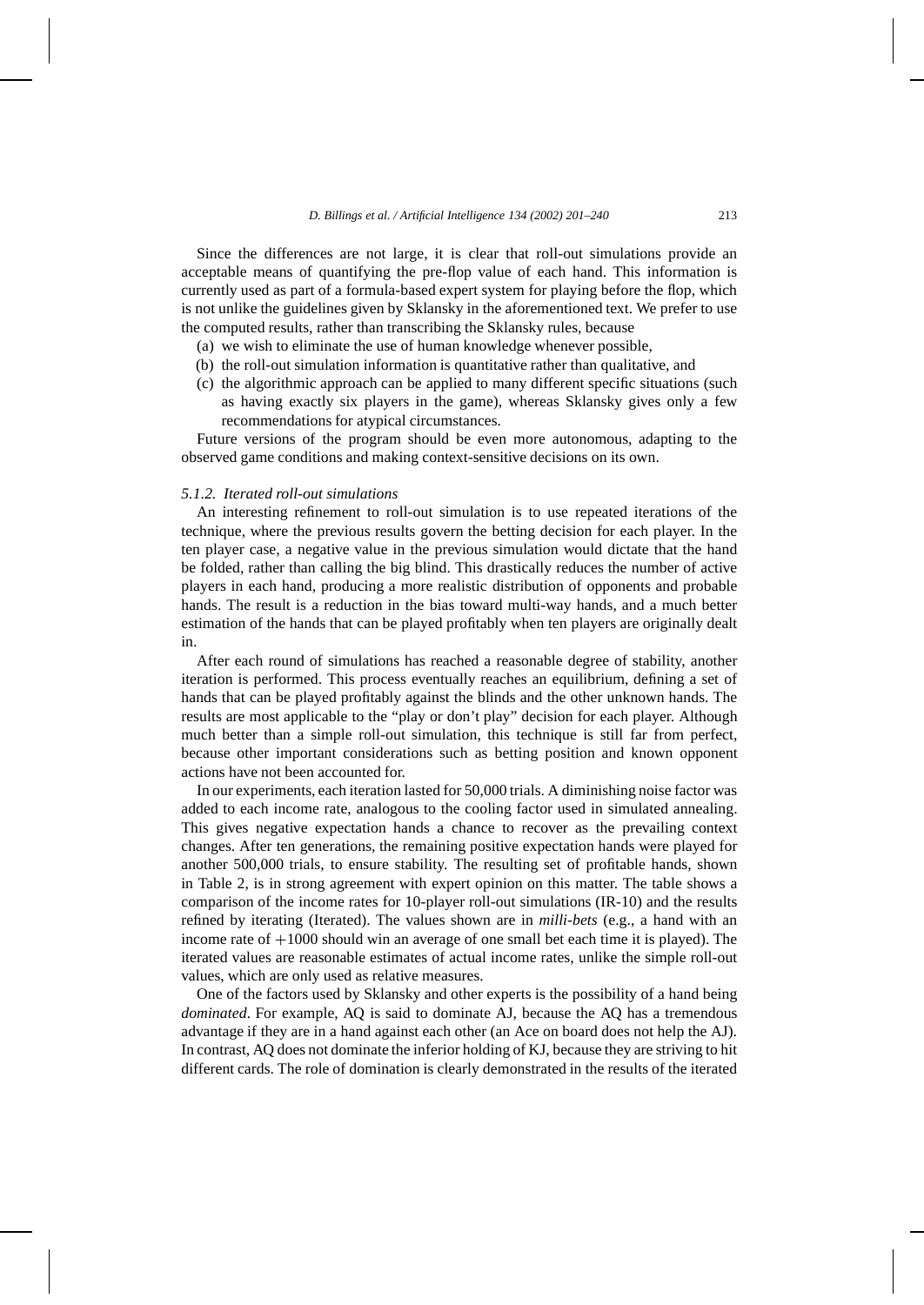| Hand   | $IR-10$ | Iterated | Hand            | $IR-10$ | Iterated | Hand       | $IR-10$ | Iterated |
|--------|---------|----------|-----------------|---------|----------|------------|---------|----------|
| $AA^*$ | $+2112$ | $+2920$  | <b>ATs</b>      | $+736$  | $+640$   | KOo        | $+515$  | $+310$   |
| $KK^*$ | $+1615$ | $+2180$  | $99*$           | $+553$  | $+630$   | <b>OTs</b> | $+655$  | $+280$   |
| $QQ^*$ | $+1224$ | $+1700$  | KQs             | $+858$  | $+620$   | QJs        | $+720$  | $+270$   |
| $JJ^*$ | $+935$  | $+1270$  | AQo             | $+555$  | $+560$   | A9s        | $+538$  | $+220$   |
| $TT^*$ | $+714$  | $+920$   | <b>KJs</b>      | $+767$  | $+480$   | ATo        | $+335$  | $+200$   |
| AKs    | $+1071$ | $+860$   | $88*$           | $+450$  | $+450$   | <b>KTs</b> | $+694$  | $+190$   |
| AKo    | $+718$  | $+850$   | $77*$           | $+364$  | $+390$   | KJo        | $+391$  | $+160$   |
| AQs    | $+915$  | $+780$   | AJ <sub>O</sub> | $+430$  | $+380$   | A8s        | $+469$  | $+110$   |
| $A$ Js | $+813$  | $+680$   | <b>JTs</b>      | $+657$  | $+360$   | $66*$      | $+304$  | $+40$    |

Table 2 Iterated income rate (profitable hands)

roll-out simulations. Examples include the increased value of large pairs and AK unsuited, and the diminished value of KQ (which is dominated by AA, KK, QQ, AK, and AQ).

Iterated roll-out simulations have also been used to compute accurate expected values for two-player pre-flop Hold'em. The resulting betting decisions are in very good agreement with Alex Selby's computation of the optimal game-theoretic strategy, in which he used an adaptation of the Simplex algorithm for solving this game directly  $[28]$ . <sup>9</sup> The small number of cases where the strategies differ are all near the boundary conditions between raise and call, or call and fold. Furthermore, the expected values are always close to the threshold for making the alternate choice, with a difference usually less than 0.1 small bets.

#### *5.2. Basic betting strategy*

The basic betting strategy after the flop chooses an action using three steps:

- (1) Compute the *effective hand strength*, EHS, of *Poki*'s hand relative to the board.
- (2) Use the game context, a set of betting rules, and formulas to translate the EHS into a *probability triple*: {*Pr(fold),Pr(call),Pr(raise)*}.
- (3) Generate a random number in the range zero to one, and use it to choose an action from the probability distribution. This contributes to the unpredictability of the program.

EHS is a measure of how well the program's hand stands in relationship to the remaining active opponents in the game. It is a combination of the current hand strength (HS) and positive potential (PPot) for the hand to improve. These are discussed in the following sections.

<sup>&</sup>lt;sup>9</sup> We are assuming that an optimal solution to the re-defined game of pre-flop Hold'em will serve as a nearoptimal solution to the pre-flop phase of real Hold'em (i.e., that a "perfect" solution to a simpler game will be a "good" solution to the full-scale version).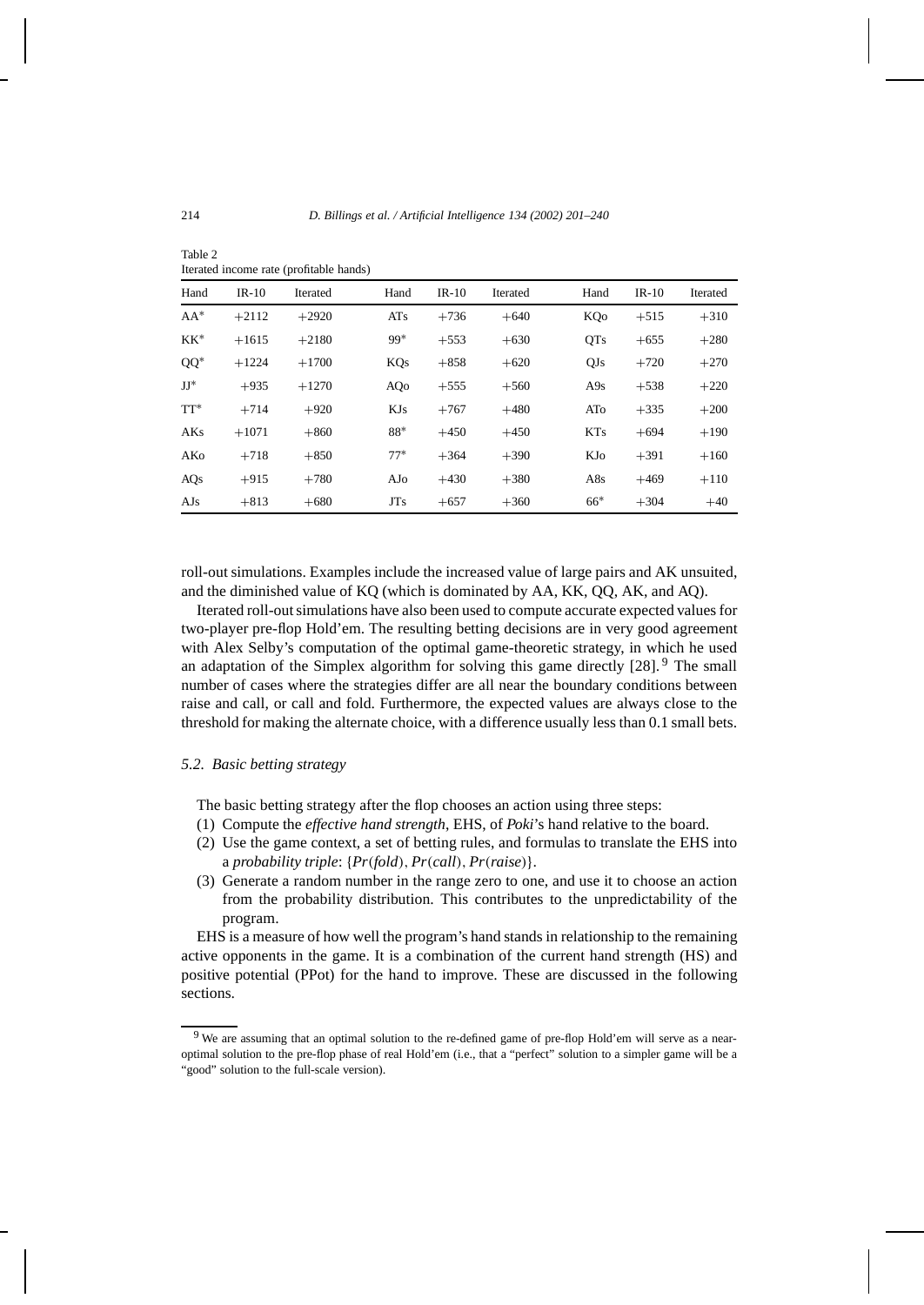```
HandStrength(ourcards,boardcards)
{
  ahead = tied = behind = 0ourrank = Rank(ourcards, boardcards)/* Consider all two card combinations of the remaining cards.*/
  for each case(oppcards)
   {
     opprank = Rank(oppcards, boardcards)if(ourrank > opprank) ahead += 1else if(ourrank == opprank) tied += 1else /* < */ behind += 1
   }
  handstrength = (ahead + tied/2) / (ahead + tied + behind)
  return(handstrength)
}
```
#### Fig. 3. Hand strength calculation.

#### *5.2.1. Hand strength*

The *hand strength*, *HS*, is the probability that a given hand is better than that of an active opponent. Suppose an opponent is equally likely to have any possible two hole card combination. <sup>10</sup> All of these opponent hands can be enumerated, identifying when *Poki*'s hand is better  $(+1)$ , tied  $(+\frac{1}{2})$ , or worse (0). Taking the summation and dividing by the total number of possible opponent hands gives the (unweighted) hand strength. Fig. 3 gives the algorithm for a simple hand strength calculation.

Suppose our hand is  $A \Diamond \neg O \clubsuit$  and the flop is J $\heartsuit \neg \exists \Diamond$ . There are 47 remaining unknown cards and therefore  $\{47 \text{ choose } 2\} = 1081 \text{ possible hands}$  an opponent might hold. In this example, any three of a kind, two pair, one pair, or AK is better (444 cases), the remaining AQ combinations are equal (9 cases), and the rest of the hands are worse (628 cases). Counting ties as one half, this corresponds to a percentile ranking, or hand strength, of 0.585. In other words, there is a 58.5% chance that  $A \diamondsuit - Q \clubsuit$  is better than a random hand.

The hand strength calculation is with respect to one opponent, but can be extrapolated to multiple opponents by raising it to the power of the number of active opponents.  $^{11}$  Against five opponents with random hands, the adjusted hand strength,  $HS_5$ , is  $0.585^5 = 0.069$ . Hence, the presence of the additional opponents has reduced the likelihood of  $A \diamondsuit$ – $Q\clubsuit$ being the best hand to only 6.9%.

 $10$  This is not true, in general, but simplifies the presentation of the algorithm. We eliminate this assumption and generalize the algorithm in the next section.

<sup>&</sup>lt;sup>11</sup> This assumes that all of the opponent hands are independent of each other. Strictly speaking, this is not true. To be a useful estimate for the multi-player case, the error from this assumption must be less than the error introduced from other approximations made by the system. More accurate means are available, but we defer that discussion in the interest of clarity.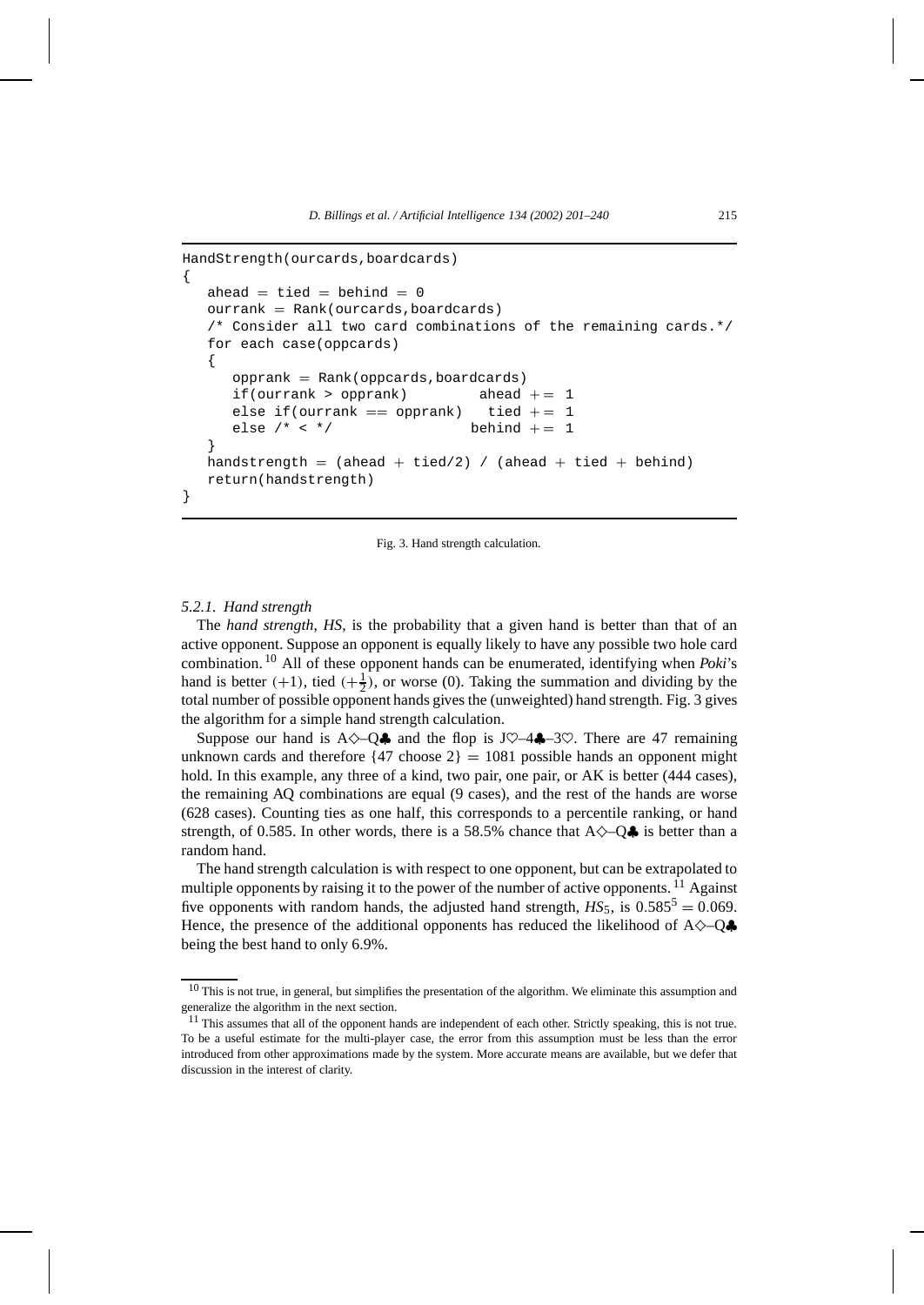|               | $A \diamond -O \clubsuit$ hole cards |        | $JQ - 4$ $-3Q$ board cards |                      |           |
|---------------|--------------------------------------|--------|----------------------------|----------------------|-----------|
| After flop    |                                      |        | After turn and river cards |                      |           |
|               | Ahead                                | Tied   | <b>Behind</b>              | Sum                  |           |
| Ahead         | 449,005                              | 3.211  | 169,504                    | $628 \times 990 =$   | 621,720   |
| Tied          | $\mathbf{0}$                         | 8.370  | 540                        | $9 \times 990 =$     | 8,910     |
| <b>Behind</b> | 91.981                               | 1.036  | 346,543                    | $444 \times 990 =$   | 439.560   |
| Sum           | 540,986                              | 12,617 | 516,587                    | $1.081 \times 990 =$ | 1,070,190 |

#### Table 3 Hand potential example

#### *5.2.2. Hand potential*

After the flop, there are still two more board cards to be revealed. On the turn, there is one more card to be dealt. We want to determine the potential impact of these cards. The *positive potential*, *PPot*, is the chance that a hand which is not currently the best improves to win at the showdown. The *negative potential*, *NPot*, is the chance that a currently leading hand ends up losing.

*PPot* and *NPot* are calculated by enumerating over all possible hole cards for the opponent, like the hand strength calculation, and also over all possible board cards. For all combinations of opponent hands and future cards, we count the number of times *Poki's* hand is behind, but ends up ahead (*PPot*), and the number of times *Poki*'s hand is ahead but ends up behind (*NPot*). The algorithm is given in Fig. 4, and the results for the preceding example are shown in Table 3. In this example, if the hand  $A \Diamond$ – $Q$  $\bullet$  is ahead against one opponent after five cards, then after 7 cards there is a 449*,*005*/*621*,*720 = 72% chance of still being ahead.

Computing the potential on the flop can be expensive, given the real-time constraints of the game (about one second per decision). There are  $\{45 \text{ choose } 2\} = 990 \text{ possible turn}$ and river cards to consider for each possible two-card holding by the opponent. In practice, a fast approximation of the *PPot* calculation may be used, such as considering only the next one card to come. Previous implementations have used a fast function to produce a crude estimate of *PPot*, which was within 5% of the actual value about 95% of the time.

### *5.2.3. Effective hand strength*

The *effective hand strength*, *EHS*, combines hand strength and potential to give a single measure of the relative strength of *Poki*'s hand against an active opponent. One simple formula for computing the probability of winning at the showdown  $12$  is:

$$
Pr(win) = Pr(shead) \times Pr(opponent does not improve)
$$

$$
+ Pr(behind) \times Pr(we improve)
$$

$$
= HS \times (1 - NPot) + (1 - HS) \times PPot.
$$

<sup>&</sup>lt;sup>12</sup> The formula can be made more precise by accounting for ties, but becomes less readable.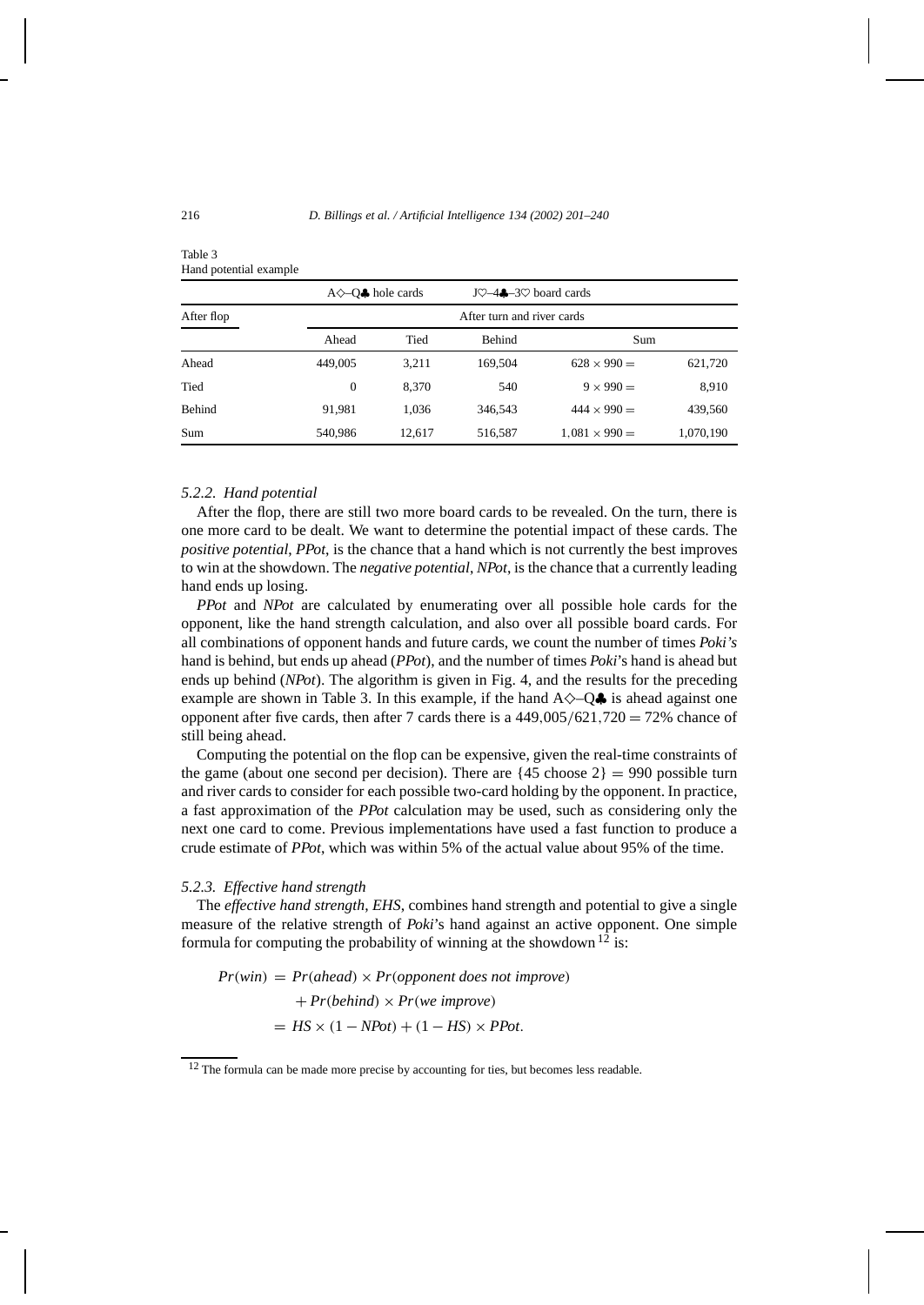```
HandPotential(ourcards,boardcards)
{
  /* Hand potential array, each index represents ahead, tied,
     and behind. */
  integer array HP[3][3] /* initialize to 0 */integer array HPTotal[3] /* initialize to 0 */
  ourrank = Rank(ourcards,boardcards)
  /* Consider all two card combinations of the remaining cards
     for the opponent.*/
  for each case(oppcards)
  {
     opprank = Rank(oppcards,boardcards)
     if(ourrank > opprank) index = ahead
     else if(ourrank = opprank) index = tied
     else /* < */ index = behind
     HPTotal[index] += 1/* All possible board cards to come. */
     for each case(turn)
     {
        for each case(river)
        \{ /* Final 5-card board */
           board = [boards, turn, river]ourbest = Rank(ourcards, board)oppbest = Rank(oppcards, board)if(ourbest > oppbest) HP[index][ahead] += 1else if(ourbest == oppbest) HP[index][tied ] += 1
           else /* < */ HP[index][behind] + = 1
        }
     }
  }
   /* PPot: were behind but moved ahead. */
  PPot = (HP[behind][ahead] + HP[behind][tied]/2+ HP[tied][ahead]/2)
          / (HPTotal[behind] + HPTotal[tied]/2)
  /* NPot: were ahead but fell behind. */
  NPot = (HP[ahead][behind] + HP[tied][behind]/2+ HP[ahead][tied]/2)
          / (HPTotal[ahead] + HPTotal[tied]/2)
  return(PPot,NPot)
}
```
Fig. 4. Hand potential calculation.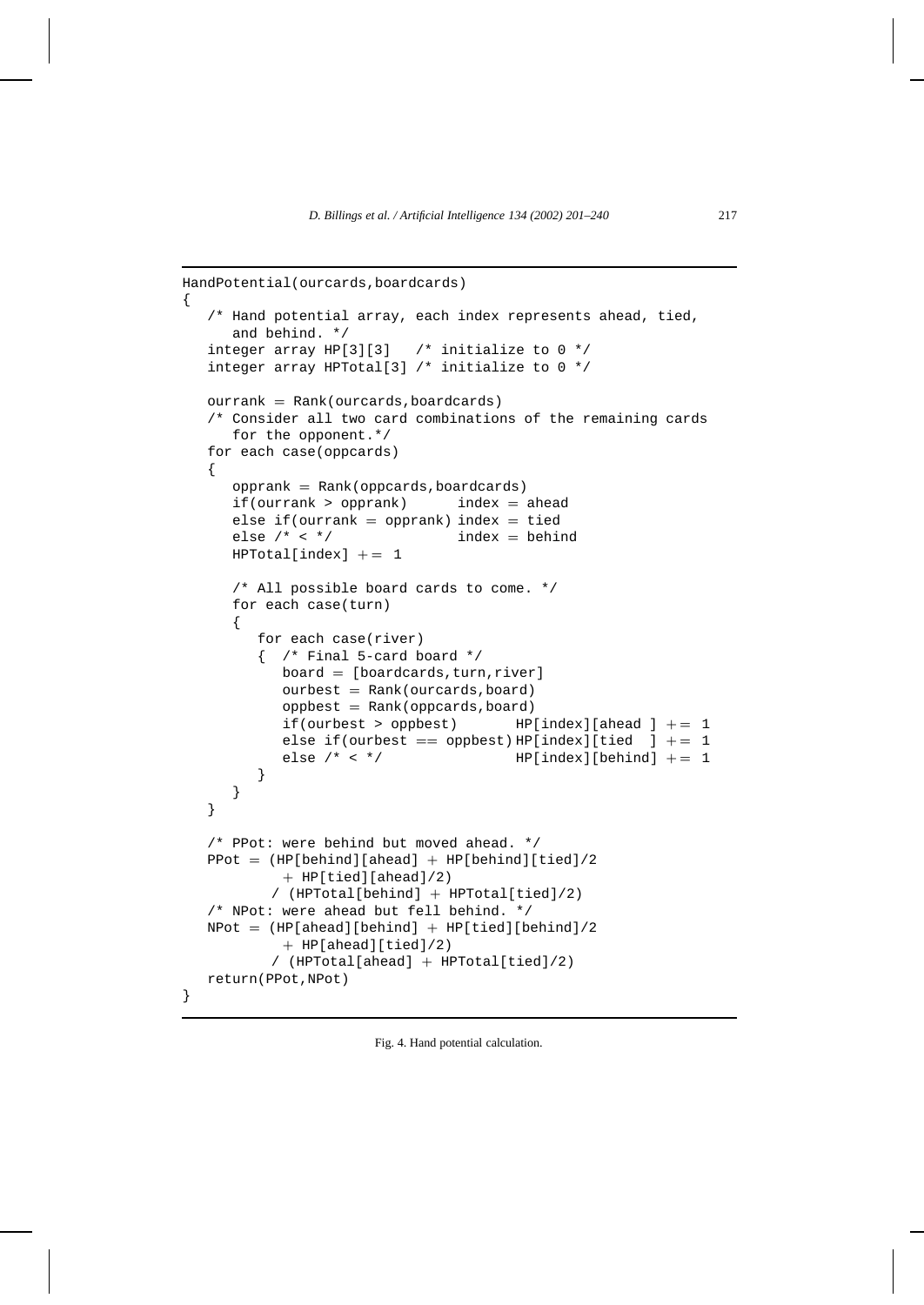In practice, we generally want to bet when we currently have the best hand, regardless of negative potential, so that an opponent with a marginal hand must either fold, or pay to draw. Hence, *NPot* is not as important as *PPot* for betting purposes. Since we are interested in the probability that our hand is either currently the best, or will improve to become the best, one possible formula for *EHS* sets *NPot* = 0, giving:

$$
EHS = HS + (1 - HS) \times PPot. \tag{1}
$$

This has the effect of betting a hand aggressively despite good draws being possible for opponent hands, which is a desirable behavior.

For *n* active opponents, this can be generalized to:

$$
EHS = HSn + (1 - HSn) \times PPot,
$$
\n(2)

assuming that the same *EHS* calculation suffices for all opponents. This is not a good assumption, since each opponent has a different style. A better generalization is to have a different *HS* and *PPot* for each opponent *i*. *EHS* with respect to each opponent can then be defined as:

$$
EHS_i = HS_i + (1 - HS_i) \times PPot_i.
$$
\n<sup>(3)</sup>

Modifying these calculations based on individual opponents is the subject of Section 6.

#### *5.2.4. Weighting the enumerations*

The calculations of hand strength and hand potential in Figs. 3 and 4 assume that all two card combinations are equally likely. However, the probability of each hand being played to a particular point in the game will vary. For example, the probability that the opponent holds Ace–King is much higher than 7–2 after the flop, because most players will fold 7–2 before the flop.

To account for this, *Poki* maintains a *weight table* for each opponent. The table has an entry for every possible two card hand, where each value is the conditional probability of the opponent having played those cards to the current point in the game. To get a better estimate of hand strength, each hand in the enumeration is multiplied by its corresponding probability in the weight table.

In practice, the weights have a value in the range zero to one, rather than absolute probabilities (summing to one), because only the relative sizes of the weights affect the later calculations. When a new hand begins, all entries are initialized to a weight of one. As cards become known (*Poki*'s private cards or the public board cards), many hands become impossible, and the weight is set to zero.

After each betting action, the weight table for that opponent is updated in a process called *re-weighting*. For example, suppose an opponent calls before the flop. The updated weight for the hand 7–2 might be 0.01, since it should normally be folded. The probability of Ace–King might be 0.40, since it would seldom be folded before the flop, but is often raised. The relative value for each hand is increased or decreased to be consistent with every opponent action.

The strength of each possible hand is assessed, and a *mixed strategy* (probable distribution of actions) is determined by a formula-based betting strategy. These values are then used to update the weight table after each opponent action. The algorithm is shown in Fig. 5.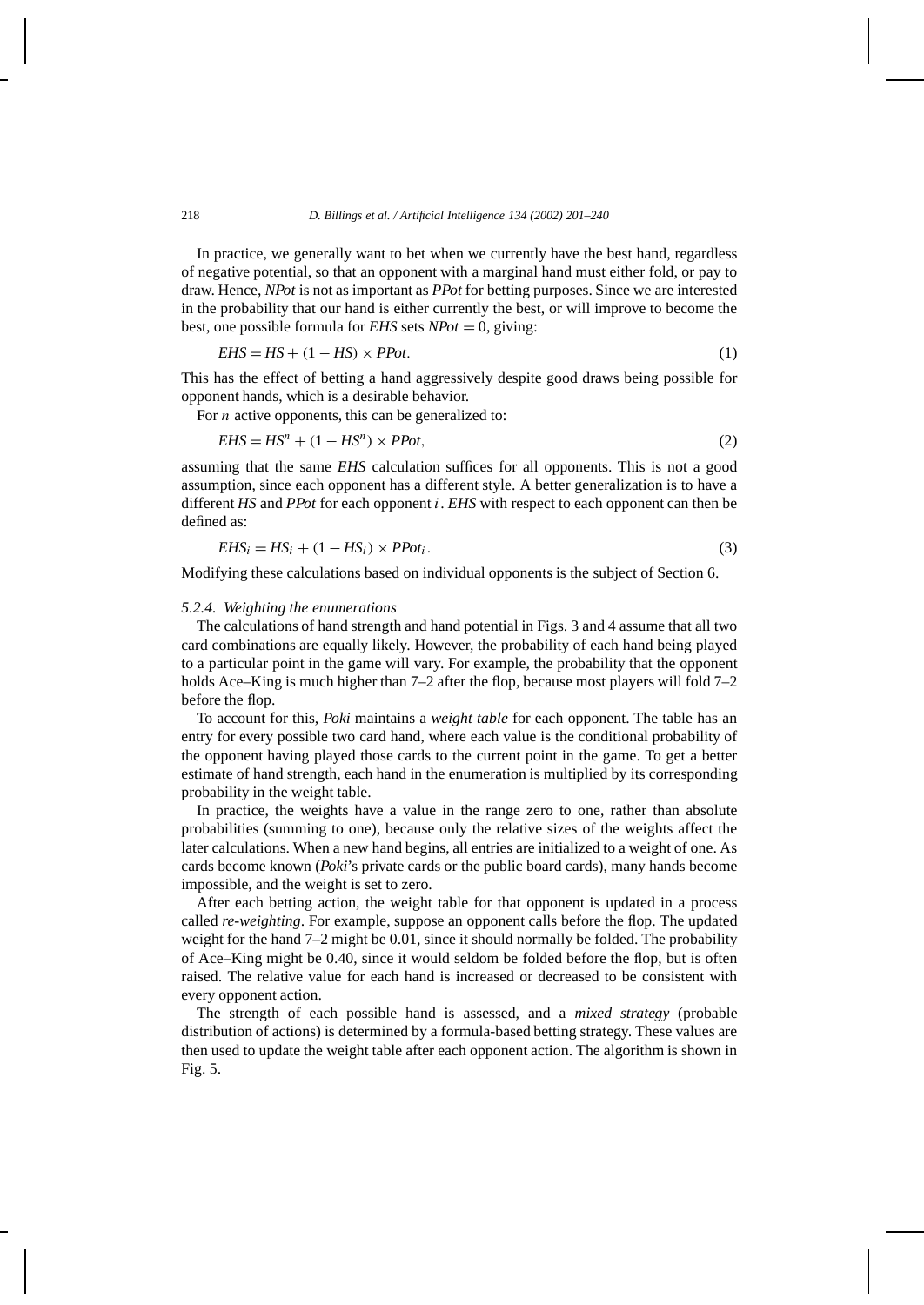UpdateWeightTable(Action A, WeightTable WT, GameContext GC, OpponentModel OM) { foreach (entry E in WT) { ProbabilityDistribution PT[FOLD,CALL,RAISE] PT = PredictOpponentAction(OM, E, GC)  $WT[E] = WT[E] * PT[A]$ } }



Fig. 5. Updating the weight table.

Fig. 6. Progressive weight tables for one opponent in the example hand.

For example, assume that the observed player action is a bet, and that the weight table currently has entries:

 $[A\spadesuit - K\clubsuit, 0.40], \ldots, [Q\diamondsuit - 2\diamondsuit, 0.20], \ldots$ 

Further assume that in the given situation, the PredictOpponentAction procedure (see Fig. 5) generates probability distributions {*Pr(fold), Pr(check/call), Pr(bet/raise)*} of {0*.*0*,* 0*.*7*,* 0*.*3} for the hand A $\triangle$ –K $\clubsuit$ , and {0*.*0*,* 0*.*1*,* 0*.*9} for the hand Q $\diamond$ –2 $\diamond$ . After reweighting, the new weight table entry for  $\mathbf{A}\oplus\mathbf{K}\oplus\mathbf{W}$  will be  $0.4\times0.3=0.12$ , and  $0.2\times0.9=$ 0.18 for  $Q \rightarrow 2\Diamond$ . Had the opponent checked in this situation, the weights would be 0.28 and 0.02, respectively.  $^{13}$ 

Table 4 shows a possible game scenario based on the example given in Section 3.2 (with the five players that immediately folded in the pre-flop removed). In this hand, player EP is assumed to be a default player rather than the well-modeled tight opponent described previously. Fig. 6 shows *Poki*'s weight table for EP at three stages of the hand (pre-flop, flop, and river). In each figure, darker cells correspond to higher relative weights. Suited

<sup>13</sup> In the parlance of Bayesian (conditional) probabilities, the old weight table represents the *prior distribution* of the opponent's cards, and the new weight table is the *posterior distribution*.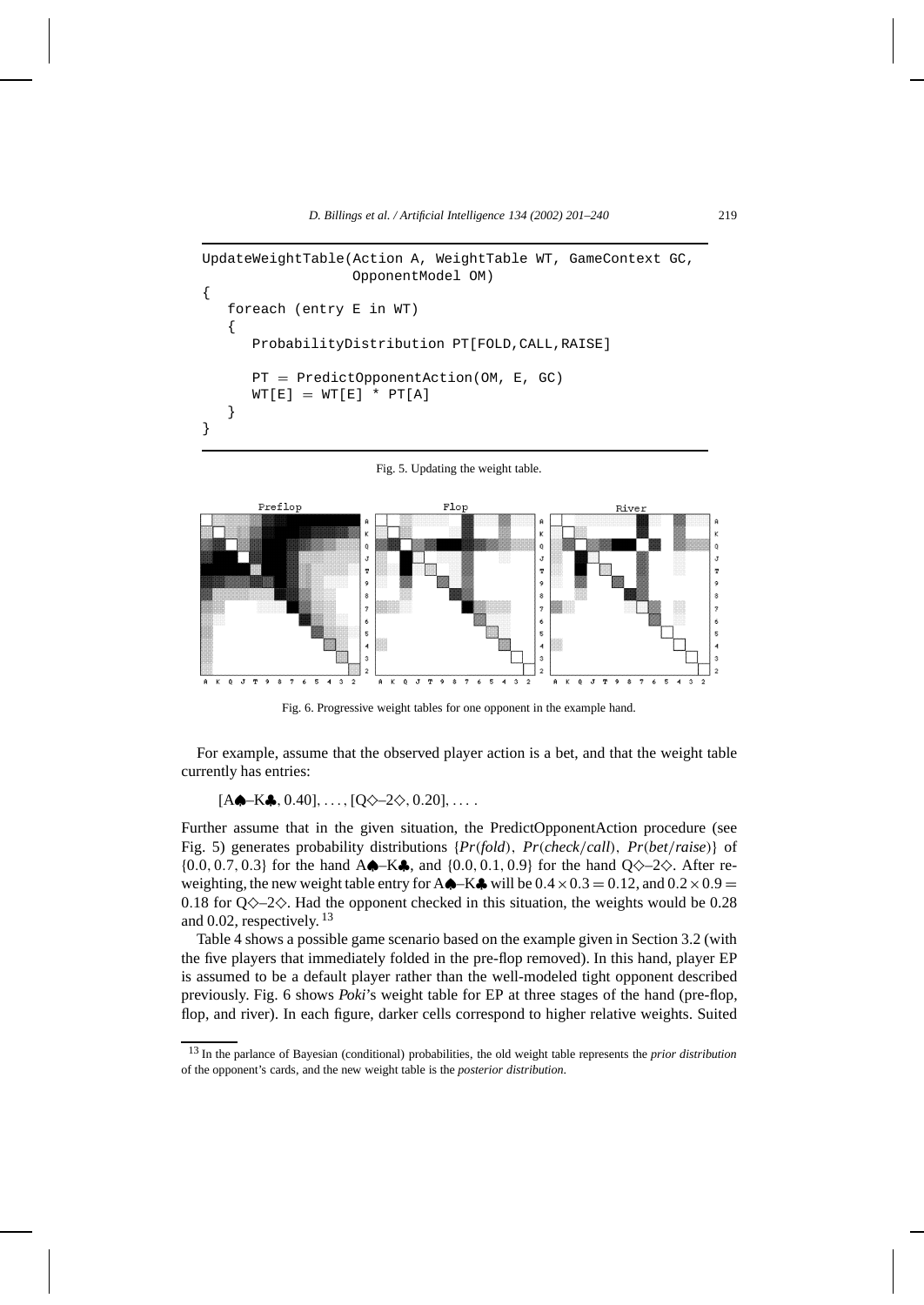|                                              | <b>SB</b>   | BB        | EP    | MP   | Poki  |
|----------------------------------------------|-------------|-----------|-------|------|-------|
| Pre-flop                                     |             |           |       |      |       |
|                                              | small blind | big blind | call  | call | call  |
|                                              | call        | check     |       |      |       |
| Flop Q $\bullet$ 7 $\heartsuit$ 4 $\diamond$ |             |           |       |      |       |
|                                              | check       | check     | bet   | fold | call  |
|                                              | fold        | fold      |       |      |       |
| Turn $5\heartsuit$                           |             |           |       |      |       |
|                                              |             |           | bet   |      | raise |
|                                              |             |           | call  |      |       |
| River $5$                                    |             |           |       |      |       |
|                                              |             |           | check |      | check |

Table 4 Betting history for hand described in Section 3.2

hands are shown in the upper right portion of the grid, and unsuited hands are on the lower left. The program gathers more information as the hand is played, refining the distribution of hands that are consistent with the betting actions of EP.

## *5.2.5. Probability triples and evaluation functions*

A *probability triple* is an ordered triple of values,  $PT = \{f, c, r\}$ , such that  $f + c + r =$ 1*.*0, representing the probability distribution that the next betting action in a given context is a fold, call, or raise, respectively. This representation of future actions (analogous to a *mixed strategy* in game theory) is used in three places in *Poki*:

- (1) The basic betting strategy uses a probability triple to decide on a course of action (fold, call, or raise).
- (2) The opponent modeling component (Section 6) uses an array of probability triples to update the opponent weight tables.
- (3) In a simulation-based betting strategy (Section 5.3) probability triples are used to choose actions for simulated opponent hands.

Hand strength (*HS*), potential (*PPot*, *NPot*), and effective hand strength (*EHS*), are simple algorithms for capturing some of the probabilistic information needed to make a good decision. However, there are many other factors that influence the betting decision. These include things like *pot odds*, *implied odds*, relative betting position, betting history of the current hand, etc. Hence the probability triple generation routine consists of *ad hoc* rules and formulas that use *EHS*, the opponent model, game conditions, and probability estimates to assess the likelihood of each possible betting action. A professional poker player (Billings) defined this system based on crude estimates of the return on investment for each betting decision. We refer to this as either a rule-based or formula-based betting strategy. The precise details of this procedure will not be discussed, as they are of limited scientific interest.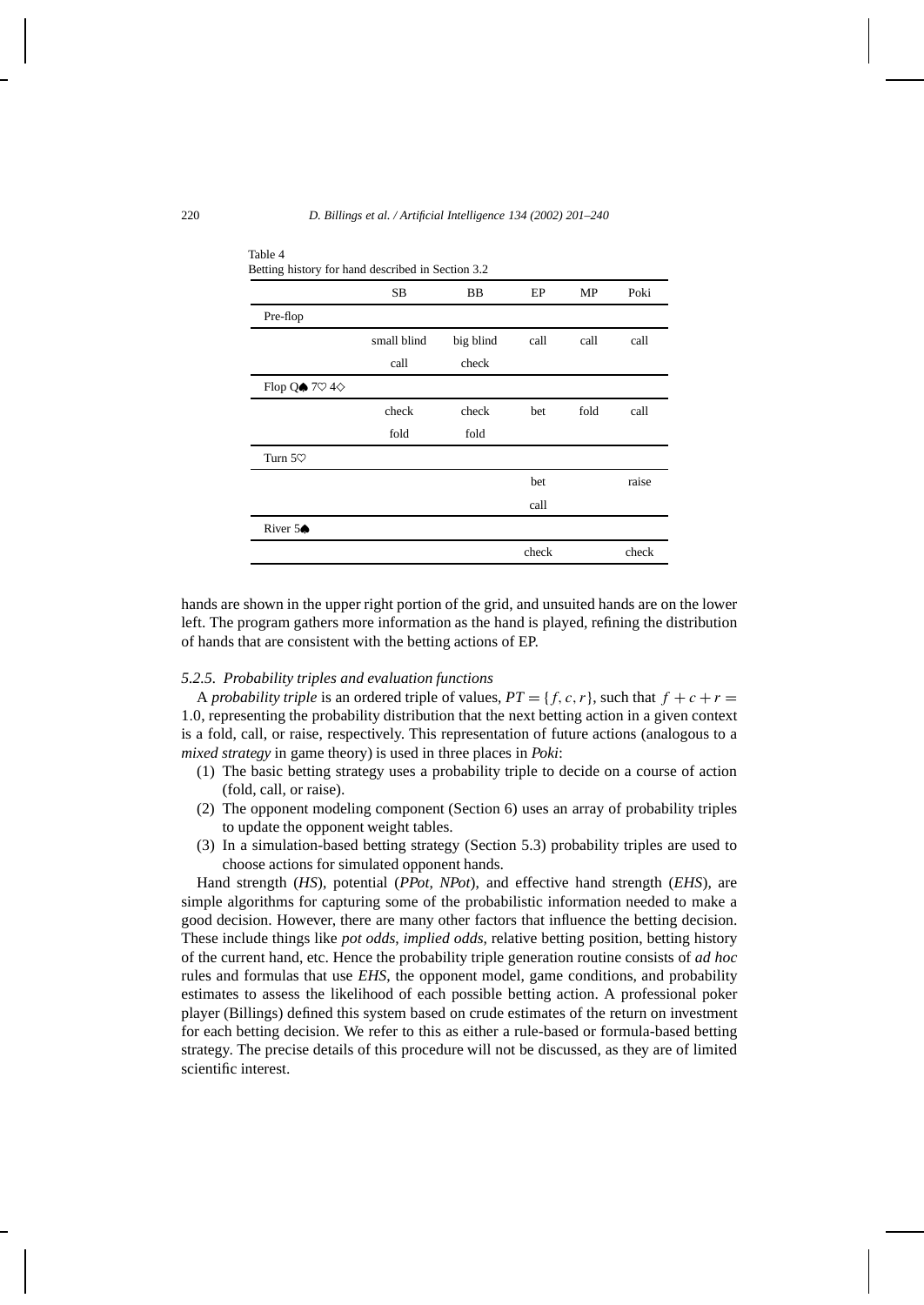An important advantage of the probability triple abstraction is that most of the expertdefined knowledge in *Poki* has been gathered together into the triple-generation routines. This is similar to the way that external knowledge is restricted to the evaluation function in alpha-beta search. The probability triple framework allows the "messy" elements of the program to be amalgamated into one component, which can then be treated as a black box by the rest of the system. Thus, aspects like Hold'em-specific knowledge, complex expertdefined rule systems, and knowledge of human behavior are all separated from the engine that uses this input for its calculations. The essential algorithms should be applicable to other poker variants with little or no modification, and perhaps to substantially different domains.

#### *5.3. Selective sampling and simulation-based betting strategy*

Having an expert identify all the betting rules necessary to play poker is time consuming and difficult. The game is strategically complex, and decisions must be based on the exact context of the current game, and historical information of past sessions. A system based on expert rules is unlikely to produce a world-class level of play, because covering every relevant situation in sufficient detail is not feasible. We believe that dynamic, adaptive, computer-oriented techniques will be essential to compete with the best human players.

As mentioned above, a knowledge-based betting strategy is analogous to a static evaluation function in deterministic perfect information games. Given the current state of the game, it attempts to determine the action that yields the best result. The corresponding analogue would be to add search to the evaluation function. While this is easy to achieve in a game such as chess (consider all possible moves as deeply as resources permit), the same approach is not directly applicable to poker. There are fundamental differences in the structure of imperfect information game trees, and the total number of possibilities to consider is prohibitive.

Toward this end, *Poki* supports a simulation-based betting strategy. It consists of playing out many likely scenarios, keeping track of how much money each decision will win or lose. Every time it faces a decision, *Poki* invokes the Simulator to get an estimate of the *expected value* (EV) of each betting action (see the dashed box in Fig. 2, with the Simulator replacing the Action Selector). A single trial consists of playing out the hand from the current state of the game through to the end. Many trials produce a *fullinformation simulation* (which is not to be confused with the simpler roll-out simulations mentioned in Section 5.1).

Each trial is played out twice—once to consider the consequences of a check or call, and once to consider a bet or raise. In each trial, a hand is assigned to each opponent, based on the probabilities maintained in their weight table. The resulting instance is simulated to the end, and the amount of money won or lost is determined. Probability triples are used to determine the future actions of *Poki* and the opponents, based on the two cards they are assigned for that trial and threshold values determined by the specific opponent model. The average over all trials in which we check or call is the *call EV*, and the average for the matching trials where we bet or raise is the *raise EV*. The *fold EV* can be calculated without simulation, since there is no future profit or loss.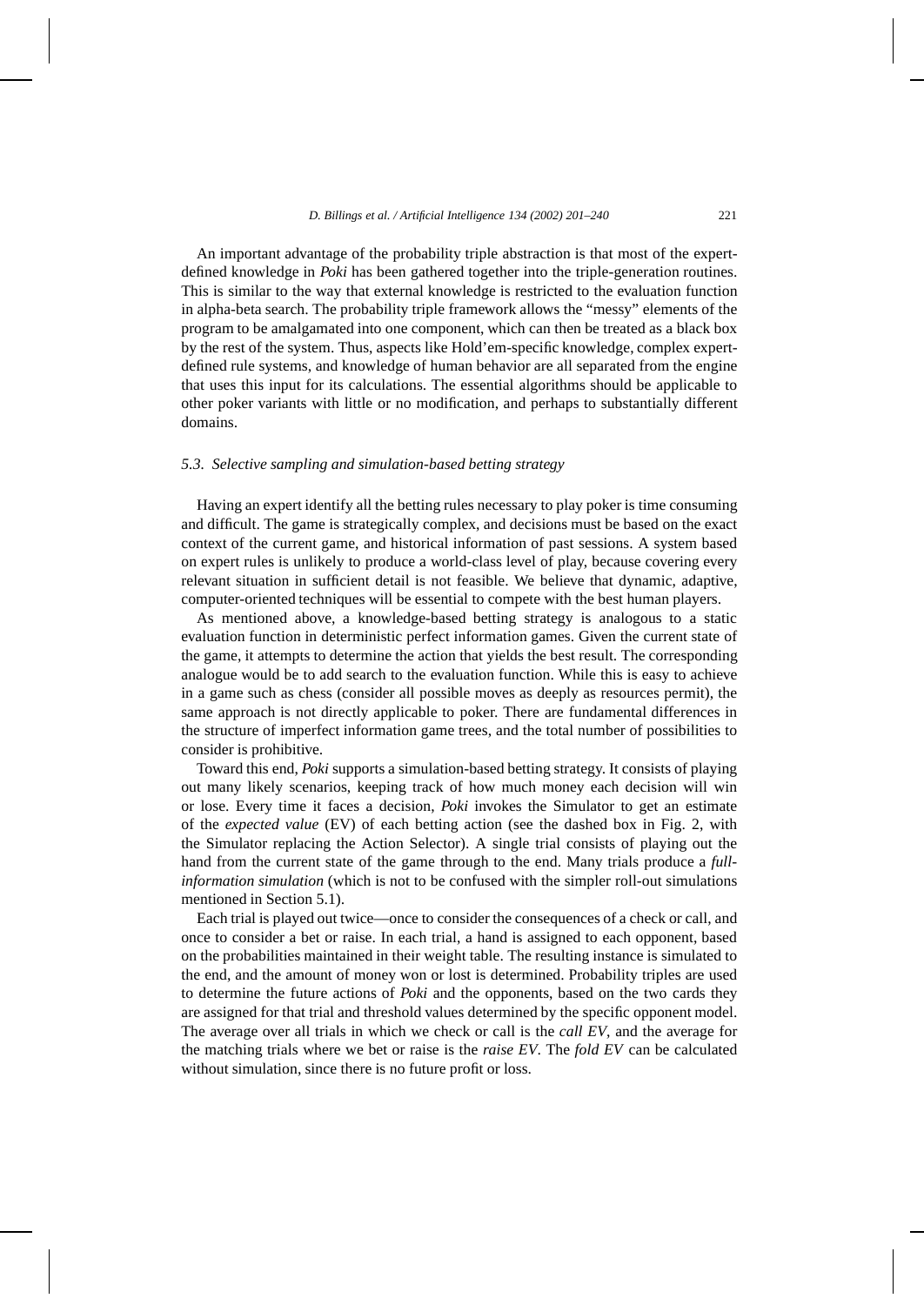In the current implementation, we simply choose the action with the greatest expectation. If two actions have the same expectation, we opt for the most aggressive one (prefer a raise, then a call, then a fold). To increase the program's unpredictability, we can randomize the selection between betting actions whose EVs are close in value, but the level of noise in the simulation already provides some natural variation for close decisions.<sup>14</sup>

Enumerating all possible opponent hands and future community cards would be analogous to exhaustive game tree search, and is impractical for poker. Simulation is analogous to a selective expansion of some branches of a game tree. To get a good approximation of the expected value of each betting action, one must have a preference for expanding and evaluating the nodes that are most likely to occur. To obtain a correctly weighted average, all of the possibilities must be considered in proportion to the underlying non-uniform probability distribution of the opponent hands and future community cards. We use the term *selective sampling* to indicate that the assignment of probable hands to each opponent is consistent with this distribution.

At each betting decision, a player must choose a single action. The choice is strongly correlated to the quality of the cards that they have, and we can use the opponent model and formula-based betting strategy to compute the likelihood that the player will fold, call, or raise in each instance. The player's action is then randomly selected based on this probability distribution, and the simulation proceeds. As shown in Fig. 2, the Simulator calls the opponent model to obtain each of our opponent's betting actions and our own actions. Where two or three alternatives are equally viable, the resulting EVs should be nearly equal, so there is little consequence if the "wrong" action is chosen.

It is reasonable to expect that the simulation approach will be better than the static approach, because it essentially uses a selective search to augment and refine a static evaluation function. Barring serious misconceptions, or bad luck on a limited sample size, playing out many relevant scenarios will improve the estimates obtained by heuristics alone, resulting in a more accurate assessment overall.

As seen in other domains, we find that the search itself contains implicit knowledge. A simulation contains inherent information that improves the basic evaluation, such as:

- hand strength (fraction of trials where our hand is better than the one assigned to the opponent),
- hand potential (fraction of trials where our hand improves to the best, or is overtaken), and
- subtle considerations not addressed in the simplistic betting strategy (e.g., *implied odds*, extra bets won after a successful draw).

It also allows complex strategies to be *uncovered without providing additional expert knowledge*. For example, simulations produce advanced betting tactics like *check-raising* as an emergent property, even if the basic strategy used within each trial is incapable of this play.

At the heart of the simulation is the evaluation function, discussed in Section 5.2.5. The better the quality of the evaluation function, the better the simulation results will

<sup>&</sup>lt;sup>14</sup> Unfortunately, this simple approach does convey some useful information to observant opponents, in that the strength of our hand and the betting level are too closely correlated. Moving toward a near-optimal mixed strategy would provide better information-hiding, and may be necessary to reach the world-class level.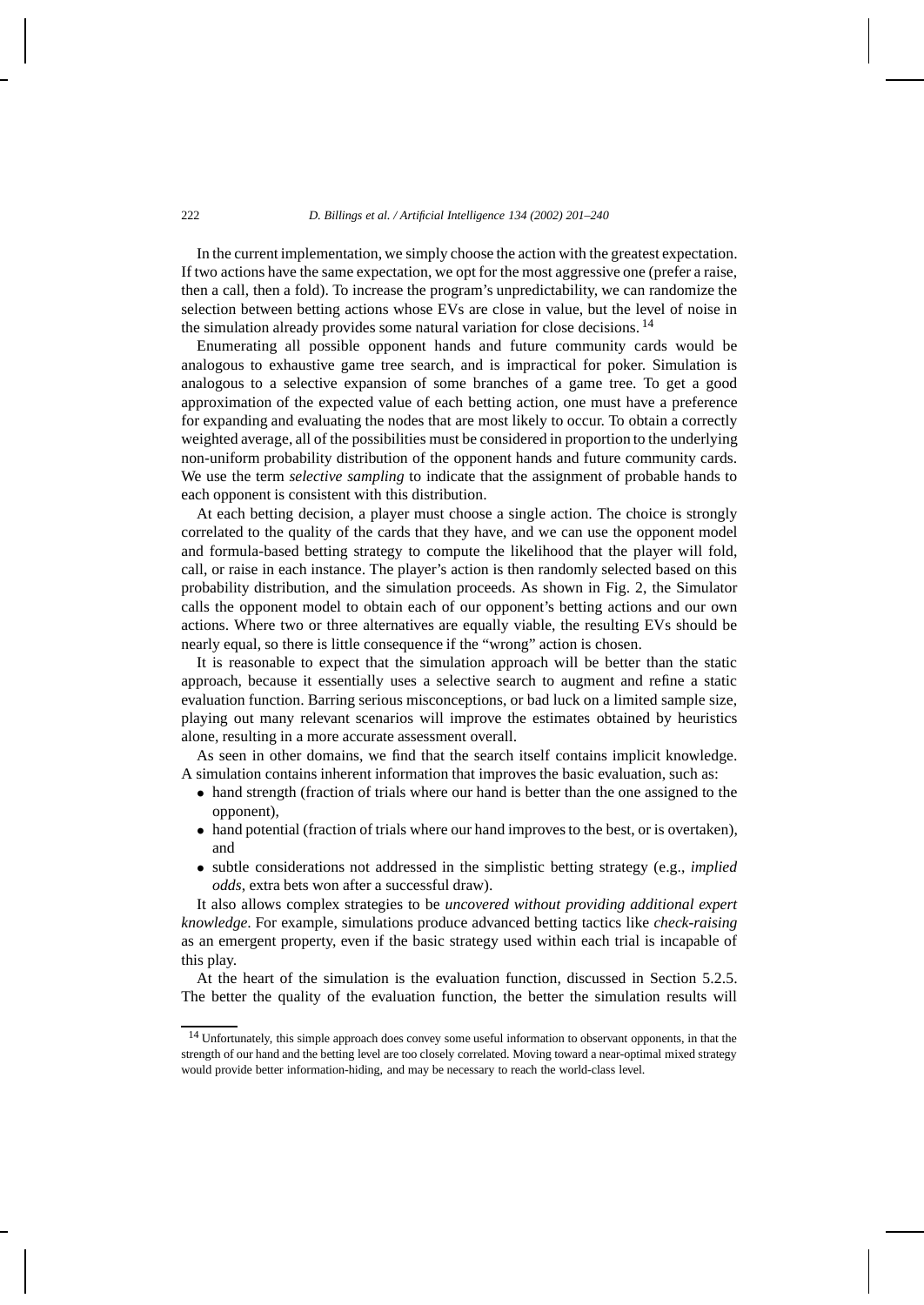be. Furthermore, the evaluation system must be compatible and harmonious with the nature of the simulations. Since the formula-based betting strategy was developed and tuned for the original system, it may not be entirely consistent or appropriate for use in the simulation-based version. It is possible that built-in biases which were useful (or compensated for) in the original version are sources of serious systemic error when used as the evaluation function for simulations. It may be the case that a simpler function would be more balanced, producing better results.

One of the interesting results of work on alpha-beta search is that even a simple evaluation function can result in a powerful program. We see a similar situation in poker. The implicit knowledge contained in the search itself improves the basic evaluation, refining the quality of the approximation. As with alpha-beta, there are important tradeoffs to consider. A more sophisticated evaluation function can reduce the size of the tree, at the cost of more time spent on each node. In simulation analysis, we can improve the accuracy of each trial, but at the expense of reducing the total number of trials performed in real-time.

Variations of selective sampling have been used in other games, including Scrabble [30], backgammon [36], and bridge [15]. *Likelihood weighting* is another method of biasing stochastic simulations [13,29]. In our case, the goal is different because we need to differentiate between EVs (for call/check, bet/raise) instead of counting events. Poker also imposes tight real-time constraints (typically a maximum of a few seconds per decision). This forces us to maximize the information gained from a limited number of samples. The problem of handling unlikely events (which is a concern for any sampling-based result) is smoothly handled by the re-weighting system (Section 5.2.4), allowing *Poki* to dynamically adjust the likelihood of an event based on observed actions. An unlikely event with a large payoff figures naturally into the EV calculations.

#### **6. Opponent modeling**

No poker strategy is complete without a good opponent modeling system. A strong poker player must develop a dynamically changing (adaptive) model of each opponent, to identify potential weaknesses.

In traditional games, such as chess, this aspect of strategy is not required to achieve a world-class level of play. In perfect information games, it has been sufficient to play an objectively best move, without special regard for the opponent. If the opponent plays suboptimally, then continuing to play good objective moves will naturally exploit those errors. Opponent modeling has been studied in the context of two-player games, but the research has not translated into significant performance benefits [8,17,18].

In poker, the situation is different. Two opponents can make opposite kinds of errors both can be exploited, but it requires a different response for each. For example, one opponent may bluff too much, the other too little. We adjust by calling more frequently against the former, and less frequently against the latter. To simply call with the optimal frequency would decline an opportunity for increased profit, which is how the game is scored. Even very strong players can employ radically different styles, so it is essential to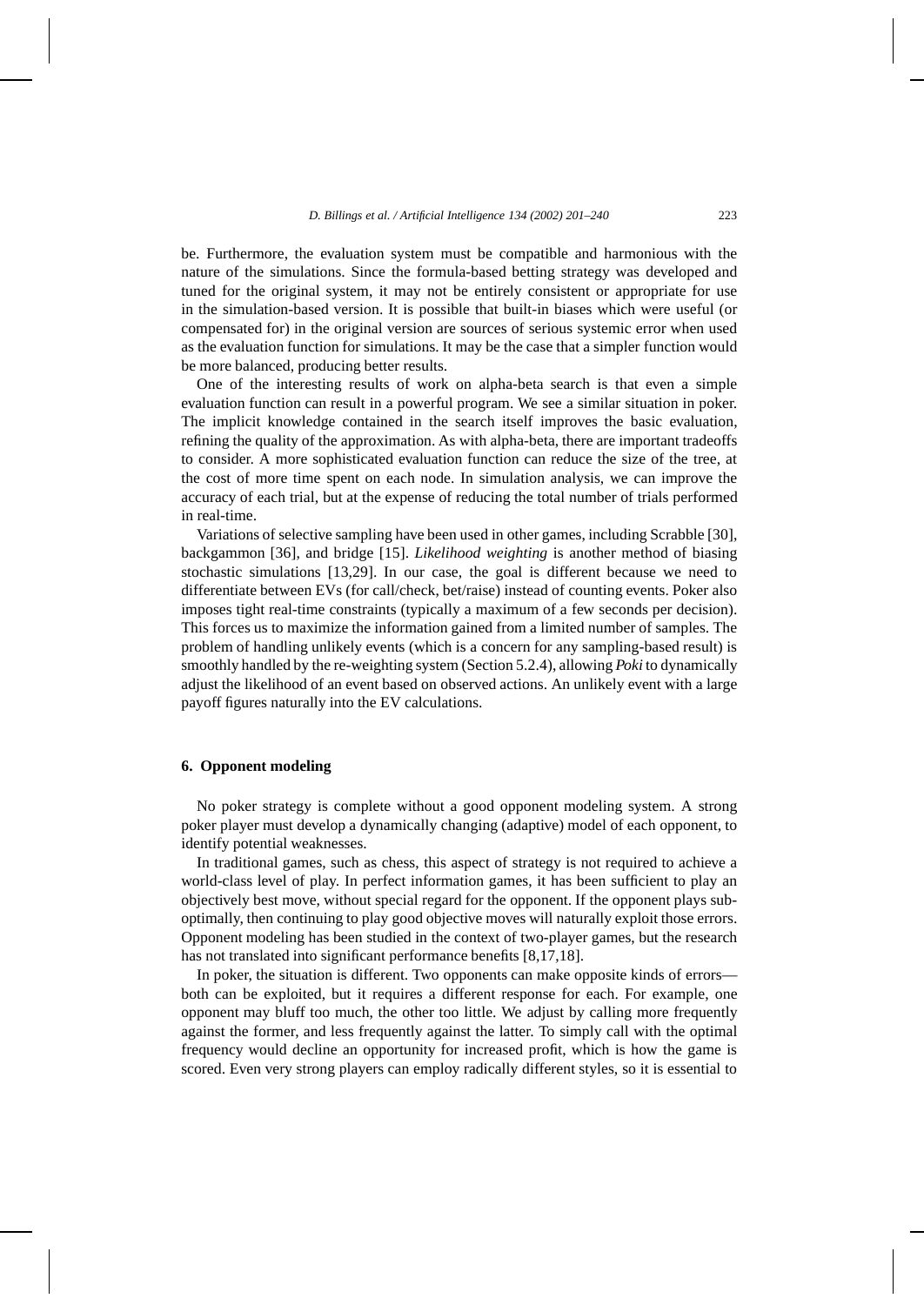try to deduce each opponent's basic approach to the game, regardless of how well they play.

#### *6.1. RoShamBo*

The necessity of modeling the opponent is nicely illustrated in the game of RoShamBo (also known as Rock–Paper–Scissors). This is a well-known "kid's game", where each player chooses an action simultaneously, and there is a cyclic set of outcomes: scissors beats paper, paper beats rock, and rock beats scissors (choosing the same action results in a tie). The game-theoretic optimal strategy for this zero sum game is also well-known: one chooses any of the three actions uniformly at random. However, the optimal strategy is oblivious to opponent actions, and is not exploitive. The best one can do using the optimal strategy is to break even in the long run (an expected value of zero, even if the opponent *always* goes rock). Contrary to popular belief, the game is actually very complex when trying to out-guess an intelligent opponent.

The International RoShamBo Programming Competition<sup>15</sup> is an annual contest for programs that play Rock–Paper–Scissors [3]. More than 50 entries were submitted from all over the world for each competition. Every program plays every other program in a round-robin tournament, with each match consisting of 1000 games. Scores are based on total games won, and on the match results (with the match declared a draw if the scores are not different by a statistically significant margin). Since the optimal strategy can only draw each match, it consistently finishes in the middle of the pack, and has no chance of winning the tournament.

The authors of the top entries, including some well-known AI researchers, have commented that writing a strong RoShamBo program was much more challenging than they initially expected [4,11]. The best programs do sophisticated analysis of the full history of the current match in order to predict the opponent's next action, while avoiding being predictable themselves. Programs that used a simple rule-base for making their decisions consistently finished near the bottom of the standings. All of the top programs define completely general methods for pattern detection, some of which are remarkably elegant. Given the simple nature of RoShamBo, some of these nice ideas may be applicable to the much more complex problems faced by a poker playing system.

#### *6.2. Statistics-based opponent modeling*

In poker, opponent modeling is used in at least two different ways. We want a general method of deducing the strength of the opponent's hand, based on their actions. We also want to predict their specific action in a given situation.

At the heart of an opponent modeling system is a *predictor*. The predictor's job is to map any given game context into a probability distribution over the opponent's potential actions. In limit poker, this distribution can be represented by a *probability triple* {*Pr(fold), Pr(call), Pr(raise)*}.

<sup>15</sup> See http://www.cs.ualberta.ca/~games.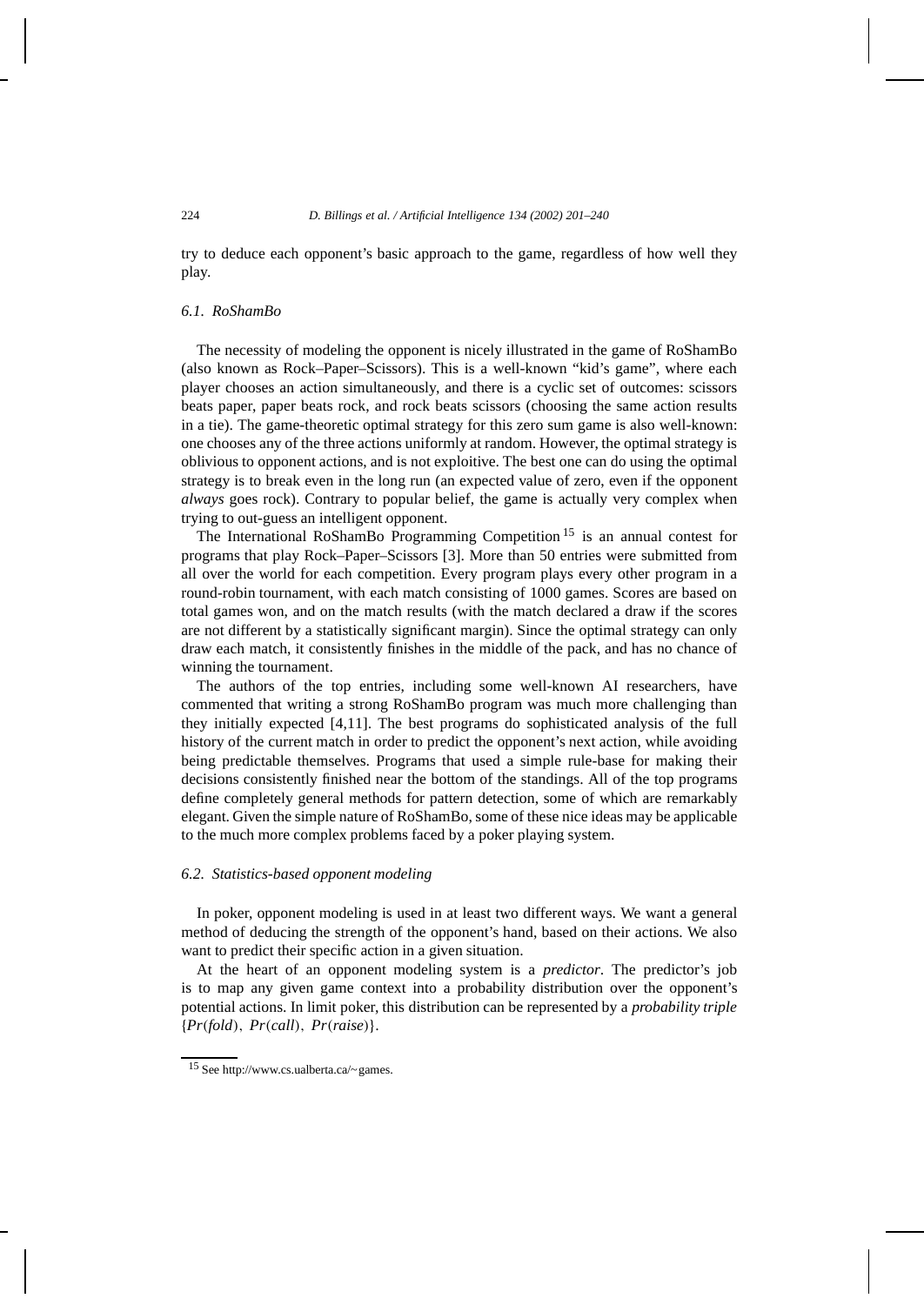One way to predict an opponent action would be to use our own betting strategy, or some other set of rules, to make a rational choice on behalf of the opponent. When we use this type of fixed strategy as a predictor, we are assuming the player will play in one particular "reasonable" manner, and we refer to it as *generic opponent modeling* (GOM).

Another obvious method for predicting opponent actions is to expect them to continue to behave as they have done in the past. For example, if an opponent is observed to bet 40% of the time immediately after the flop, we can infer that they will normally bet with the top 40% of their hands in that situation (including a certain percentage of weak hands that have a good draw). When we use an opponent's personal history of actions to make predictions, we call it *specific opponent modeling* (SOM).

Our first opponent modeling effort was based on the collection of simple statistical information, primarily on the betting frequencies in a variety of contexts. For example, a basic system distinguishes twelve contexts, based on the betting round (pre-flop, flop, turn, or river), and the betting level (zero, one, or two or more bets). For any particular situation, we use the historical frequencies to determine the opponent's normal requirements (i.e., the average effective hand strength) for the observed action. This threshold is used as input into a formula-based betting strategy that generates a *mixed strategy* of rational actions for the given game context (see Section 5.2.5).

However, this is a limited definition of distinct contexts, since it does not account for many relevant properties, such as the number of active opponents, the relative betting position, or the texture of the board cards (e.g., whether many draws are possible). Establishing a suitable set of conditions for defining the various situations is not an easy task. There are important trade-offs that determine how quickly the algorithm can learn and apply its empirically discovered knowledge. If a context is defined too broadly, it will fail to capture relevant information from very different circumstances. If it is too narrow, it will take too long to experience enough examples of each scenario, and spotting general trends becomes increasingly difficult. Equally important to deciding how many equivalence classes to use is knowing what kinds of contextual information are most relevant in practice.

Furthermore, there are many considerations that are specific to each player. For example, some players will have a strong affinity for flush draws, and will raise or re-raise on the flop with only a draw. Knowing these kinds of personality-specific characteristics can certainly improve the program's performance against typical human players, but this type of modeling has not yet been fully explored.

Opponent modeling in poker appears to have many of the characteristics of the most difficult problems in machine learning—noise, uncertainty, an unbounded number of dimensions to explore, and a need to quickly learn and generalize from relatively small number of heterogeneous training examples.  $^{16}$  As well, the real-time nature of poker (a few seconds per betting decision) limits the effectiveness of most popular learning algorithms.

<sup>16</sup> By "heterogeneous" we mean that not all games and actions reveal the same type or amount of information. For example, if a player folds a hand, we do not get to see their cards.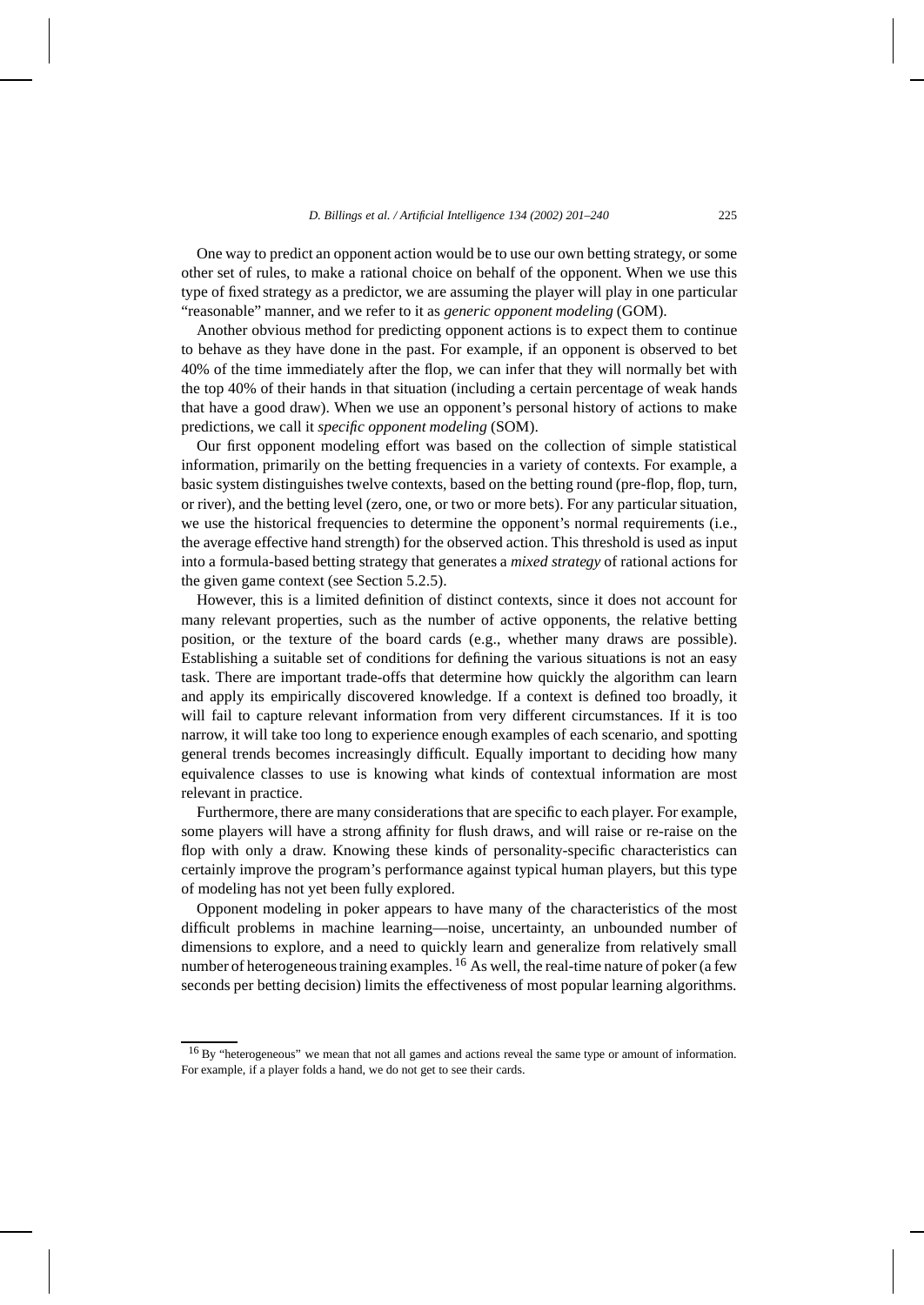

Fig. 7. A neural network predicting an opponent's future action.

## *6.3. Neural network-based opponent modeling*

To create a more general system for opponent modeling, we implemented a neural network for predicting the opponent's next action in any given context. Guessing the next action is useful for planning advanced betting strategies, such as a *check-raise*, and is also used in each trial of a full-information simulation (see Section 5.3).

A standard feed-forward neural net was trained on contextual data collected from online games against real human opponents. The networks contain a set of nineteen inputs corresponding to properties of the game context, such as the number of active players, *texture* of the board, opponent's position, and so on. These are easily identified factors that may either influence, or are correlated with a player's next action.

The output layer consists of three nodes corresponding to the fold, call, and raise probabilities. Given a set of inputs, the network will produce a probability distribution of the opponent's next action in that context (by normalizing the values of the three output nodes).

By graphically displaying the relative connection strengths, we are able to determine which input parameters have the largest effects on the output. After observing networks trained on many different opponents, it is clear that certain factors are dominant in predicting the actions of most opponents, while other variables are almost completely irrelevant. The accuracy of these networks (and other prediction methods) is measured by cross-validating with the real data collected from past games with each opponent. Details are available in a previous paper [10].

Fig. 7 shows a typical neural network after being trained on a few hundred hands played by a particular opponent. The inputs are the on the top row, with the activation level ranging from zero (fully white) to one (fully black). The thickness of the lines represent the magnitude of the weights (black being positive, grey being negative). In this example, the connections from input node number twelve (true if the opponent's last action was a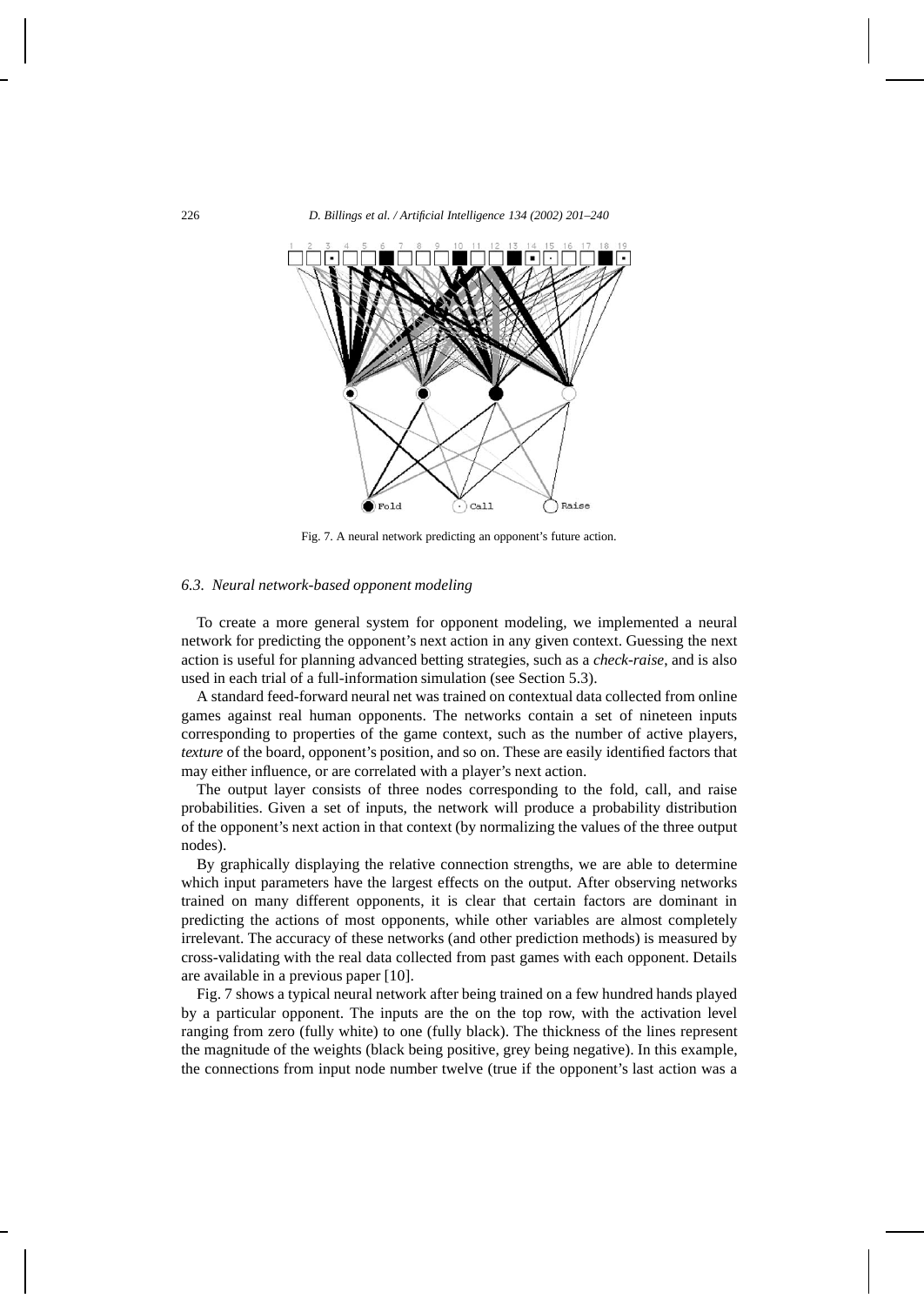raise) are very strong, indicating that it is highly correlated with what the opponent will do next. The bottom row shows the network predicting that the opponent will probably fold, with a small chance of calling.

The first result of this study was the identification of new features to focus on when modeling common opponents. This produced a relatively small set of context equivalence classes which significantly improved the statistical opponent modeling reported previously [10]. We are currently experimenting with using a real-time neural network system to replace the frequency table method entirely. Preliminary results from games with both human and computer opponents suggest that this may lead to a dramatic improvement.

#### **7. Performance evaluation**

Measuring the performance of a poker-playing program is difficult. *Poki* is a complex system of interacting components, and changing a single component often has cascading effects, leading to unpredictable and unforeseen behavior. We have employed a variety of methods for assessing the program, but none of them is completely adequate.

#### *7.1. Experimental methodology*

Poker is a game of high variance, and the element of luck dominates the outcome of any one hand. Among evenly matched players, the effects of good or bad fortune are still significant even after several thousand hands. Measurements are always susceptible to high levels of noise and anomalous games. Furthermore, players are constantly adapting during this time, improving their understanding of each opponent, or changing styles to make it more difficult for others to form an accurate model of them.

Self-play experiments are a simple way to test new features, by playing older versions of the program against newer versions. This provides an easily controlled closed environment, where many thousands of hands can be played quickly.

To reduce variance we use a duplicate tournament system similar to that used in duplicate bridge. Since each hand can be played with no memory of preceding hands, in a ten-player game each deal of the cards can be replayed ten times, shuffling the seating arrangement each time so that every player holds each hand once. This reduces the amount of noise considerably, and also reduces the effects of relative seating position (for example, it would be advantageous to always act immediately after a particularly aggressive or unpredictable player). However, this method still admits a lot of variance. For example, one player might choose to fold a marginal hand whereas another might play in that same situation, possibly winning or losing many bets.

Another assessment method attempts to compute an objective measurement of the expected value for each decision, using the perfect information of the actual situation. For example, a weak looking hand might actually win 20% of the time against the current field, and the EV for making a "loose call" in that situation might be +0*.*6 bets, compared to −0*.*6 bets for a more conservative fold, or −0*.*2 bets for a raise. When comparing two or more players, this kind of specific evaluation of an action can be applied to the first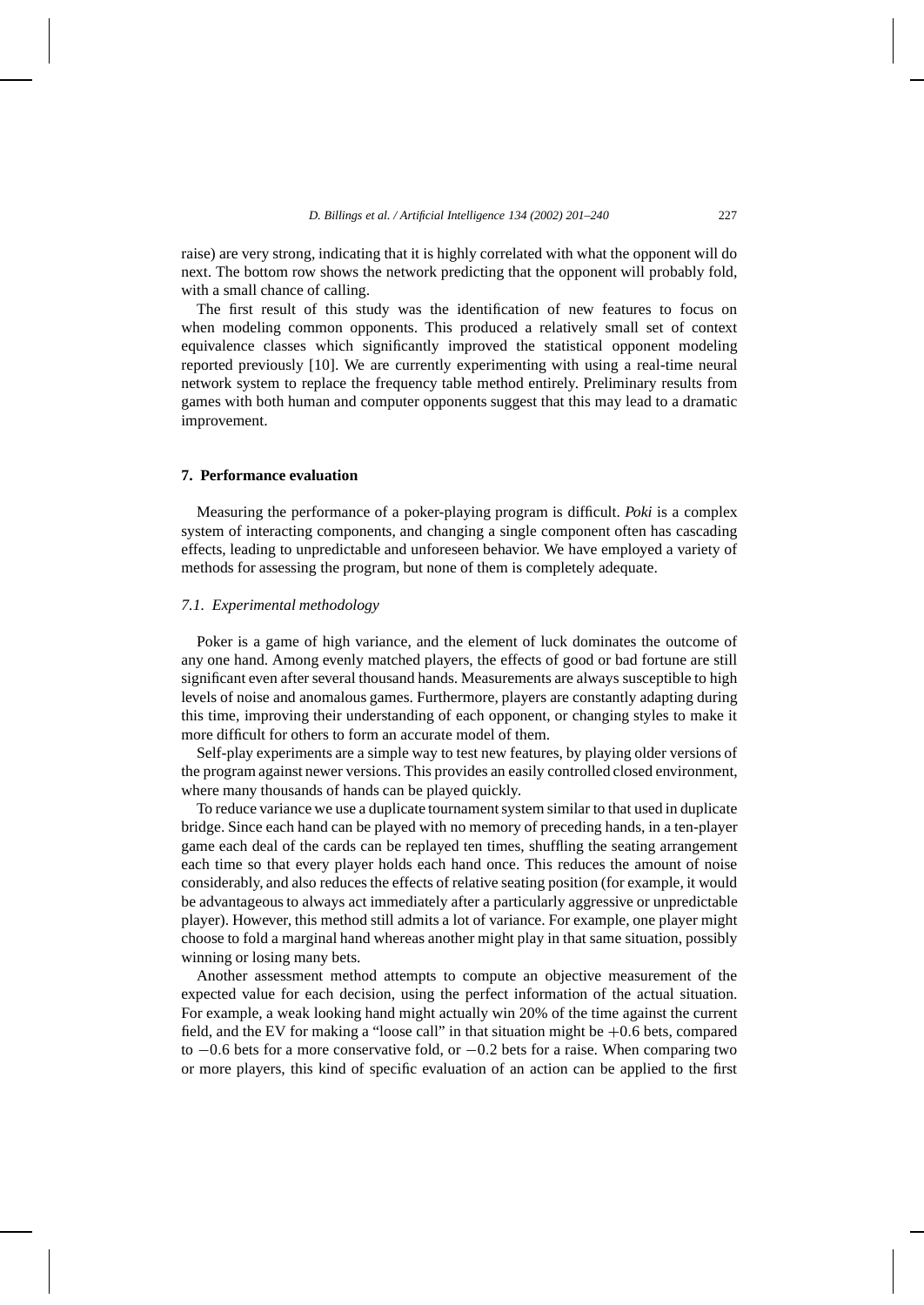differing decision of each deal, since the subsequent betting actions are not comparable (being different contexts). While this method is attractive in principle, it is somewhat difficult to define a reliable EV measure for all situations, and consequently it has not been used extensively to date.

The major drawback of self-play experiments is that they lack the wide variety of styles and game conditions exhibited by real players. Other researchers have previously commented on the "myopia" of self-play games in chess [2]. The problem is much more acute and limiting for the development of a poker-playing system, because the style of the opponent is of paramount importance to correct play. A program that does very well against normal opponents may be vulnerable to a particular type of erratic or irrational player, even if their play is objectively worse. Although we try to create a variety of computer opponents by varying parameter settings of the players (e.g., percentage of hands played, aggressiveness, advanced betting strategies, etc.), the range of styles is still much more restricted than that of human opponents.

Even with a carefully selected, well-balanced field of artificial opponents, it is important to not over-interpret the results of any one experiment. Often all that can be concluded is the relative ranking of the algorithms amongst themselves. One particular strategy may dominate in a self-play experiment, even though another approach is more robust in real games against human opponents.

A good demonstration of this limitation was seen in the testing of early simulationbased betting strategies. The results of self-play experiments were very encouraging, and occasionally spectacular. However, this was largely due to the pure aggressiveness of the new strategy, which was particularly effective at exploiting the overly conservative nature of its computer opponents at that time. When testing the new betting strategy in online games, it was much less successful against reasonably strong human opposition, who were able to adapt quickly.

For this reason, playing games against real human opponents is still indispensable for proper evaluation. Unfortunately, this entails other sources of inaccuracy.

A poker program can participate in a real game with willing participants, using a laptop computer on the table. This turns out to be surprisingly difficult, due to the fast pace of a real game and the amount of information to be entered. Even with numerous singlecharacter accelerators, text entry is a bottleneck to the process. A well-designed graphical interface might help considerably, and an automatic card-reader (e.g., a bar-code scanner) could prevent the operator from giving away useful information, since only the program would know its hand. However, it may always be more practical to have human players participate in a virtual game, rather than having programs compete in the physical world.

For more than three years, our programs have regularly participated in online poker games against human opposition on the Internet Relay Chat (IRC). Players connect to the IRC poker server and participate in numerous games that are conducted by dedicated software. No real money is at stake, but the accumulated bank-roll for each player is preserved between sessions, and a variety of statistics are maintained. There is a hierarchy of games for limit Hold'em, and a player must win a specified amount in the introductory level games to qualify for the higher tiered games.

These lowest level games (open to everyone) vary from wild to fairly normal, offering a wide variety of game conditions to test the program. The second and third tier games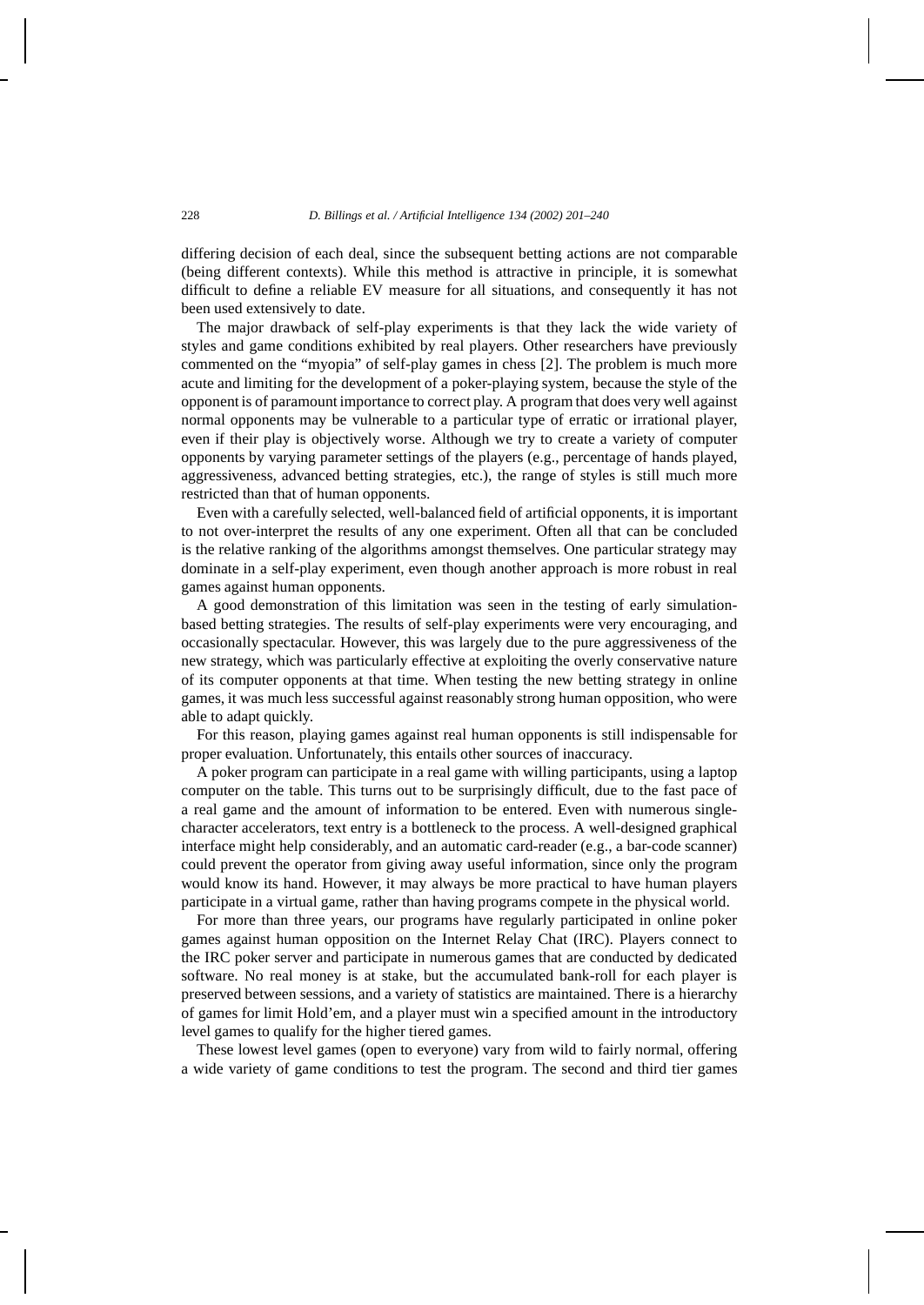resemble typical games in a casino or card room. Most of these players take the game seriously, and some are very strong (including some professionals). Since *Poki* has been a consistent winner in these higher tiered games (and is in the top 10% of all players on the server), we believe the program plays better than the average player in a low-limit casino game.

Recently, several online poker servers have begun offering real-money games played over the Internet. The response has been very favorable, and it is normal to have more than 1000 players logged into a virtual card room at any given time. With the agreement of the entrepreneurs, this might provide a future venue for testing programs in a completely realistic setting.

Another form of online poker is a free Java web applet, where users can play at a table with poker programs and other people. *Poki* currently hosts such a facility, which provides an interesting hybrid between self-play experiments and games against humans. <sup>17</sup>

While online poker is useful for measuring the progress of a program, it is not a controlled environment. The game is constantly changing, and positive results over a given time-frame can easily be due to playing against a weaker set of opponents, rather than actual improvements to the algorithm. Considering that it may take thousands of hands to measure small improvements, it is difficult to obtain precise quantified results. There is also no guarantee that an objectively stronger program will be more successful in this particular style of game. Certain plays that might be good against master players could be inappropriate for the more common opponents in these games. Moreover, regular players may have acquired a lot of experience against previous versions of *Poki*, making it difficult to achieve the same level of performance.

As a result, it is still beneficial to have a master poker player review hundreds of hands played by the program, looking for errors or dubious decisions. Needless to say, this is a slow and laborious method of assessment. A human master can also play against one or more versions of the program, probing for weaknesses or unbalanced strategy. Based on these direct encounters, we believe *Poki* is an intermediate level player, but has not yet reached the master level.

#### *7.2. Experimental results*

The unit of measurement for program performance is the average number of small bets won per hand (sb/hand). For example, in a game of \$10*/*\$20 Hold'em with 40 hands per hour, an income rate of +0*.*05 sb/hand translates into \$20 per hour. Human players sometimes use this metric in preference to dollars per hour, since it is not dependent on the speed of play, which can vary from 20 to 60 hands per hour.

Since no variance reduction methods are available for online games, we generally test new algorithms for a minimum of 20,000 hands before interpreting the results. On this scale, the trends are usually clear and stable amid the noise. Unfortunately, it can take several weeks to accumulate this data, depending on the popularity of the online game in question.

<sup>17</sup> See http://www.cs.ualberta.ca/~games.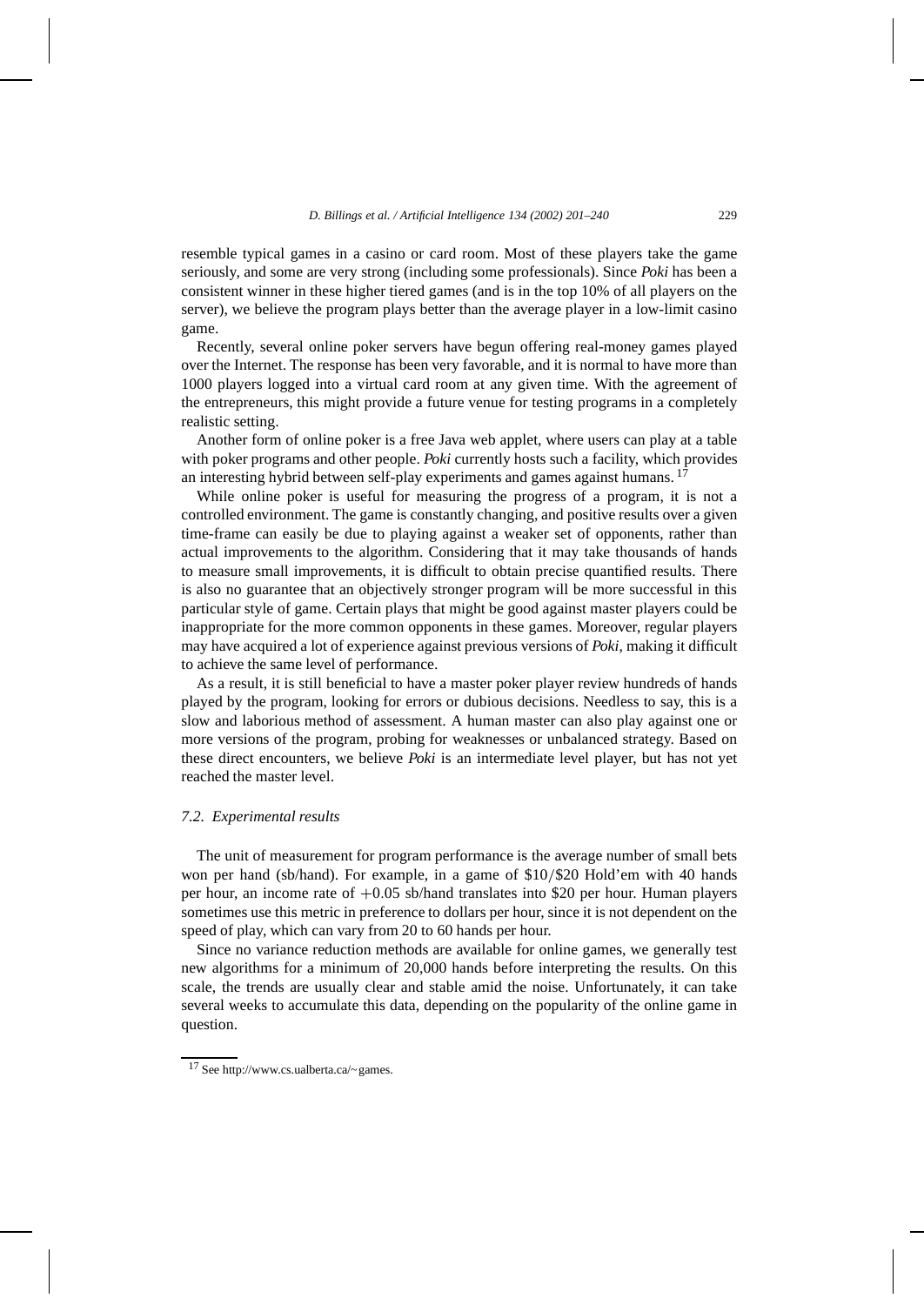

Fig. 8. *Poki*'s performance on the IRC poker server (introductory level games).

Any embellishment resulting in an improvement of +0*.*05 sb/hand in self-play experiments against previous versions is considered to be significant. However, this does not always translate into comparable gains in actual games, as many factors affect the ultimate win rate. Nevertheless, the program has made steady progress over the course of the project. In recent play on the IRC poker server, *Poki* has consistently performed between +0*.*10 and +0*.*20 sb/hand in the lowest level games, and between +0*.*07 and +0*.*10 sb/hand in the higher tiered games against stronger opposition.

The results of simulation-based betting strategies have so far been inconsistent. Despite some programming errors that were discovered later, the earliest (1998) versions of simulation-based *Loki* outperformed the regular formula-based version in both selfplay experiments  $(+0.10 \pm 0.04 \text{ sb/hand})$ , and in the introductory level games of IRC (+0*.*13 sb/hand vs +0*.*08 sb/hand). However, it lost slowly in the more advanced IRC games, whereas the regular version would at least break even.

The more recent versions are substantially stronger, but a similar pattern is apparent. Fig. 8 shows that both the regular betting strategy (labeled "poki") and the simulation-based betting strategy (labeled "pokisim-S") win at about +0*.*20 sb/hand in the introductory level games on the IRC poker server. It is quite likely that differences in playing strength cannot be demonstrated against this particular level of opposition, since both may be close to their maximum income rate for this game. In other words, there are diminishing returns after achieving a very high win rate, and further improvement becomes increasingly difficult. However, there is a clear difference in the more advanced games, where the regular betting strategy routinely wins at about +0*.*09 sb/hand, but the simulation-based version could only break even (peaking at +0*.*01 sb/hand after 5000 hands, but returning to zero after 10,000 hands).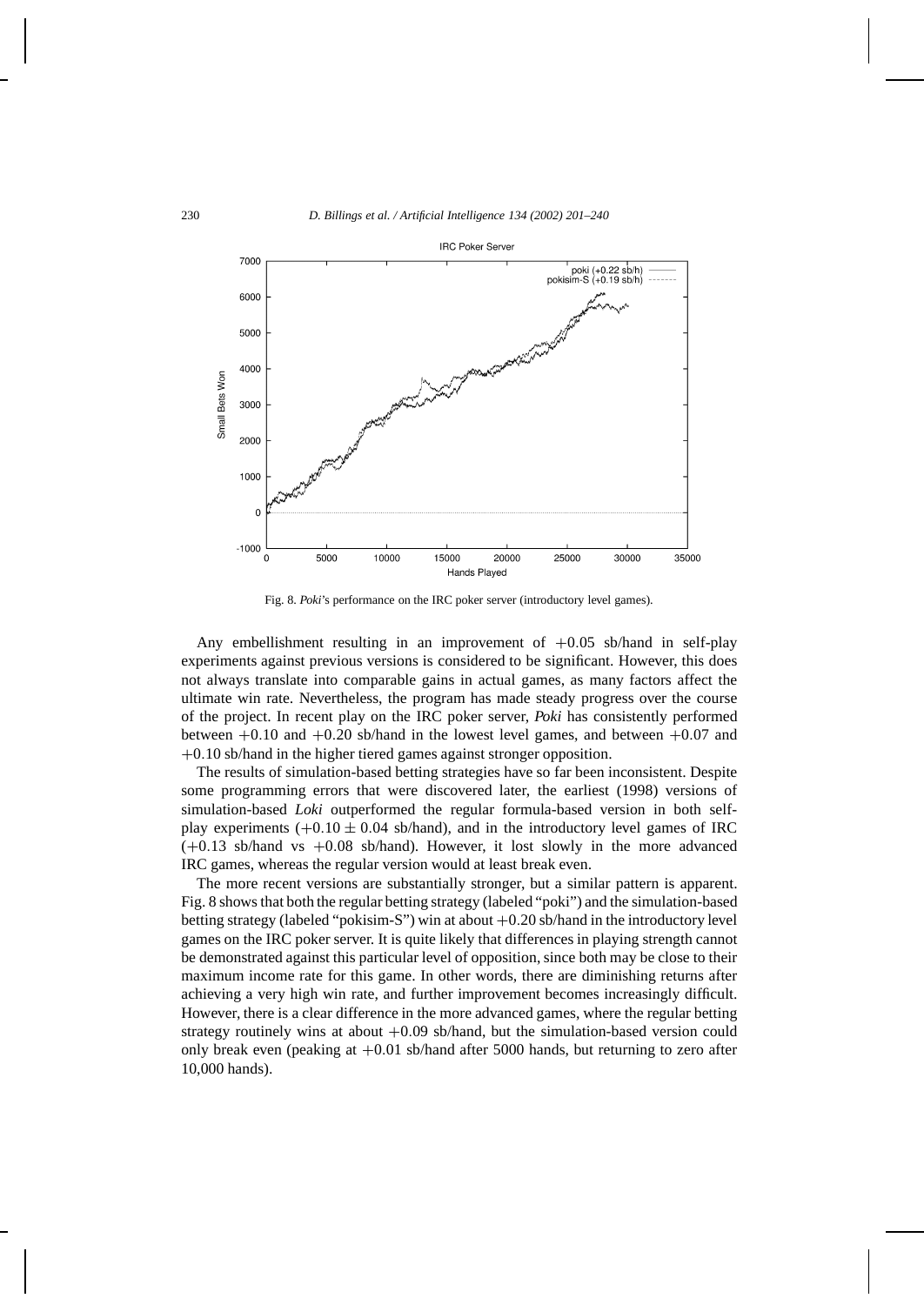

Fig. 9. *Poki*'s performance on the web applet.

When the simulation-based versions were introduced, some of the credit for their success was probably due to the solid reputation that the more conservative versions of *Poki* had previously established. Many opponents required several hundred hands to adjust to the more aggressive style resulting from the simulations. However, the stronger opposition was able to adapt much quicker, and learned to exploit certain weaknesses that had not been detrimental against weaker players.

Fig. 9 shows some recent results using the online web applet. This game consists of several computer players (some of which are intentionally weaker than the most recent versions of *Poki*), and at least one human opponent at all times. Since the artificial players are quite conservative, this game is quite a bit *tighter* than most IRC games, and the win rate for the regular formula-based betting strategy is +0*.*13 sb/hand. The simulation-based betting strategy performs at +0*.*08 sb/hand, indicating that this particular set of opponents are much less vulnerable to its strategy differences than the players in the introductory IRC games.

A new simulation-based player (labeled "pokisim-A") maintains three different methods for opponent modeling (statistical frequencies, the rule-based method used by *Poki*, and a real-time neural network predictor), and uses whichever one has been most successful for each opponent in the past. Not surprisingly, it outperforms the single approach, earning +0*.*12 sb/hand, for a 50% overall improvement in this particular game. This is roughly the same degree of success as the formula-based strategy ("poki"), despite the fact that the original system has benefited from much more tuning, and that the underlying evaluation function was not designed for this fundamentally different approach.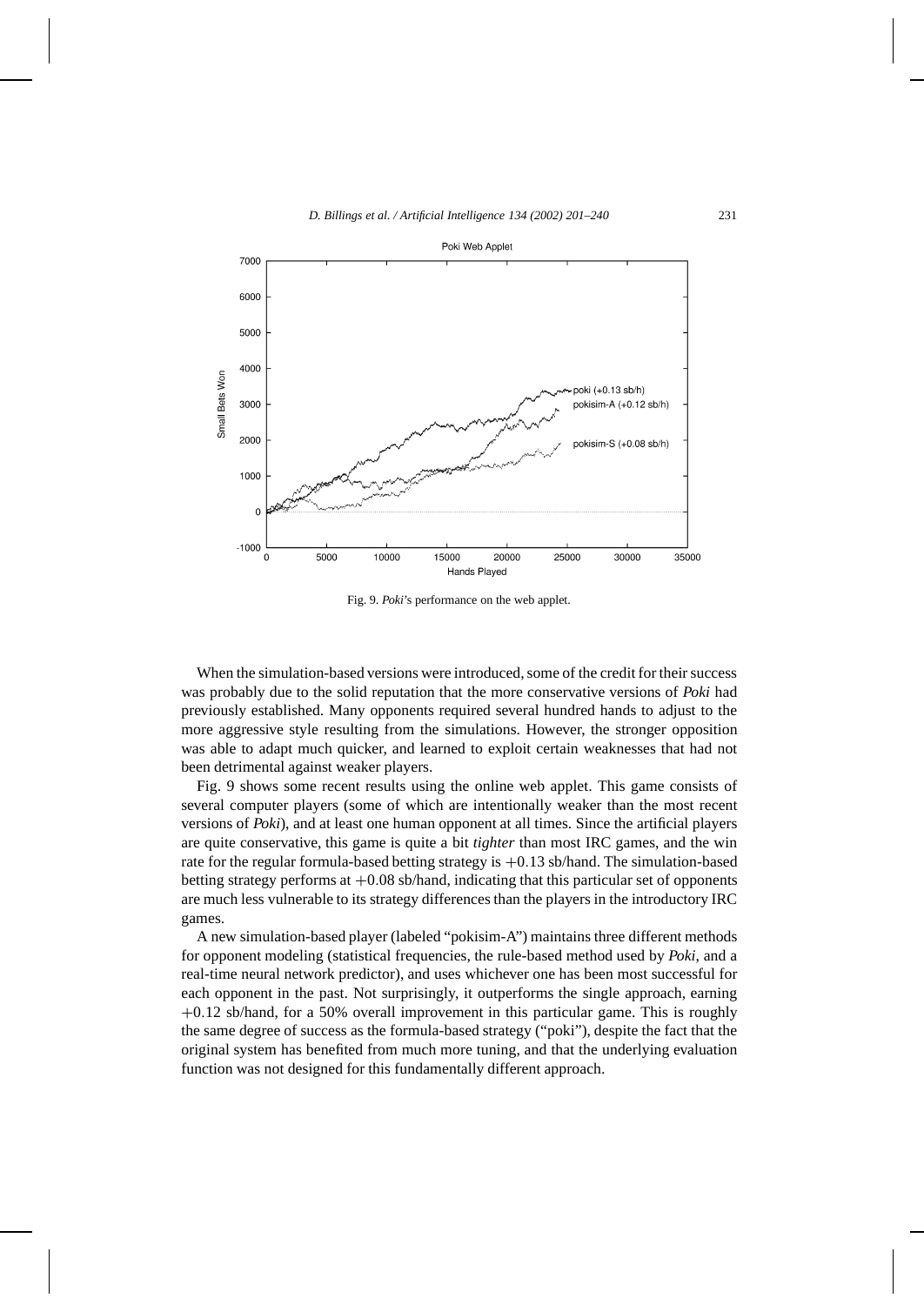We note that the variance is quite a bit higher in this experiment, which is the more common situation. <sup>18</sup> The results could be quite misleading if interpreted after only 5000, or even after 15,000 hands. The two bottom lines cross over at 15,000 hands, but "pokisim-S" is lower before and after that point.

There have been hundreds of self-play experiments over the last few years, testing individual enhancements, and the effects of different game conditions. We refer the reader to our previous publications for further details [5–7,10,24,25,27].

#### **8. A framework for non-deterministic game-playing programs**

Using simulations for non-deterministic games is not new. Consider the following three games:

- (1) In Scrabble, the opponent's tiles are unknown, so the outcome of future turns must be determined probabilistically. A simulation consists of repeatedly generating a plausible set of tiles for the opponent. Each trial might involve a two ply or four ply search of the game tree, to determine which move leads to the maximum gain in points for the program. A simulation-based approach has been used for a long time in Scrabble programs. Brian Sheppard, the author of the Scrabble program *Maven*, coined the term "simulator" for this type of game-playing program structure [30].
- (2) In backgammon, simulation is used for "rollouts" of the remainder of a game, and are now generally regarded to be the best available estimates for the equity of a given position. A simulation consists of generating a series of dice rolls, and playing through to the end of the game with a strong program choosing moves for both sides. Gerry Tesauro has shown that relatively simple rollouts can achieve a level of play comparable to the original neural network evaluation function of *TD-Gammon* [36, 37].
- (3) In bridge, the cards of other players are hidden information. A simulation consists of assigning cards to the opponents in a manner that is consistent with the bidding. The hand is then played out and the result determined. Repeated deals are played out to decide which play produces the highest probability of success. Matt Ginsberg has used this technique in *GIB* to achieve a world-class level for play of the hand [15].

In the above examples, the programs are not using traditional Monte Carlo simulation to generate the unknown information. They use selective sampling, biased to take advantage of all the available information. In each case, and in poker, we are using information about the game state to skew the underlying probability distribution, rather than assuming a uniform or other fixed probability distribution. Monte Carlo techniques might eventually converge on the right answer, but selective sampling allows reduced variance and faster convergence.

In the Scrabble example, *Maven* does not assign tiles for the opponent by choosing from the remaining unknown tiles uniformly at random. It biases its choice to give the opponent a "nice" hand, because strong players usually make plays that leave them with

<sup>&</sup>lt;sup>18</sup> The relatively low variance in the previous figure may again be a result of both programs being close to maximal gains against that particular level of opposition.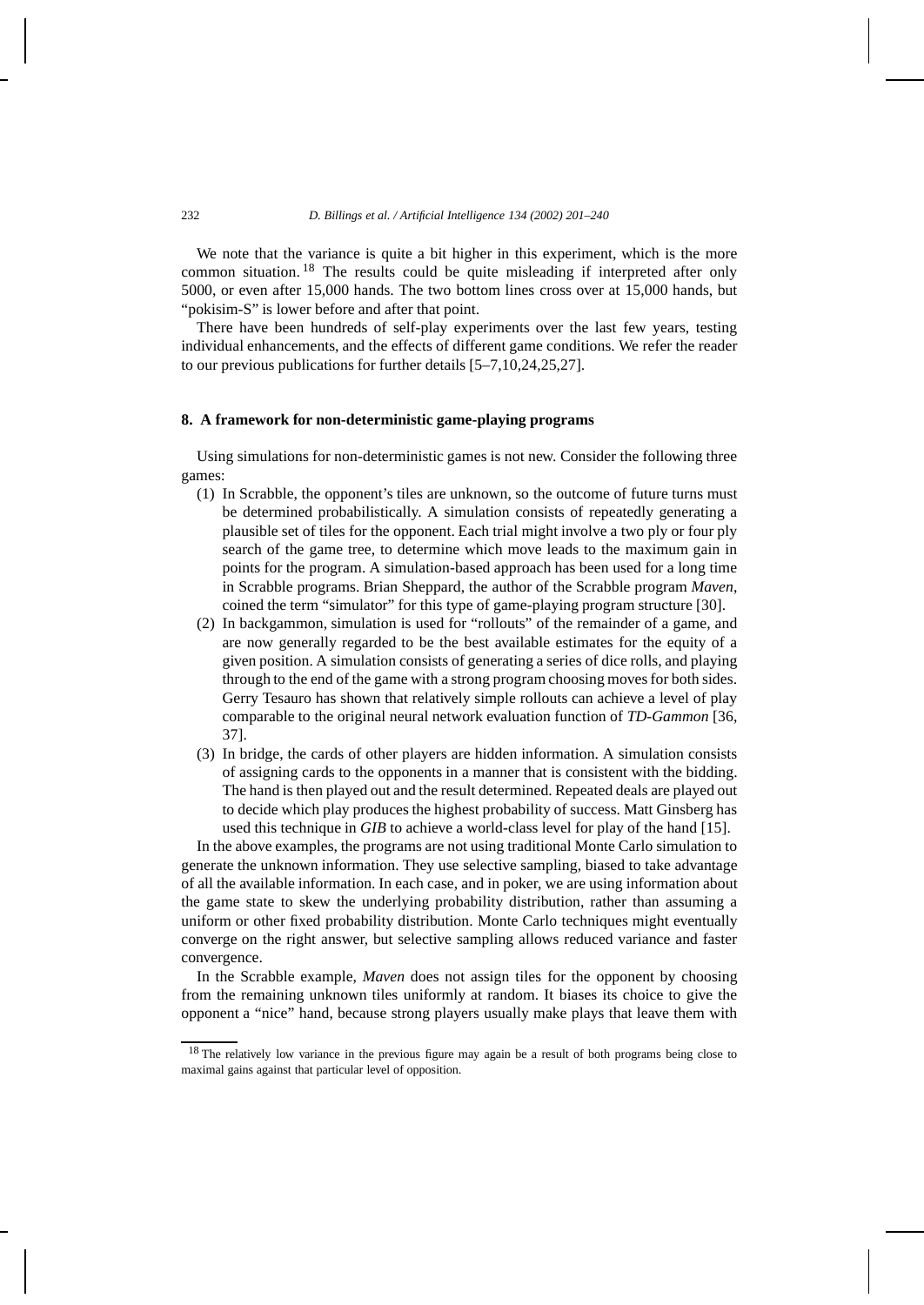```
SimulationFramework()
{
   obvious_move = NO
   trials = 0while( ( trials \leq MAX\_TRIALS ) and ( obvious\_move == NO ) )
   {
      trials = trials +1position = current state of the game +
          ( selective_sampling to generate_missing_information )
      for( each legal move m )
      {
         value[m] += PlayOut( position.m, info)}
      if( exists i such that value[i] >> value[j] ( forall j \neq i ) )
      \mathcal{L}obvious_move = YES
      }
   }
   select move based on value[]
}
```
Fig. 10. Framework for two-player, zero-sum, imperfect information games.

good tiles for future turns (such as letters that may score the 50 point bonus for using all tiles). It also samples without replacement, to ensure that every remaining tile is selected equally often, thereby reducing the natural variance [30]. In backgammon, future dice rolls are generated randomly, but the choice of moves is made by an external player agent. In bridge, the assignment of cards to an opponent is subject to the information obtained from the bidding. If one opponent has indicated high point strength, then the assignment of cards to that opponent reflects this information [15].

The alpha-beta framework has proven to be an effective tool for the design of two-player, zero-sum, deterministic games with perfect information. It has been around for more than 30 years, and in that time the basic structure has not changed much (although there have been numerous algorithmic enhancements to improve the search efficiency). The search technique usually has the following properties:

- (1) The search is full breadth, but limited depth. That is, all move alternatives are considered, except those that can be logically eliminated (such as alpha-beta cutoffs).
- (2) Heuristic evaluation occurs at the leaf nodes of the search tree, which are interior nodes of the game tree.
- (3) The search gets progressively deeper (iterative deepening), until real-time constraints dictate that a choice be made.

The alpha-beta algorithm typically uses integer values for positions and is designed to identify a single "best" move, not differentiating between other moves. The selection of the best move may be brittle, in that a single node mis-evaluation can propagate to the root of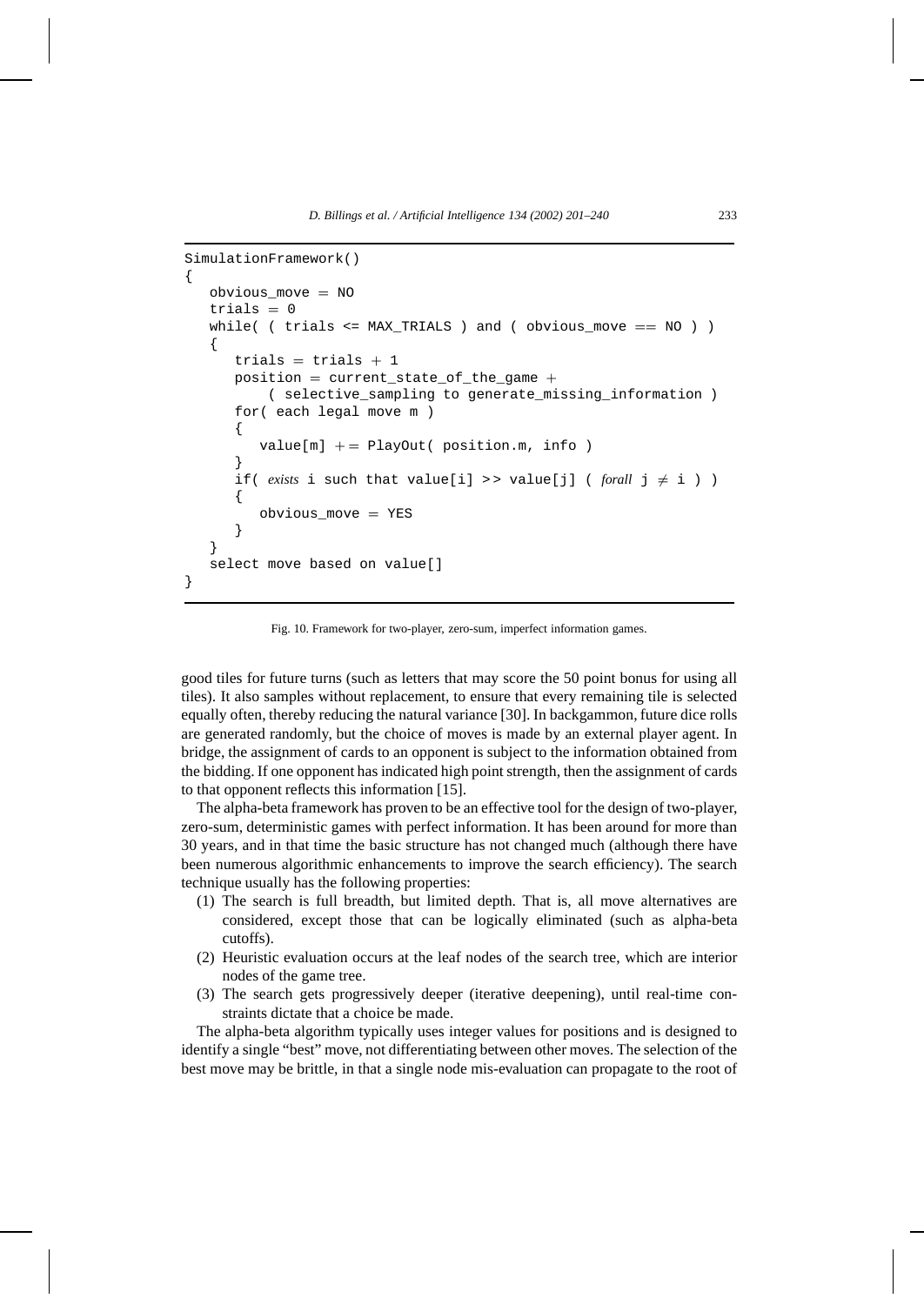

Fig. 11. Comparing two search frameworks.

the search and alter the move choice. As the search progresses, the bounds on the value of each move are narrowed, and the certainty of the best move choice increases. The deeper the search, the greater the confidence in the selected move, and after a certain point there are diminishing returns for further search.

In an imperfect information game of respectable size, it is impossible to examine the entire game tree of possibilities [19]. This is especially true for poker because of the many opponents, each making their own decisions. The pseudo-code for the proposed method of selective sampling is shown in Fig. 10 [5]. This approach has the following properties:

- (1) The search is full depth, but limited breadth. That is, each line is played out to the end of the game (in poker, to the showdown or until one player wins uncontested).
- (2) Heuristic evaluation occurs at the interior nodes of the search tree to decide on future moves by the players. Outcomes are determined at the leaf nodes of the game tree, and are 100% accurate.
- (3) The search gets progressively wider, performing trials consistent with the probability distribution of hidden information, until real-time constraints dictate that a choice be made.

The expected values of all move alternatives are computed, and the resulting choice may be a randomized *mixed strategy*. As the search progresses, the values for each move become more precise, and the certainty of the best move choice increases. <sup>19</sup> The more trials performed, the greater the confidence in the selected move, and after a certain point there are diminishing returns for performing additional trials.

Although the move sequences examined during an alpha-beta search are systematic and non-random, it can be viewed as a sampling of related positions, used as evidence to support the choice of best move. In the case of selective sampling, the evidence is statistical, and the confidence can be measured precisely. The two contrasting methods are depicted in Fig. 11, with alpha-beta search on the left and simulation-based search on the right.

As noted previously, it is not essential to continue each trial to the end of the game. In non-deterministic games, the expected value of internal game tree nodes can also be heuristically estimated with a score (as in Scrabble), an evaluation function (as in backgammon), or other methods (such as the roll-out simulations described in Section 5.1).

<sup>&</sup>lt;sup>19</sup> The "best" move is somewhat subjective. Here we do not consider certain plays, such as deliberately misrepresenting the hand to the opponents.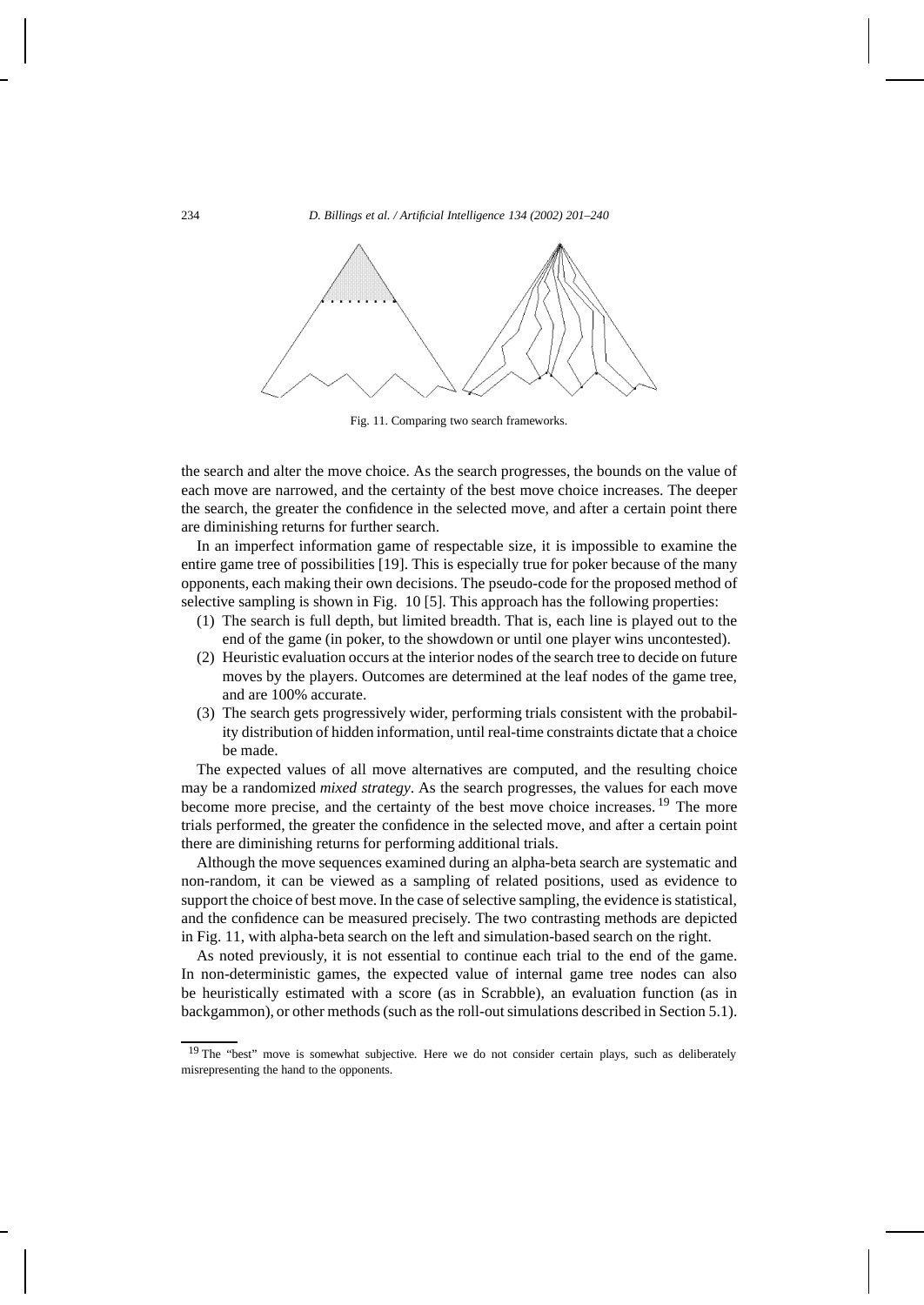An important feature of the simulation-based framework is the notion of an obvious move. Although some alpha-beta programs try to incorporate an obvious move feature, the technique is usually *ad hoc* and based on programmer experience, rather than a sound analytic technique (an exception is the  $B^*$  proof procedure [1]). In the simulation-based framework, an obvious move is well-defined. If one choice exceeds the alternatives by a statistically significant margin, we can stop the simulation early and take that action, with precise knowledge of the mathematical validity of the decision. Like alpha-beta pruning, this early cut-off may prove to be an effective means for reducing the required amount of search effort, especially if it is applied at all levels of the imperfect information game tree.

The proposed framework is not a complete ready-made solution for non-deterministic games, any more than alpha-beta search is the only thing required for high-performance in a particular deterministic game. As discussed in Section 5.3, there are many trade-offs to be considered and explored. One must find a good balance between the amount of effort spent on each trial, and the total number of trials completed in the allotted time. There are many different ways to create an evaluation function, and as with other strong game programs, speed and consistency may be more important than explicit knowledge and complexity.

#### **9. Conclusions and future work**

Poker is a complex game, with many different aspects, from mathematics and hidden information to human psychology and motivation. To master the game, a player must handle all of them at least adequately, and excel in most. Strong play also requires a player to be adaptive and unpredictable—any form of fixed recipe can and will be exploited by a good opponent. Good players must dynamically alter their style, based on the current game conditions and on historical knowledge (including past sessions). In contrast, traditional games like chess are somewhat homogeneous in nature, where one can focus very deeply on one particular type of strategy.

Like other computer game-playing research, poker has a well-defined goal, and the relative degree of success is measurable—whether the program plays the game well, or doesn't. We have resisted the temptation of focusing only on the clearly tractable problems, in favor of grounding the research on those topics that actually affect the bottom line the most. As a result, developing *Poki* has been a cyclic process. We improve one ability of the program until it becomes apparent that another property is the performance bottleneck. Some of the components in the current system are extremely simplistic (such as a constant where a formula or an adaptive method would be better), but do not yet appear to limit overall performance. Others have received much more attention, but are still woefully inadequate.

Human poker players are very good at understanding their opponent, often forming an accurate model based on a single data point (and occasionally before the first hand is dealt!). Programs may never be able to match the best players in this area, but they must at least try to reduce the gap, since they can clearly be superior in other aspects of the game. Although *Poki* has successfully used opponent modeling to improve its level of play, it is abundantly clear that these are only the first steps, and there are numerous opportunities for improvement.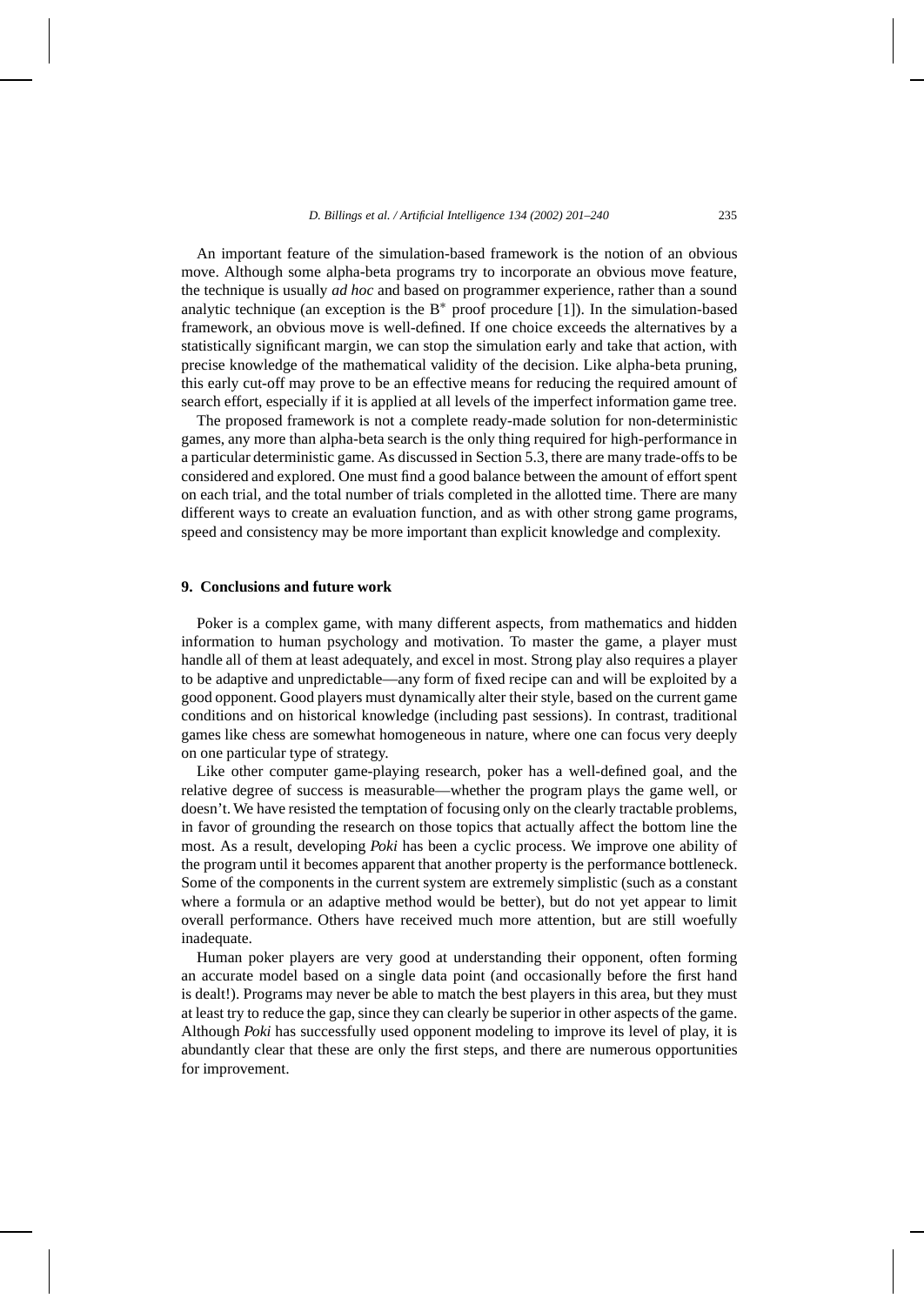For example, the current system becomes slower to adjust as more information is collected on a particular opponent. This "build-up of inertia" after thousands of data points have been observed can be detrimental if the player happens to be in an uncommon mood that day. Moreover, past success may have largely been due to opponents staying with a fixed style that does not vary over time (most computer opponents certainly have this property). It is much more difficult to track good players who constantly "change gears" for a relatively brief time. Although recent actions are mixed with the long-term record, a superior historical decay function could allow the system to keep up with current events better.

It is easy to gather lots of data on each opponent, but it is difficult to discern the most useful features. It is possible that simpler metrics may be better predictors of an opponent's future behavior. There are also several techniques in the literature for learning in noisy domains where one must make inferences based on limited data, which have not yet been explored.

For the simulations, the major problem is the high variance in the results. Even with noise reduction techniques, the standard deviation can still be high. Faster machines and parallel computations might help to base decisions on a larger sample size. This eventually has diminishing returns, and our empirical results suggest that the benefits may be small beyond a necessary minimum number of data points (roughly 500). Once the critical minimum can be attained in real-time, the more important issue is whether the trials are fair and representative of the situation being modeled.

For the game of bridge, simulations have successfully allowed computer programs to play hands at a world-class level [15]. Nevertheless, limitations in the simulation-based approach and the high variance have prompted Matt Ginsberg, the author of *GIB*, to look at other solutions, including building the entire search tree [16]. We too may have to look for new approaches to overcome the limitations of simulations.

The poker project is rich in research opportunities, and there is no shortage of new ideas to investigate. Having explored some fairly straight-forward techniques to accomplish a reasonable level of play, we are now contemplating re-formulations that might produce a breakthrough to a world-class level of play. Toward this end, some of our current research has moved toward empirical techniques for deriving game-theoretic near-optimal solutions for betting strategies. We have also given more attention to two-player Hold'em, in which many of the flaws of the current system are emphasized.

However, it is not clear if a single unifying framework is possible for poker programs. Certain abilities, such as the accurate estimation of expected values in real time, will eventually be well-solved. However other aspects, like opponent modeling, are impossible to solve perfectly, since even the opponents may not understand what drives their actions!

#### **Acknowledgements**

This research was supported by the Natural Sciences and Engineering Council of Canada and the Alberta Informatics Circle of Research Excellence.

We gratefully acknowledge the many comments and suggestions made by the anonymous referees.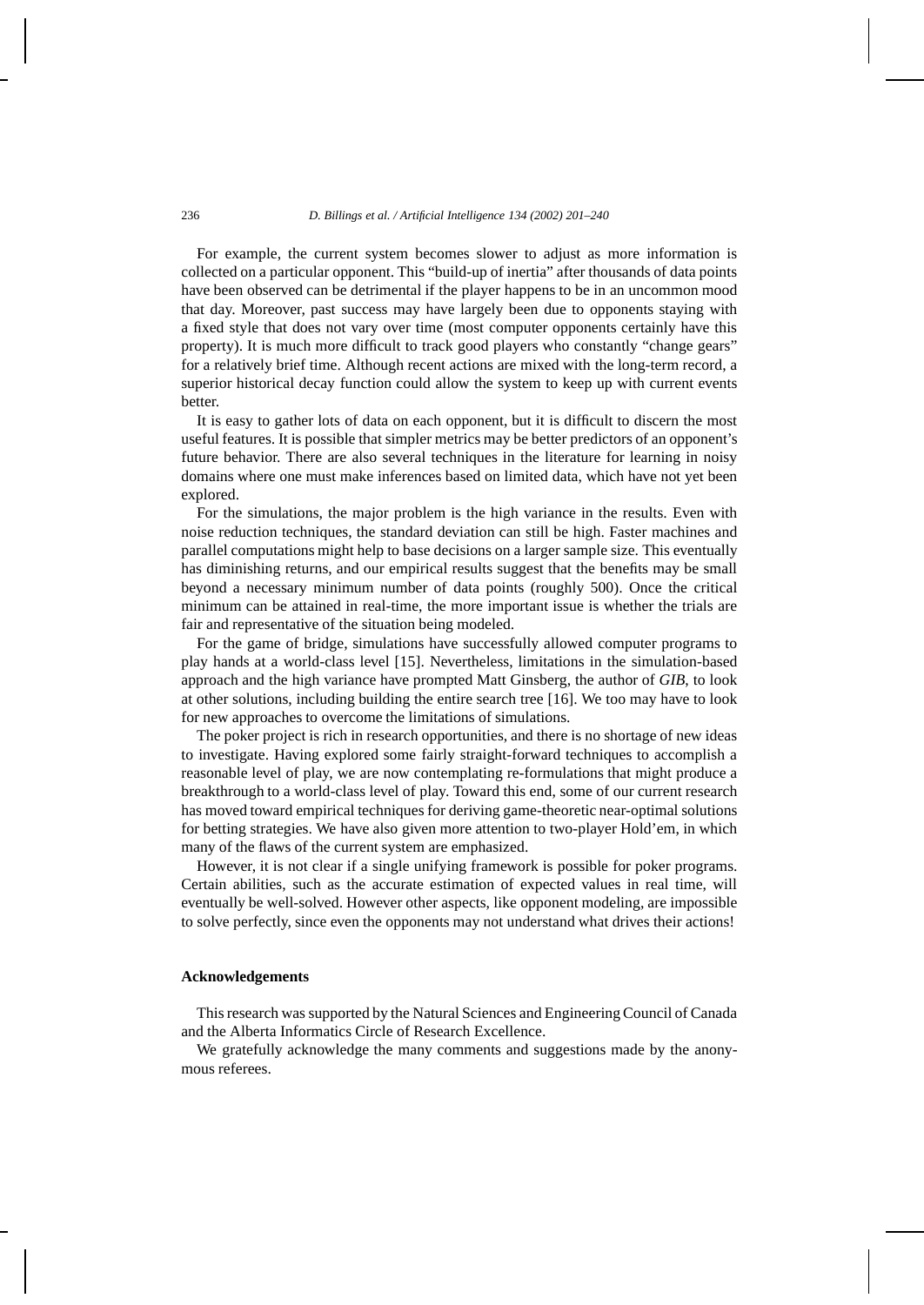#### **Appendix A. Glossary of poker terms**

This appendix contains definitions of common poker terms used in this paper. More extensive poker glossaries are available on the world wide web, such as http://www.kimberg. com/poker/dictionary.html, or http://conjelco.com/pokglossary.html.

- **All-in** To have one's entire stake committed to the current pot. Action continues toward a **side pot**, with the all-in player being eligible to win only the main pot.
- **All-in Equity** The expected income if the current hand was permitted to go to the **showdown** with no further betting.
- **Bet** To make the first wager of a betting round (compare **raise**).
- **Big Bet** The largest bet size in limit poker. \$20 in \$10–\$20 Hold'em.
- **Big Blind** A forced **bet** made before the deal of the cards. \$10 in \$10–\$20 Hold'em, posted by the second player to the left of the **button**.
- **Blind** A forced **bet** made before the deal of the cards (see **small blind** and **big blind**).
- **Bluff** To **bet** with the expectation of losing if called.
- **Board** The **community cards** shared by all players.
- **Button** The last player to act in each betting round in Texas Hold'em.
- **Call** To match the current level of betting. If the current level of betting is zero, the term **check** is preferred.
- **Check** To decline to make the first wager of a betting round (compare **call**).
- **Check-Raise** To **check** on the first action and then **raise** in the same betting round after someone else has **bet**.
- **Community Cards** The public cards shared by all players.
- **Connectors** Two cards differing by one in rank, such as 7–6. More likely to make a straight than other combinations.
- **Draw** A hand with good potential to make a strong hand, such as a *straight draw* or a *flush draw* (compare **made hand**).
- **Dry** Lacking possible draws or betting action, as in a *dry board* or a *dry game*.
- **Flop** The first three **community cards** dealt in Hold'em, followed by the second betting round (compare **board**).
- **Fold** To discard a hand instead of matching the outstanding **bet**, thereby losing any chance of winning the pot.
- **Free-Card Raise** To **raise** on the **flop** intending to **check** on the **turn**.
- **Hand** (a) A player's private cards (two **hole cards** in Hold'em). (b) One complete game, from the dealing of the cards to the **showdown** (or until one player wins uncontested).
- **Hole Card** A private card in Hold'em.
- **Implied Odds** The **pot odds** based on the probable future size of the pot instead of the current size of the pot.
- **Income rate** The expected amount a hand will win.
- **Kicker** A side card, often deciding the winner when two hands are otherwise tied (e.g., a player holding Q–J when the **board** is Q–7–4 has **top pair** with a Jack kicker).
- **Loose Game** A game having several **loose players**.
- **Loose Player** A player who does not fold often (e.g., one who plays most hands at least to the **flop** in Hold'em).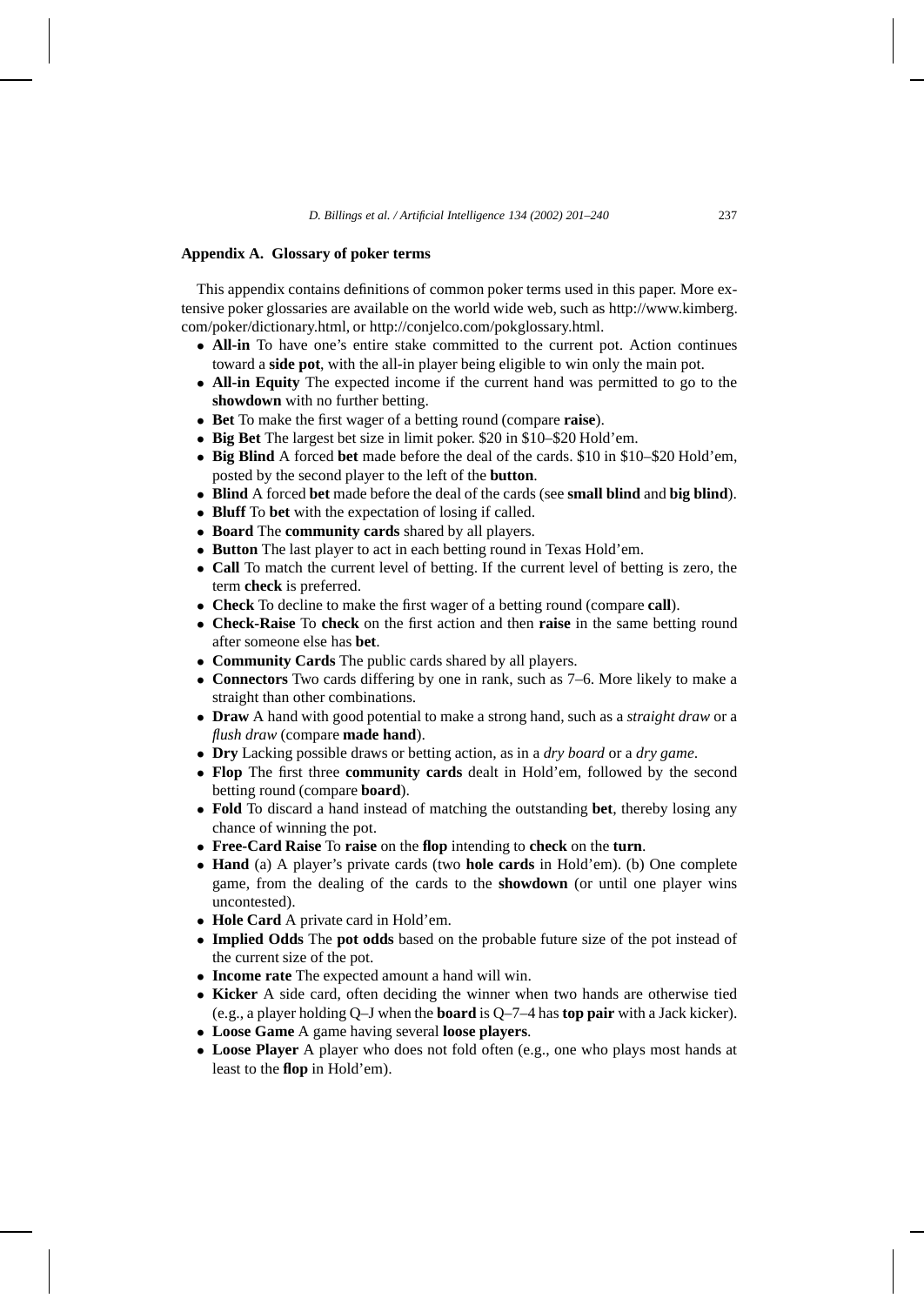- **Made hand** A hand with a good chance of currently being the best, such as **top pair** on the **flop** in Hold'em (compare **draw**).
- **Mixed strategy** Handling a particular situation in more than one way, such as to sometimes **call**, and sometimes **raise**.
- **Near-optimal** A good approximation of a game-theoretic optimal solution.
- **Offsuit** Two cards of different suits (compare **suited**).
- **Open-Ended Draw** A **draw** to a straight with eight cards to make the straight, such as 6–5 with a **board** of Q–7–4 in Hold'em.
- **Outs** Cards that will improve a hand to a probable winner (compare **draw**).
- **Pocket Pair** Two cards of the same rank, such as 6–6. More likely to make three of a kind than other combinations (see **set**).
- **Pot Odds** The ratio of the size of the pot to the size of the outstanding bet, used to determine if a **draw** will have a positive expected value.
- **Pre-flop** In Hold'em, the first betting round after the deal of the cards and before the **flop**.
- **Raise** To increase the current level of betting. If the current level of betting is zero, the term **bet** is preferred.
- **Raising for a Free-card** To **raise** on the **flop** intending to **check** on the **turn**.
- **River** The fifth **community card** dealt in Hold'em, followed by the fourth (and final) betting round.
- **Second pair** Matching the second highest **community card** in Hold'em, such as having 7–6 with a **board** of Q–7–4.
- **Set** Three of a kind, formed with a **pocket pair** and one card of matching rank on the **board**. A powerful well-disguised hand (compare **trips**).
- **Showdown** The revealing of cards at the end of a **hand** to determine the winner and award the pot.
- **Side-pot** A second pot for the bets made by active players after another player is **all-in**.
- **Slow-play** To **call** with a strong hand, and then **raise** in a later betting round, for purposes of deception.
- **Small Bet** The smallest bet size in limit poker. \$10 in \$10–\$20 Hold'em.
- **Small Blind** A forced **bet** made before the deal of the cards. \$5 in \$10–\$20 Hold'em, posted by the first player to the left of the **button**.
- **Suited** Two cards of the same suit, such as both Hearts. More likely to make a flush than other combinations (compare **offsuit**).
- **Table Image** The general perception other players have of one's play.
- **Table Stakes** A poker rule allowing a player who cannot match the outstanding bet to go **all-in** with his remaining money, and proceed to the **showdown** (also see **side pot**).
- **Texture of the Board** Classification of the type of **board**, such as having lots of high cards, or not having many draws (see **dry**).
- **Tight Player** A player who usually folds unless the situation is clearly profitable (e.g., one who folds most hands before the **flop** in Hold'em).
- **Top pair** Matching the highest **community card** in Hold'em, such as having Q–J with a **board** of Q–7–4.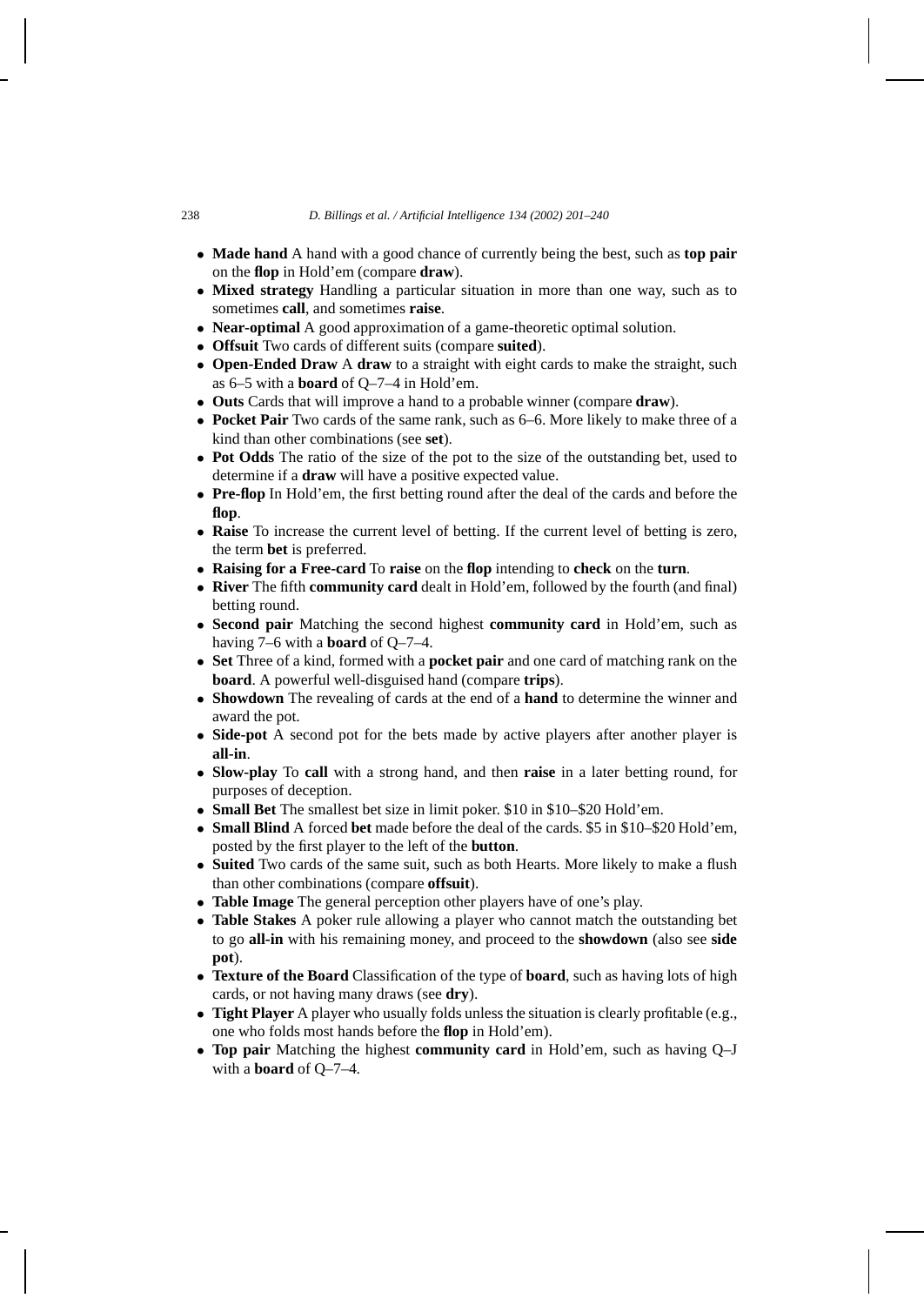- **Trips** Three of a kind, formed with one **hole card** and two cards of matching rank on the **board**. A strong hand, but not well-disguised (compare **set**).
- **Turn** The fourth **community card** dealt in Hold'em, followed by the third betting round.
- **Wild Game** A game with a lot of raising and re-raising. Also called an **action game**.

#### **References**

- [1] H. Berliner, The B<sup>∗</sup> tree search algorithm: A best-first proof procedure, Artificial Intelligence 12 (1979) 23–40.
- [2] H. Berliner, G. Goetsch, M. Campbell, Measuring the performance potential of chess programs, Artificial Intelligence 43 (1990) 7–20.
- [3] D. Billings, The first international RoShamBo programming competition, Internat. Comput. Games Assoc. J. 23 (1) (2000) 42–50.
- [4] D. Billings, Thoughts on RoShamBo, Internat. Comput. Games Assoc. J. 23 (1) (2000) 3–8.
- [5] D. Billings, D. Papp, L. Pena, J. Schaeffer, D. Szafron, Using selective-sampling simulations in poker, in: Proc. AAAI Spring Symposium on Search Techniques for Problem Solving under Uncertainty and Incomplete Information, 1999, pp. 13–18.
- [6] D. Billings, D. Papp, J. Schaeffer, D. Szafron, Opponent modeling in poker, in: Proc. AAAI-98, Madison, WI, 1998, pp. 493–499.
- [7] D. Billings, L. Pena, J. Schaeffer, D. Szafron, Using probabilistic knowledge and simulation to play poker, in: Proc. AAAI-99, Orlando, FL, 1999, pp. 697–703.
- [8] D. Carmel, S. Markovitch, Incorporating opponent models into adversary search, in: Proc. AAAI-96, Portland, OR, 1996, pp. 120–125.
- [9] C. Cheng, Recognizing poker hands with genetic programming and restricted iteration, in: J. Koza (Ed.), Genetic Algorithms and Genetic Programming at Stanford, 1997.
- [10] A. Davidson, D. Billings, J. Schaeffer, D. Szafron, Improved opponent modeling in poker, in: Proc. International Conference on Artificial Intelligence (IC-AI'2000), Las Vegas, NV, 2000, pp. 1467–1473.
- [11] D. Egnor, Iocaine powder, Internat. Comput. Games Assoc. J. 23 (1) (2000) 33–35.
- [12] N. Findler, Studies in machine cognition using the game of poker, Comm. ACM 20 (4) (1977) 230–245.
- [13] R. Fung, K. Chang, Weighting and integrating evidence for stochastic simulation in Bayesian networks, in: Uncertainty in Artificial Intelligence, Morgan Kaufmann, San Mateo, CA, 1989.
- [14] M. Ginsberg, Partition search, in: Proc. AAAI-96, Portland, OR, 1996, pp. 228–233.
- [15] M. Ginsberg, GIB: Steps toward an expert-level bridge-playing program, in: Proc. IJCAI-99, Stockholm, Sweden, 1999, pp. 584–589.
- [16] M. Ginsberg, GIB: Imperfect information in a computationally challenging game, J. Artificial Intelligence Res. 14 (2001) 303–358.
- [17] H. Iida, J. Uiterwijk, J. van den Herik, I. Herschberg, in: Thoughts on the Application of Opponent-Model Search, University of Maastricht, Maastricht, 1995, pp. 61–78.
- [18] P. Jansen, Using knowledge about the opponent in game-tree search, Ph.D. Thesis, Carnegie-Mellon University, 1992.
- [19] D. Koller, A. Pfeffer, Representations and solutions for game-theoretic problems, Artificial Intelligence 94 (1) (1997) 167–215.
- [20] K. Korb, A. Nicholson, N. Jitnah, Bayesian poker, in: Proc. 15th Conf. on Uncertainty in Artificial Intelligence, Stockholm, Sweden, 1999, pp. 343–350.
- [21] H.W. Kuhn, A simplified two-person poker, Contributions to the Theory of Games 1 (1950) 97–103.
- [22] J.F. Nash, Non-cooperative games, Ann. Math. 54 (1951) 286–295.
- [23] J.F. Nash, L.S. Shapley, A simple three-person poker game, Contributions to the Theory of Games 1 (1950) 105–116.
- [24] D. Papp, Dealing with imperfect information in poker, Master's Thesis, University of Alberta, Edmonton, AB, 1998.